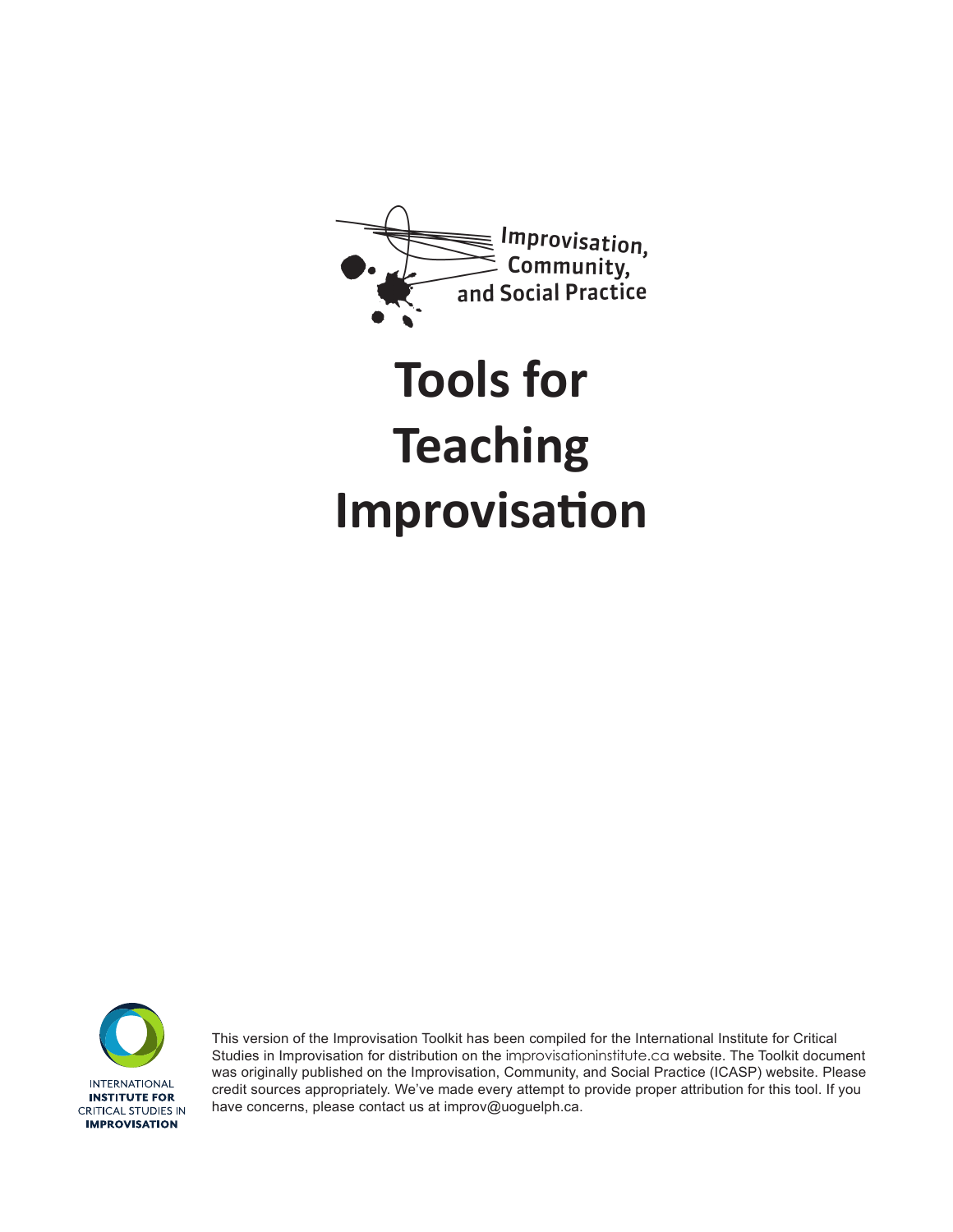

### **Table of Contents**

| <b>Table of Contents</b>                             | 2              |
|------------------------------------------------------|----------------|
| <b>Table of Contents</b>                             | 3              |
| 1-2 Listening Exercise                               | $\overline{4}$ |
| 3 Scenes                                             | 5              |
| <b>Alliterative Name Game</b>                        | 6              |
| Alter-Egos                                           | $\overline{7}$ |
| Arms Game                                            | 8              |
| <b>Balloon Music</b>                                 | 9              |
| <b>Bippity Bippity Bop</b>                           | 10             |
| <b>Boom Chicka Boom</b>                              | 11             |
| <b>Bumpity Bump</b>                                  | 12             |
| Charlie's Island                                     | 13             |
| Clap-Tag                                             | 14             |
| <b>Clerk and Customer</b>                            | 15             |
| <b>Emotional Replay</b>                              | 16             |
| Free Playing: Warm Up Exercise                       | 17             |
| Free Writing                                         | 18             |
| <b>Improvised Name Jam</b>                           | 19             |
| Improvising Scenes Through Sounds                    | 20             |
| Krazy Choir                                          | 21             |
| Leaving for a Reason                                 | 22             |
| Man Overboard (variation)                            | 23             |
| <b>Marching Carnival Line</b>                        | 24             |
| <b>Murder Wink</b>                                   | 25             |
| <b>Musical Character Cards</b>                       | 26             |
| Music/Dance Name Game                                | 27             |
| <b>Musical Production (Adaptation of Typewriter)</b> | 28             |
| My Fault                                             | 29             |
| Name Tennis                                          | 30             |
| Objects                                              | 31             |
| Percussion Playground                                | 32             |
| Postcards                                            | 33             |
| <b>Random Ensembles</b>                              | 34             |

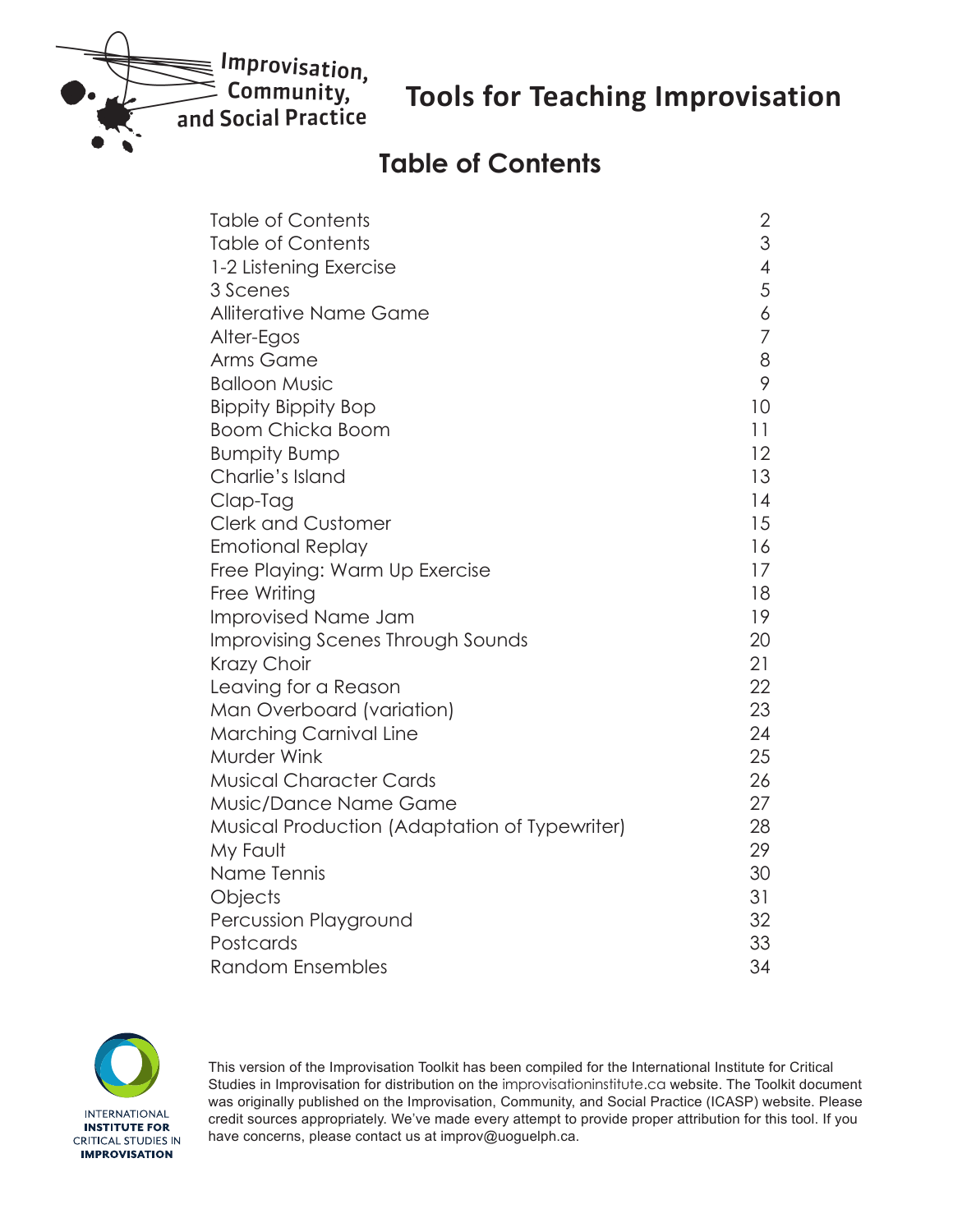<span id="page-2-0"></span>

# **Table of Contents**

| Rhythm Exchange                             | 35 |
|---------------------------------------------|----|
| Rhythmical Improvisation                    | 36 |
| Root for Your Fruit (a fun improv for kids) | 37 |
| Scream!                                     | 38 |
| Send and Receive                            | 39 |
| Shadowing                                   | 40 |
| Show Me the Shape of Your World             | 41 |
| Silent Story                                | 42 |
| Simon Says                                  | 43 |
| Soloing                                     | 44 |
| Soundscapes                                 | 45 |
| Sound Effects                               | 46 |
| Space Jump                                  | 47 |
| Statues                                     | 48 |
| Sticky Tag                                  | 49 |
| Ten Minute Compositions                     | 50 |
| Top $5's$                                   | 51 |
| Tongue Twisters Tool                        | 52 |
| Umbrella                                    | 53 |
| <b>Walking Different Ways</b>               | 54 |
| What's Your Name?                           | 55 |
| Yes, and                                    | 56 |
| Yes, But                                    | 57 |
| Yes Lets - or Rather Not                    | 58 |
| References                                  | 59 |

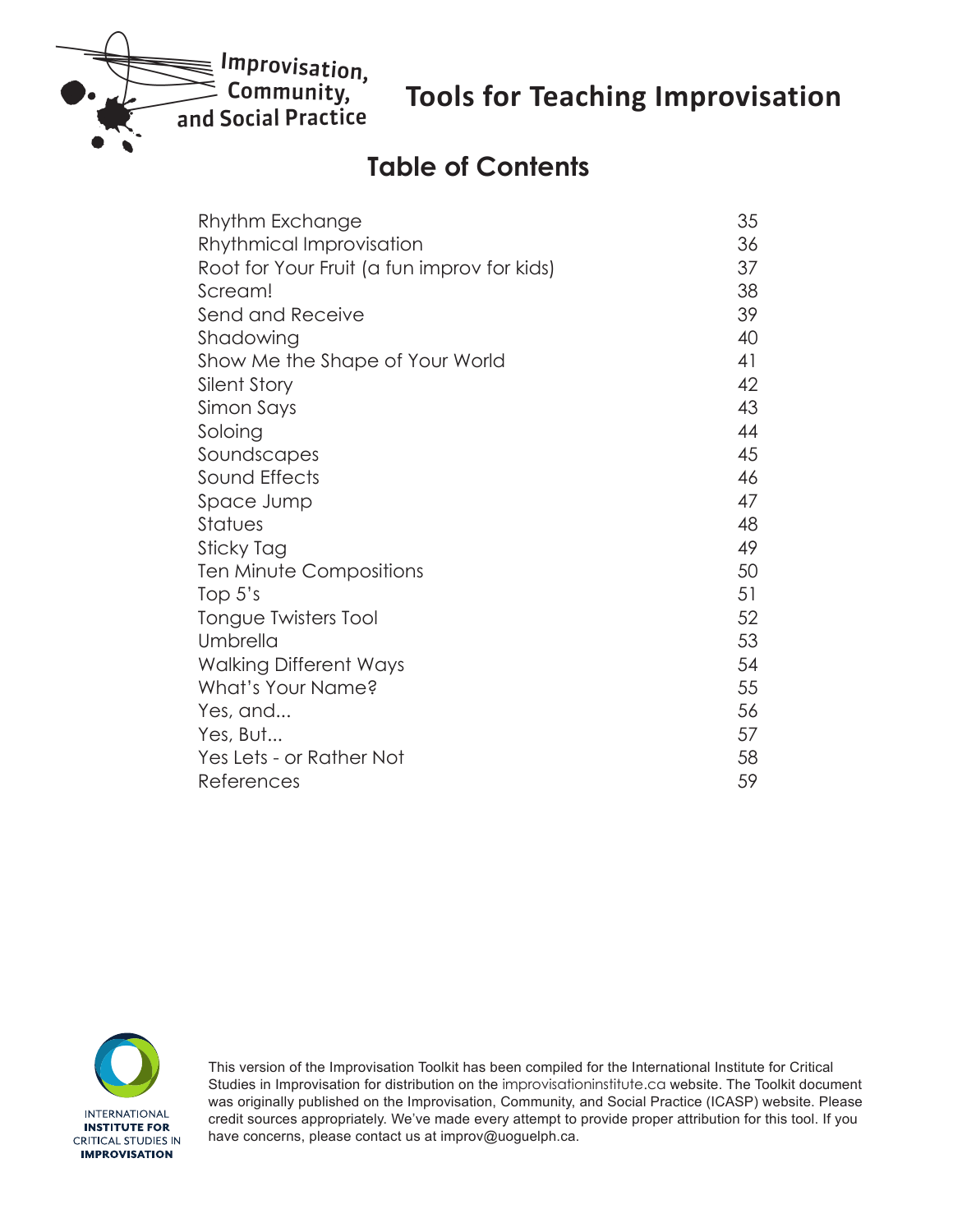<span id="page-3-0"></span>

# **1-2 Listening Exercise**

#### **What You Need**

- A group of two or more
- Noisemakers, instruments or the willingness to use your voice!

#### **Directions**

**Step 1:** Split the participants into groups of 1's and 2's and have them arrange themselves in a circle. Once the groups are established, go around the circle and ask each participant to say their number. Each time the number 1 is said ask every member of group one to repeat their number in unison. Do the same for group two until there is an established rhythm in the circle.

**Step 2:** Keep the rhythm going and ask each participant to clap on their offbeat. For example, all of the participants in group one would clap while all of group two is saying "two."

**Step 3:** Now that there is an established tempo have each participant make a different sound for "1" and "2". For example, instead of saying "one" a participant may chose to say "beep" and instead of saying "two" a participant may say "bop".

**Step 4:** Now that each participant is comfortable with their place as either a 1 or a 2, encourage the participants to try and keep the rhythm while switching between groups one and two. For example, instead of a participant in group one saying: "beep" (bop) "beep" (bop) encourage them to go go 'beep' (pause) 'beep' (pause), etc.

**Contributed by:** Rob Wallace

**Source**: Paraphrased from *Search and Reflect: A Music Workshop Handbook*. Stevens, John. *Search and Reflect: A Music Workshop Handbook*. Middlesex: Rock School Limited, 2007.



**INTERNATIONAL INSTITUTE FOR CRITICAL STUDIES IN IMPROVISATION**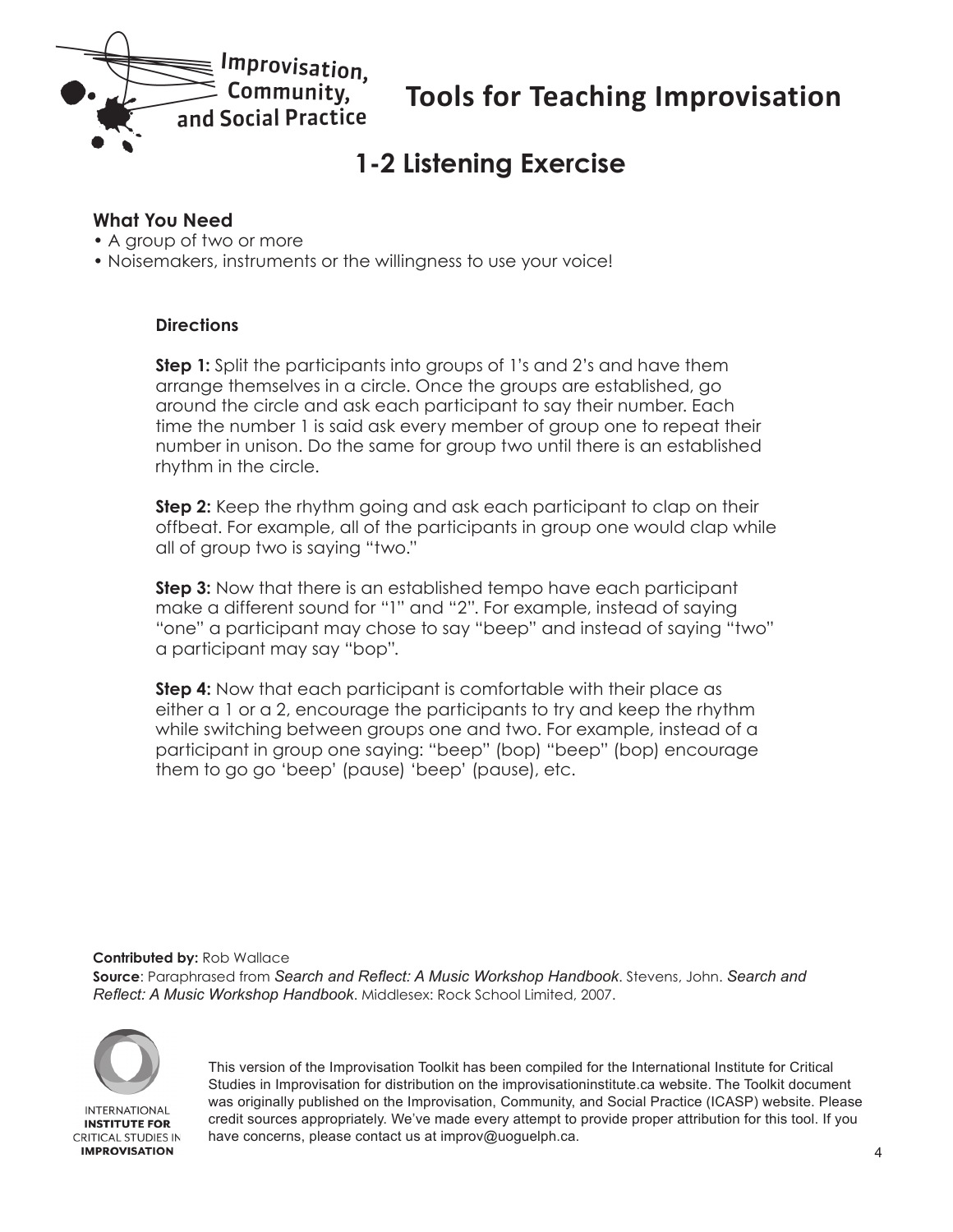<span id="page-4-0"></span>

### **3 Scenes**

#### **Directions**

**Step 1:** The workshop facilitator gives everyone an event (e.g. the Olympics). Divide into three groups. Each group has to come up with 3 different scenes that relate to that event (e.g. speed skating race, getting a medal, news coverage).

**Step 2:** The groups have only one minute to prepare all three scenes. All group members should be involved in each scene.

**Step 3:** Have each group act out their three scenes for the other groups. This activity encourages rapid group cooperation and use of spontaneous ideas.

**Contributed by**: Claire Whitehead **Source**: www.improvencyclopedia.org/games/index.html adapted from "six episodes"

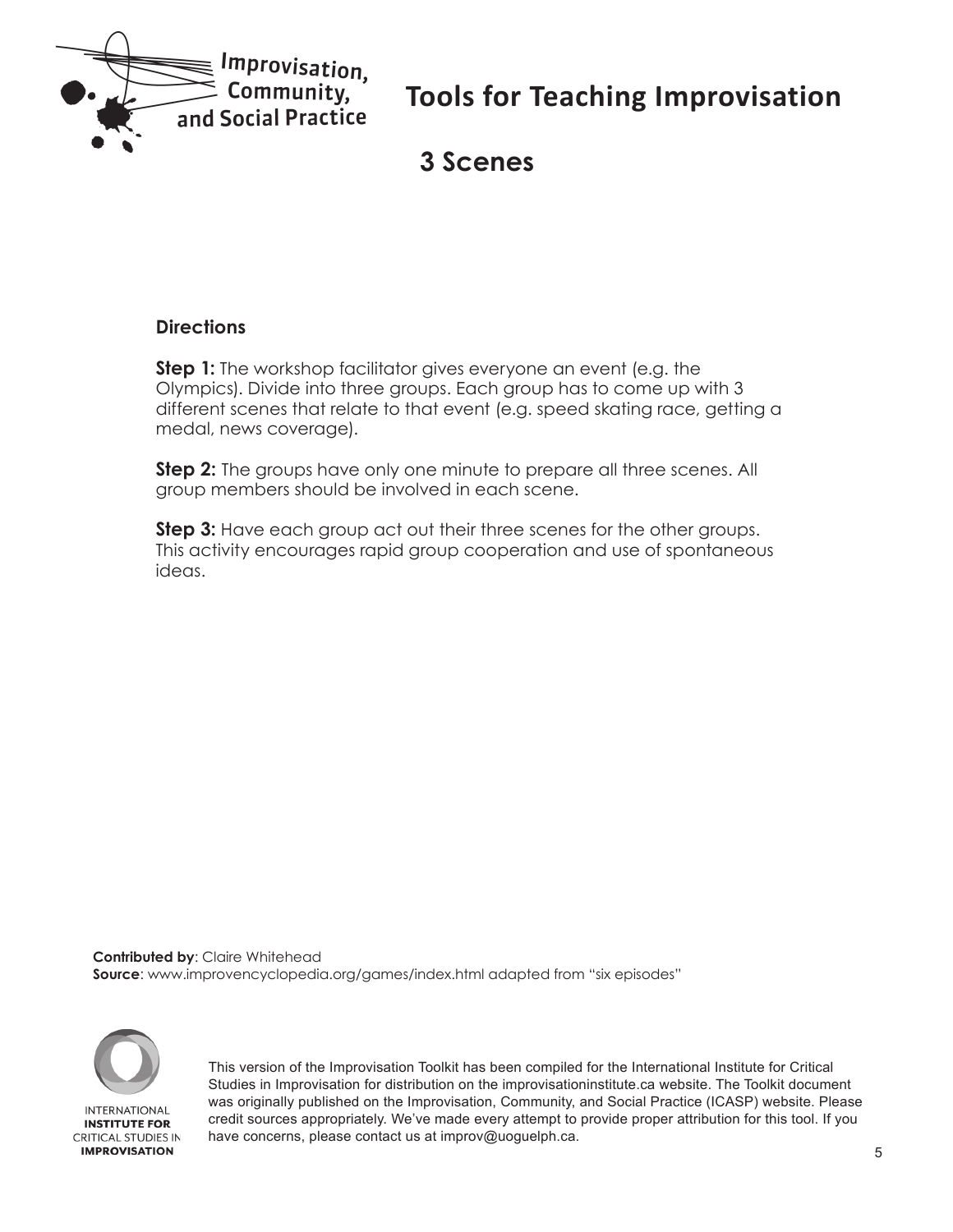<span id="page-5-0"></span>

### **Alliterative Name Game**

#### **Directions**

This activity works best if the group is sitting in a circle - everyone must be able to see everyone else.

**Step 1:** To begin, ask each student to think of an alliterative adjective matching their name (e.g.: amazing Allan, rambunctious Rob, crazy Caroline). Make sure the adjective is something that they would want associated with their personality!

**Step 2:** Once everyone has chosen the adjective, the group leader should begin by introducing him or herself (e.g.: "Hello, I am Radical Rob.") The challenge of the game is for each participant to be able to repeat the alliterative names of all the participants that came before them. The second person (you may proceed clockwise or counterclockwise) introduces the instructor and then says their own adjective/ name (e.g.: "Hello, this is Radical Rob, and I am Vexed Vikki"). Each subsequent person introduces the leader, then every other member of the group up until their own name. The farther long each person is in the circle, the more names they have to remember. The group leader finishes the game once the circle has been completed, and therefore has to repeat everyone's name in the group.

**Step 3:** Depending on how well the students know each other, you might want to repeat this activity.

**Contributed by**: Rob Wallace **Source**: unknown

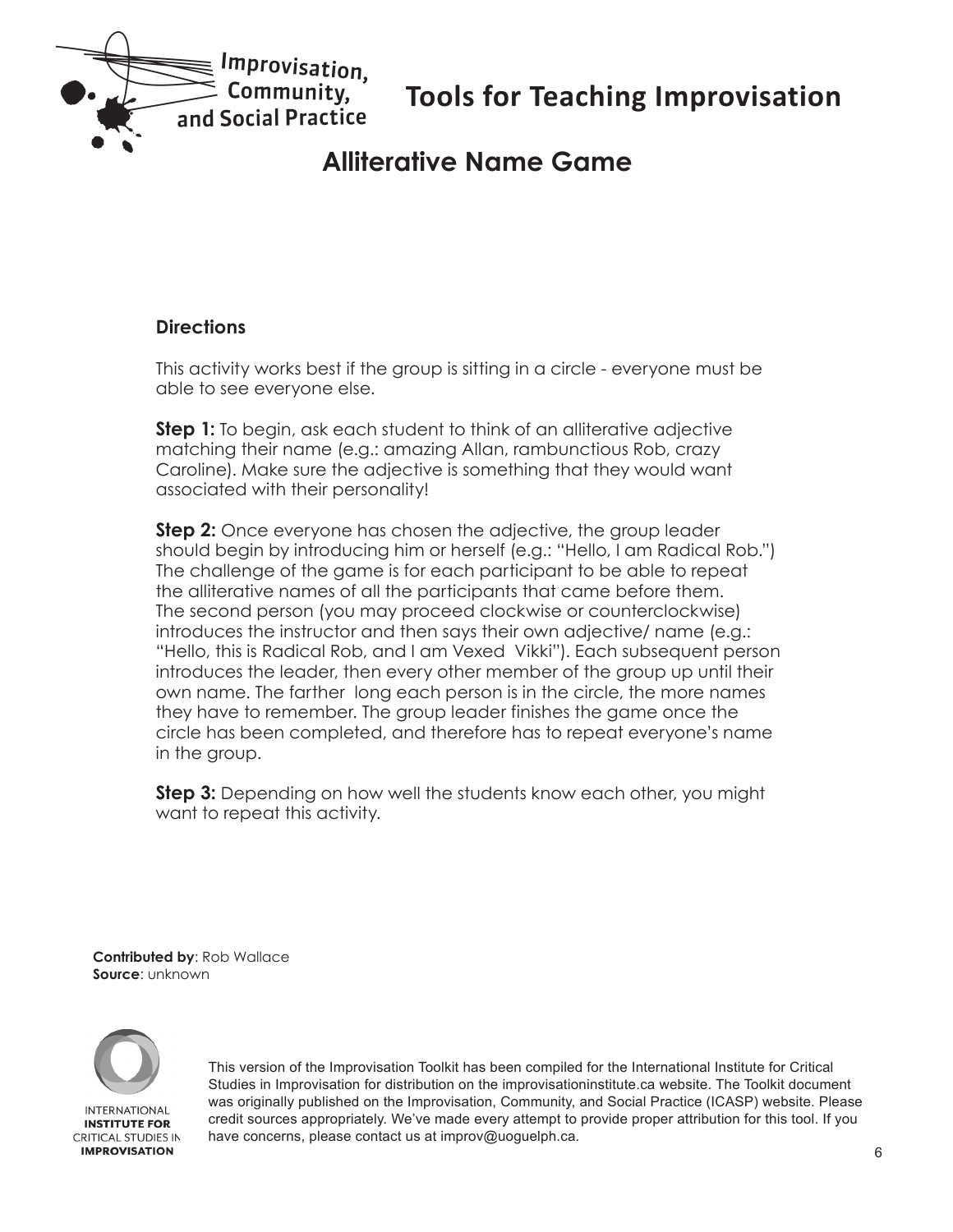<span id="page-6-0"></span>

# **Alter-Egos**

#### **What You Need**

- Pieces of Paper
- Pens

#### **Directions**

**Step 1:** Begin this exercise by talking about censorship in our world. What does it mean to be censored? What types of information are usually censored? Who traditionally censors material? Continue the discussion by addressing the way that we censor ourselves through the negative qualities we associate and the things we tell ourselves.

**Step 2:** After the discussion, provide each participant with a piece of paper and a pen. Ask the participants to write down three ways that they censor themselves. These can be mind sets, beliefs, physical traits, assumption, or fears.

**Step 3:** Once the participants have had time to think of their three criticisms ask them to create an alter-ego and attribute these criticisms to that alter-ego.

**Step 4:** Next, ask the students to create a whole persona for this alterego. Where does it live? What does it look like? What does it do? Ask the students to draw a picture of their alter-ego and assign it a name.

**Contributed by**: Matana Roberts **Source**: www.matanaroberts.com

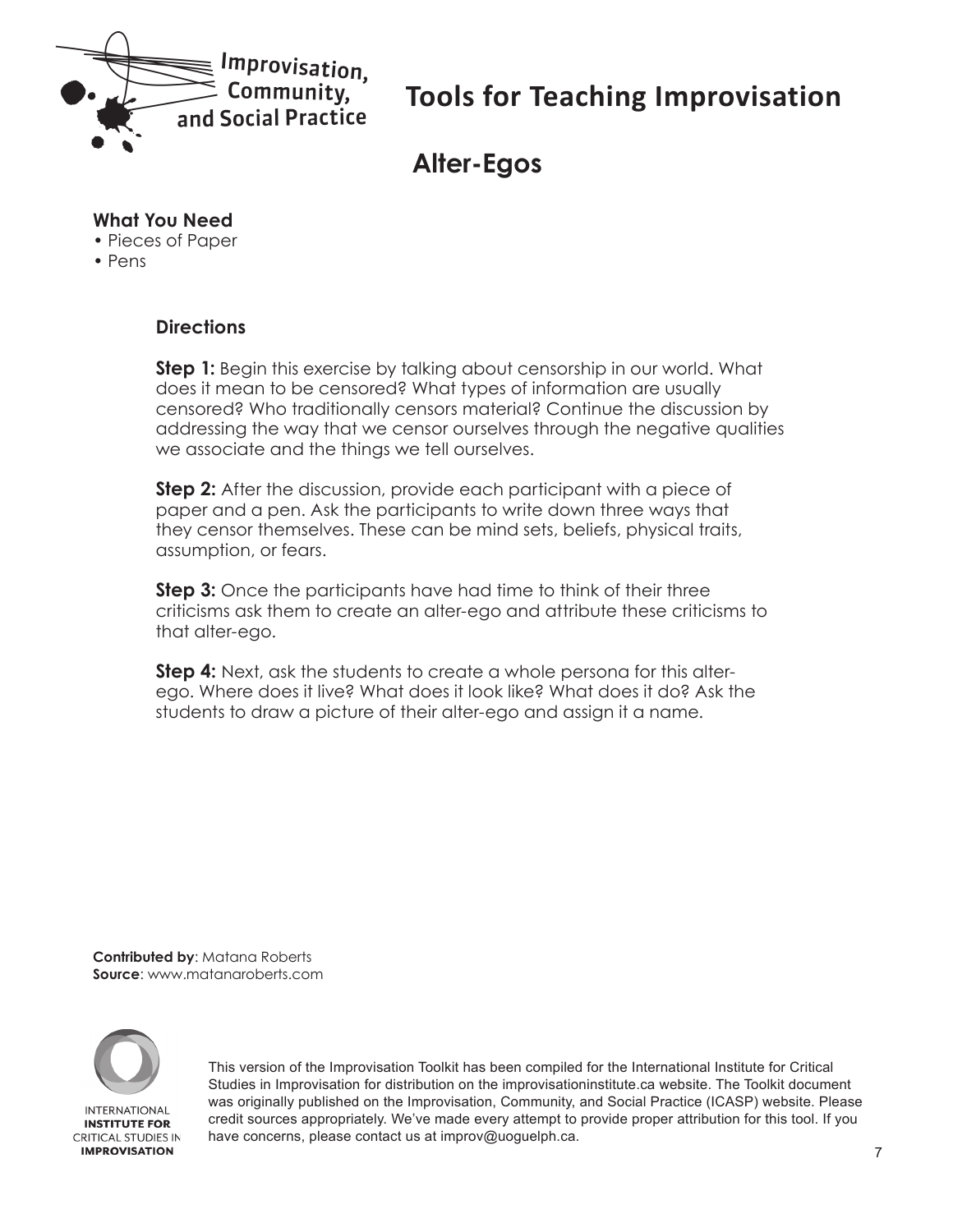<span id="page-7-0"></span>

# **Arms Game**

#### **Directions**

**Step 1:** Select 4 participants to perform a scene.

**Step 2:** Sit two participants in chairs facing the audience. Sit the other two participants behind them on the floor hidden from view.

**Step 3:** The 2 players on the chairs place their arms behind their backs. The 2 players on the floor reach their arms around the person in front of them, keeping their bodies hidden. From the front it must look like the person's own arms.

**Step 4:** The players on the floor make all gestures for the players on the chair. Ask the audience to contribute ideas about where the actors are and what is happening in the scene, or give them an "interview" scenario where one player is interviewing the other.

**Note:** It is useful to ask the players on the floor to imagine their arms are showing the thoughts behind what is being said.

**Source**: Based on the Theatresports © game "Expert Arms" devised by Keith Johnstone. Johnstone, Keith. *Don't be Prepared: Theatresports for Teachers.* Calgary: Loose Moose Theatre Company, 1994. 105.

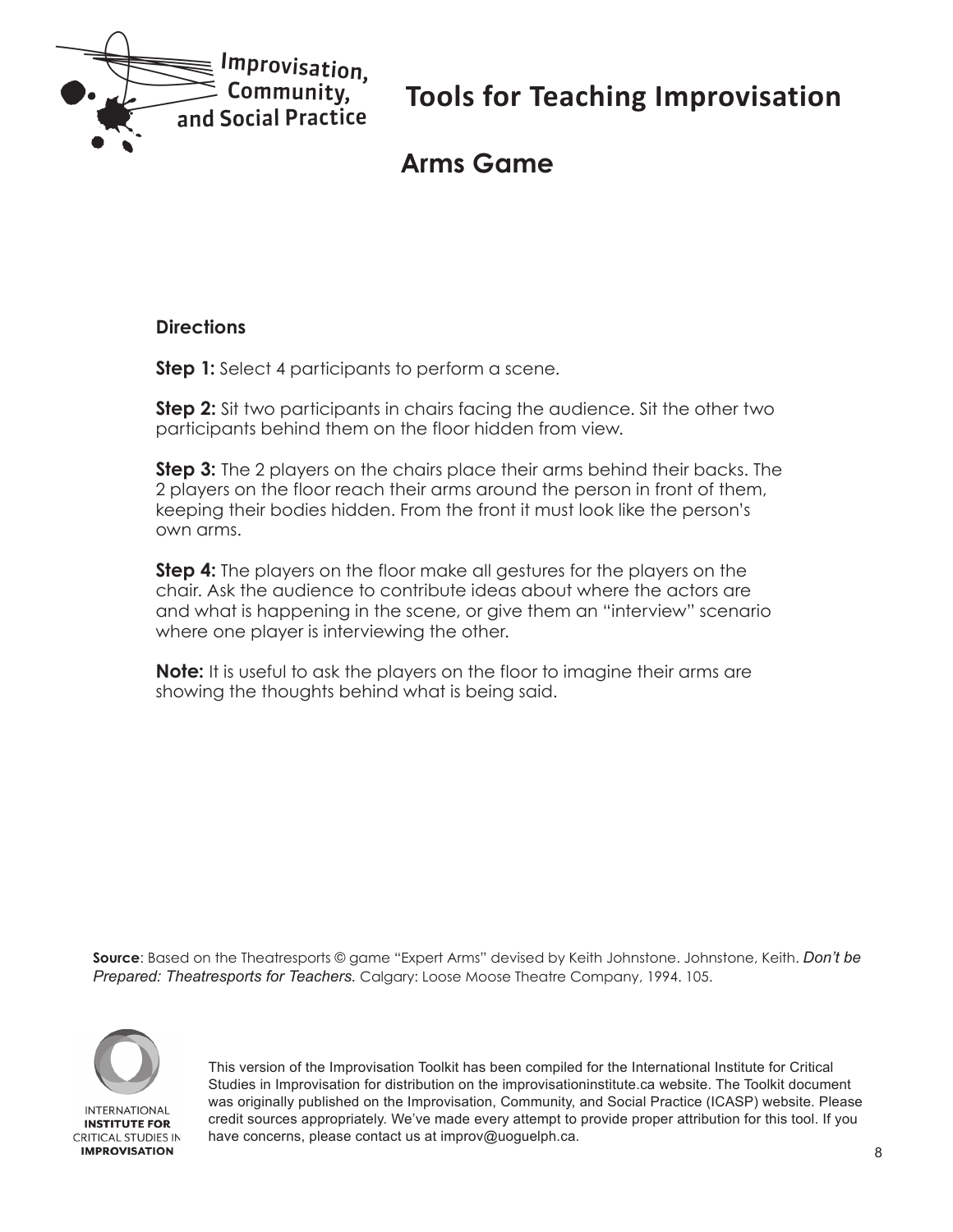<span id="page-8-0"></span>

# **Balloon Music**

#### **What You Need**

- a variety of 11- or 12-inch latex balloons in different colours
- cups of water for all participants

#### **Directions**

**Step 1:** Inflate balloons to 70% or 80% of their capacity. Do not overinflate. This will minimize the risk of popping.

**Step 2:** Moisten fingers using water provided and then rub fingers on balloons to create sounds. Ask participants to experiment with different shapes and explore the different sounds and rhythms that result. For example, tracing an equilateral triangle on the surface of the balloon will yield a triplet if all sides are drawn at a consistent tempo. A square will yield a binary division of the beat (i.e. eighth notes or sixteenth notes).

**Step 3:** Collectively develop a graphic score that consists of different coloured shapes that correspond to the different colours of the balloons as well as the shapes (and resulting rhythms) that are to be drawn on the surface of the balloons.

**An important note of caution:** This exercise works well with children over the age of 6. However, safety precautions must be taken. Before undertaking this exercise, find out if any of the participants has a latex allergy. If so, do not proceed with the activity. It is recommended that the adult facilitators of this exercise inflate all balloons. Children should not be allowed to handle uninflated or broken balloon fragments which are choking hazards. If a balloon pops during the activity, collect and remove all fragments of the broken balloon immediately.

**Contributed by**: Jesse Stewart **Source**: Matt Edwards and the Balloon Orchestra: www.myspace.com/balloonorchestra

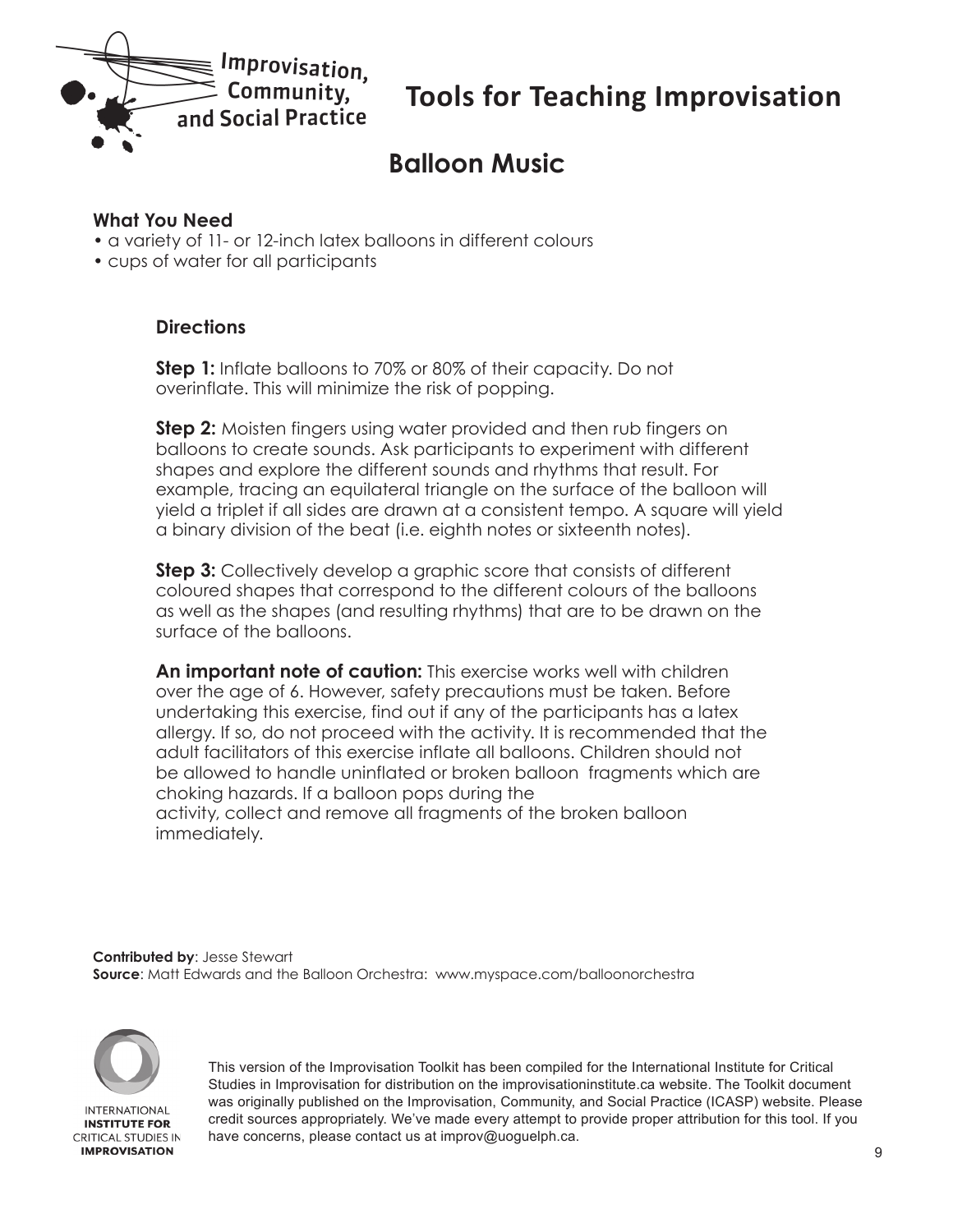<span id="page-9-0"></span>

# **Bippity Bippity Bop**

#### **Directions**

**Step 1.** Ask participants to form a circle. Choose 1 participant to be in the centre. They must turn and point at someone in the circle and say "bippity bippity bop". Before they reach the end of the phrase the person in the circle must say "Bop". The person in the centre then continues to try to catch people out by suddenly pointing at them. They can also choose to point and say "Bop"

instead, in which case the person must not answer. This must be fast and loud. If the person pointed at fails to say the correct answer or stay silent when required, they take the place of the person in the centre.

**Step 2:** Once participants are working well with Phase 1 then teach Phase 2. In Phase 2 the bippity bippity bop continues, with an added feature, shapes. Teach the group a number of 3 person shapes they must make with the person either side of them in the circle. Three examples are "Elephant" (the person in the centre of the group of three puts their right arm over their left and holds their nose with their left hand to make a trunk. The person either side uses both arms to make large ear shapes on the sides of the person in the centre), "Koala" (the person in the centre of the group of three covers their nose with both hands, the person either side uses their hand to make small cups on the centre persons head as ears) or "Surfing" (the person in the centre pretends to surf, standing sideways with arms out, the person either side faces the centre and waves up and down with their hands).

**Step 3:** Once the group knows how to make these shapes (you can make up many others), then the person in the middle of the circle can choose to point at someone and name a shape. They must count down out loud from 5 and the person pointed at, along with the person either side of them in the circle must make the shape. If anyone fails they take the place of the person in the middle of the circle. This takes place along with the Phase 1 of the game so that the circle will not know whether they are going to be asked to say "Bop", stay silent, or "Bop", stay silent, or make one of the given shapes.

**Source**: "Bippity, Bippity, Bop", by The Second City (theatre group). For more information on this influential improvisation group, see www.secondcity.com and/or Catherine McKnight and Mary Scruggs The Second City Guide to Improv in the Classroom: Grades K-8: Using Improvisaton to Teach Skills and Boost Learning. San Francisco and Chicago: Jossey-Bass and The Second City, 2008. 56.



**INTERNATIONAL INSTITUTE FOR CRITICAL STUDIES IN IMPROVISATION**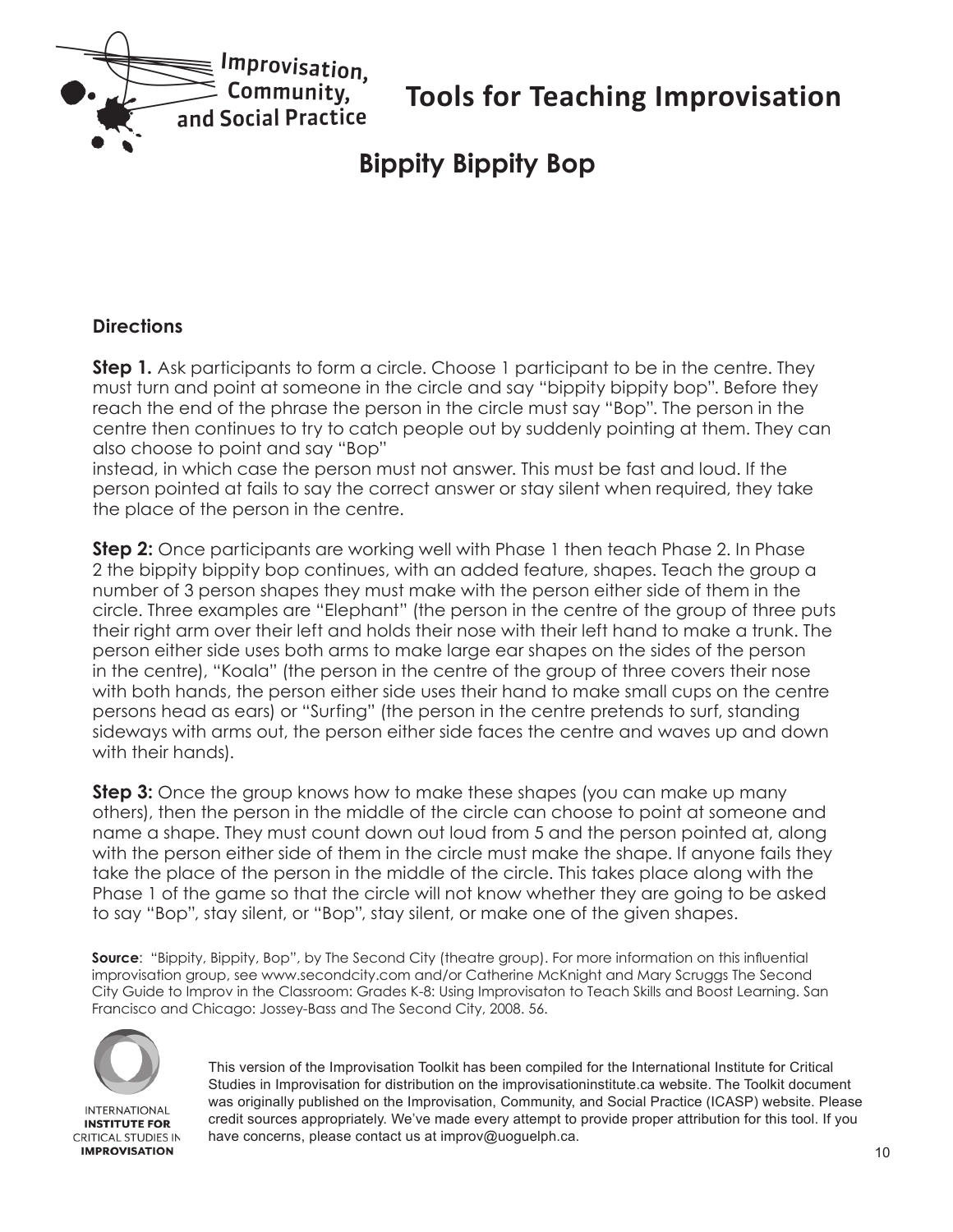<span id="page-10-0"></span>

### **Boom Chicka Boom**

#### **Directions**

This exercise is a summer camp staple and it has the merit of being addictive, rhythmic, and fun. Try making up other nonsense phrases to use in this way.

**Step 1:** For a warm up have the participants repeat each phrase after you:

> "I said a boom chicka boom" "I said a boom chicka boom" "I said a boom a chicka, boom a chicka, rock a chickaboom" "Booma chicka rocka chicka rocka chicka boom" "I said alright" "I said ok"

**Step 2:** Repeat the phrase several times varying the rhythm, timing, and words.

"I said a one more time, the \_\_\_\_\_\_\_\_ way" (insert any sound: e.g. cow way = "I said a moo chicka moo"; e.g. telephone way = "I said a ring chicka ring")

**Step 3:** Repeat again, but this time singing. Have the students try and repeat the notes.

**Contributed by:** Matana Roberts



**IMPROVISATION**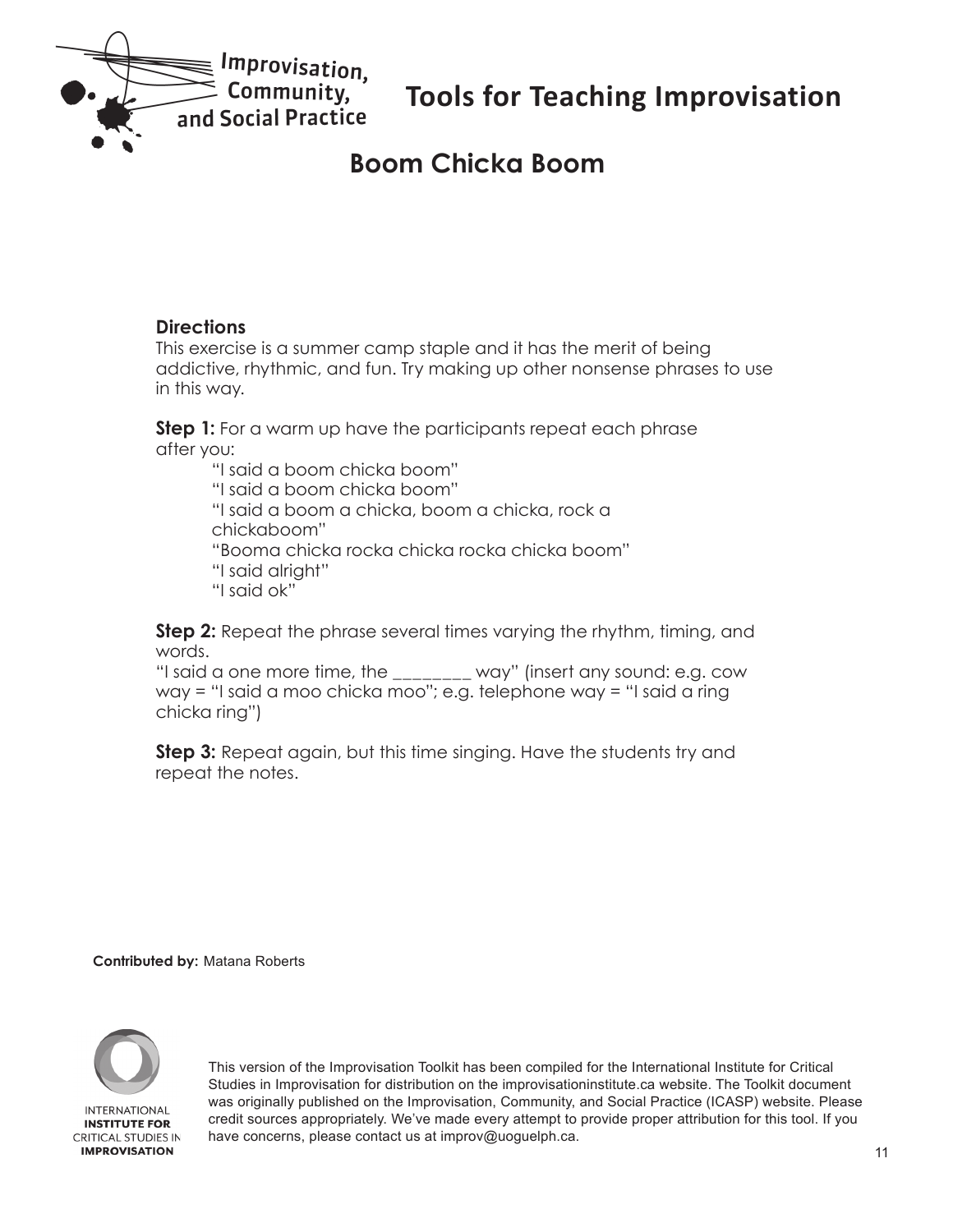<span id="page-11-0"></span>

# **Bumpity Bump**

#### **Directions**

**Step 1:** All players should be in a circle except one who has volunteered to be in the middle.

**Step 2:** Give the players time to recall (or ask) the names of the people directly on either side of them.

**Step 3:** Once everyone is ready, have the player in the middle go up to someone in the circle and say "(Name) bumpity bump bump bump."

**Step 4:** The player being addressed has to then say the names of the people on either side of him/her before the player in the middle finishes the phrase "bumpity bump bump bump."

**Step 5:** Have the player who was in the middle switch positions with the player who s/he was addressing and repeat.

**Variation:** Musicians could play this game by having the person in the middle play a very short musical phrase instead of saying "bumpity bump bump bump".

**Contributed by:** Khuong Pham **Source**: www.improvencyclopedia.org/games//Bumpity\_Bump\_.html

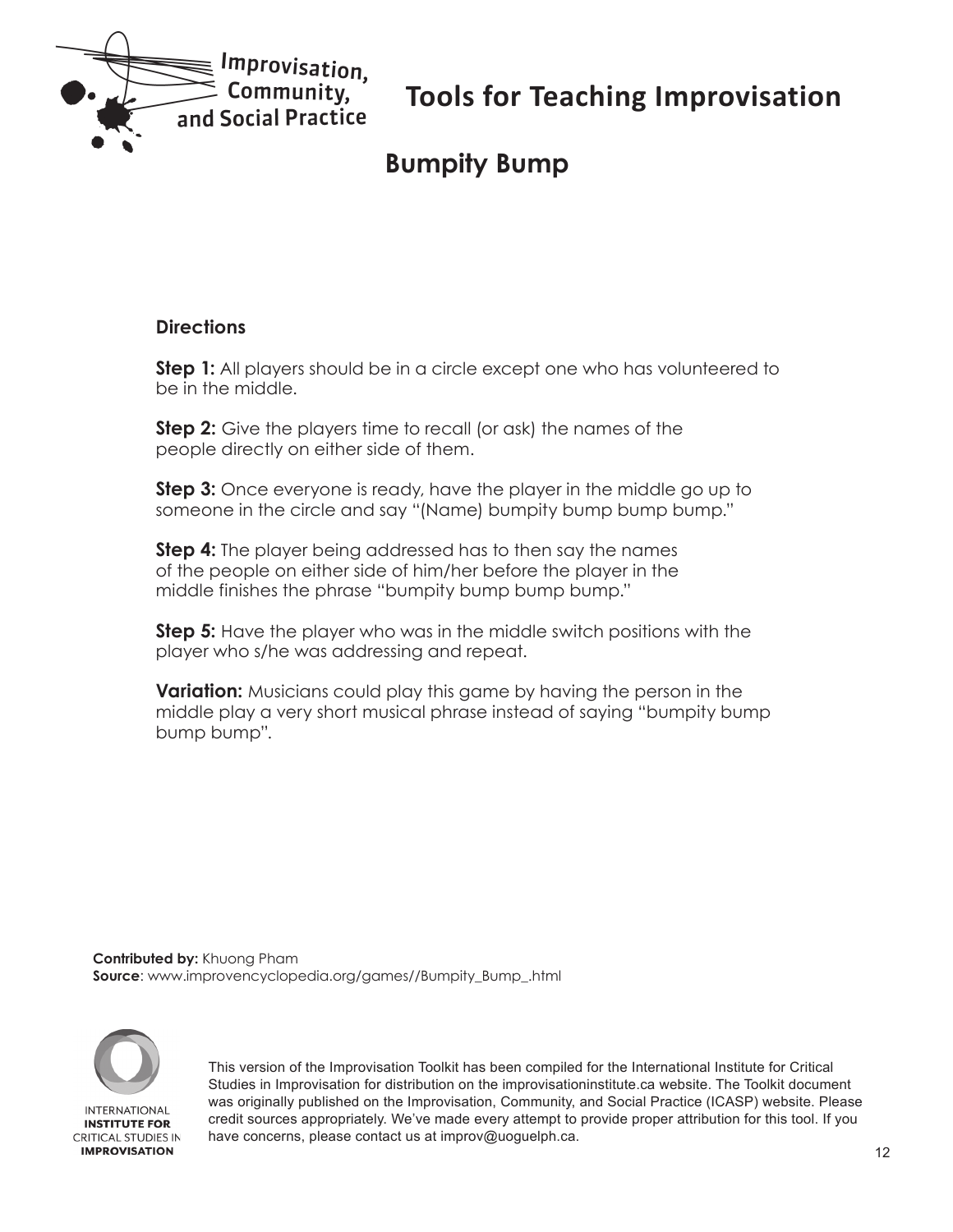<span id="page-12-0"></span>

# **Charlie's Island**

#### **What You Need**

• Any group of improvising musicians

#### **Directions**

**Step 1:** Find some sort of musical idea that will serve as a musical ground or "homebase." This can be a particular rhythm, sonority, concept, or texture arrived at through other improvisatory exercises or through free improvisation.

**Step 2:** Think of this musical ground as an island. Encourage participants to explore the nuances of the island for as long as it is musically interesting.

**Step 3:** After some time has passed, one or more of the inhabitants of the musical island decide to leave by swimming out to sea. Musically, this entails a departure from the musical home-base into new sonic territory. The transition can be cued by one member of the group or felt intuitively. Explore the new musical idea, taking it as far from the island as possible.

**Step 4:** Eventually, participants come to the realization that the sea is too vast and that there is no other land in sight, so they swim back to the original island. However, the musical current has carried them down shore, so the island looks and sounds different to them when they return; they return to the original musical idea with renewed interest and awareness. With this new level of awareness, they explore the musical nuances of the island once again.

**Step 5:** Eventually, the musical inhabitants of the island decide to swim out to sea again, this time in a different musical direction. As before, they take this new idea as far as possible, but as before, they eventually return to the island, again with a renewed musical awareness. The entire process can be repeated for as long as it is musically interesting, yielding a rondo-like musical structure (ABA'CA''D etc). I have found it to be a useful metaphor, particularly when working with inexperienced improvisers.

**Contributed by**: Jesse Stewart **Source**: David Mott, who learned it from Charlie Mariano



**IMPROVISATION**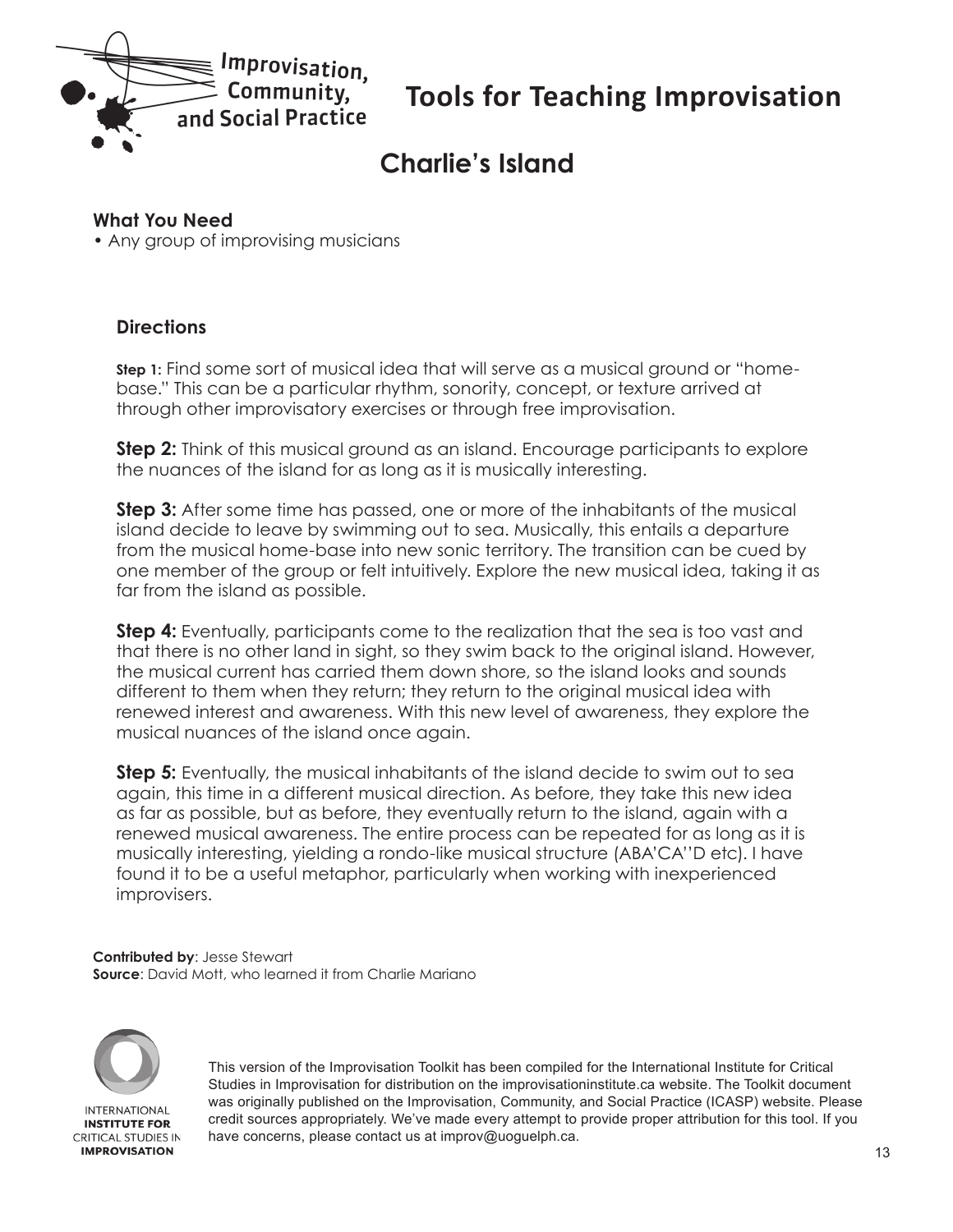<span id="page-13-0"></span>

**Clap-Tag**

#### **Directions**

**Step 1:** Choose 1 person to be "it". This person must chase and catch other people by touching them.

**Step 2:** Ask half the group to stand around the edges of the room as watchers to make sure no one runs into anything.

**Step 3:** The remaining group and the person who is "it" must close their eyes and keep them closed. The person who is "it" should clap and the rest of the group must clap back. Based on the sound, the person who is "it" must try to move around the room and catch people.

**Step 4:** Once they are caught, people move to the side to join the rest of the watchers.

**Contributed by:** Rebecca Caines **Source**: Based on a common warm up game.

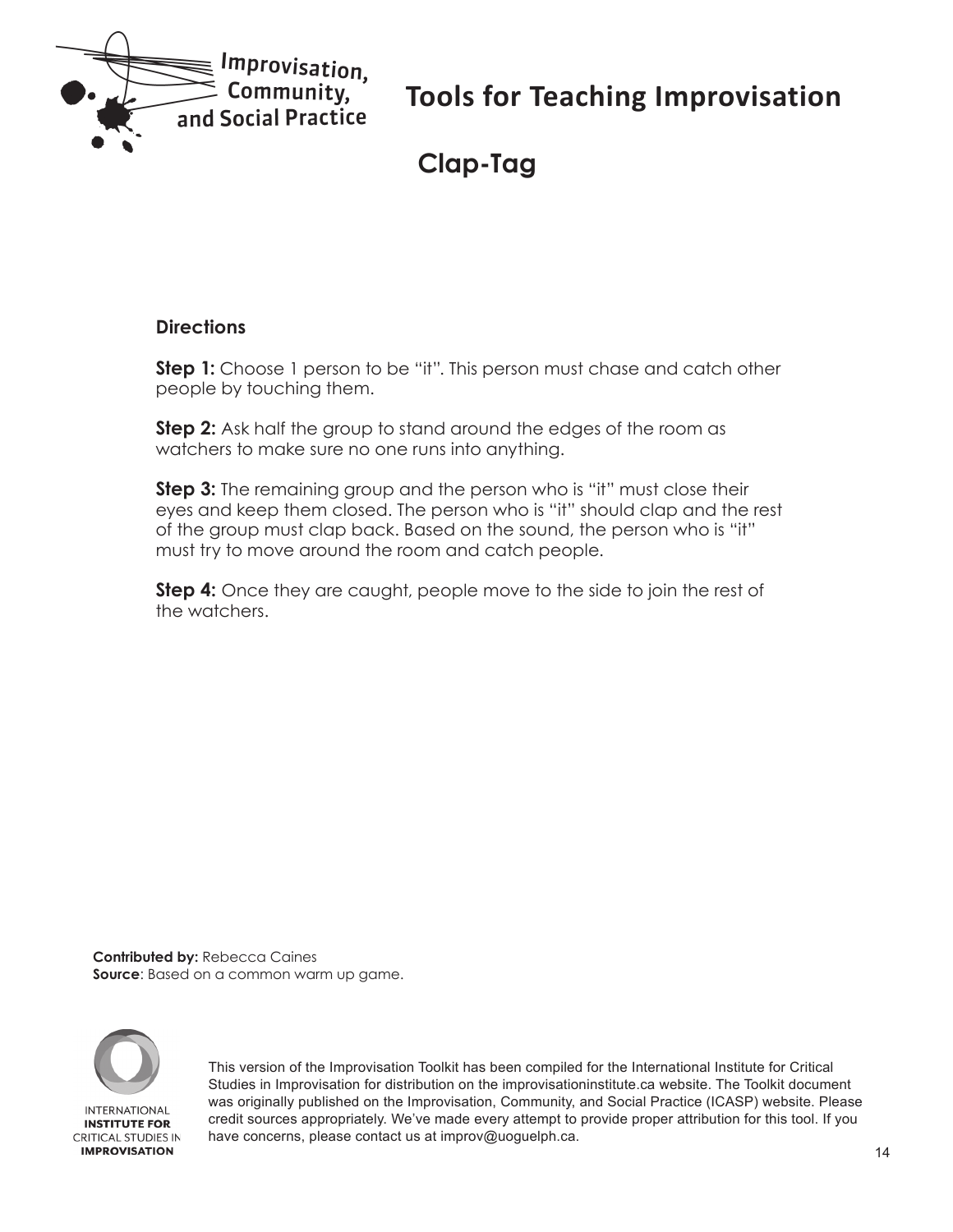<span id="page-14-0"></span>

# **Clerk and Customer**

#### **Directions**

**Step 1:** Invite two players to volunteer. Choose one to be the clerk of a store and the other to be a customer returning an object. Everyone else forms the audience.

**Step 2:** Ask the customer to leave the room for a minute. Together, the audience and the clerk decide what product the customer should be returning.

**Step 3:** Ask the customer to return to the room and to enter the scene acting as if they are returning some sort of item to the shop. The clerk has to give them hints as to what the item is by asking questions about why they are returning it.

**Step 4:** The aim of the game is for the customer to guess what it is they are returning based on the clues given to them in the scene.

**Hints:** Keep the pace moving quickly so that several players have the chance to take turns being clerk and customer. It doesn't really matter what the object is (or how silly – from a loaf of bread to an elephant). Everyone will be in stitches laughing as the customer tries to discover what he or she is actually returning!

**Contributed by**: Claire Whitehead

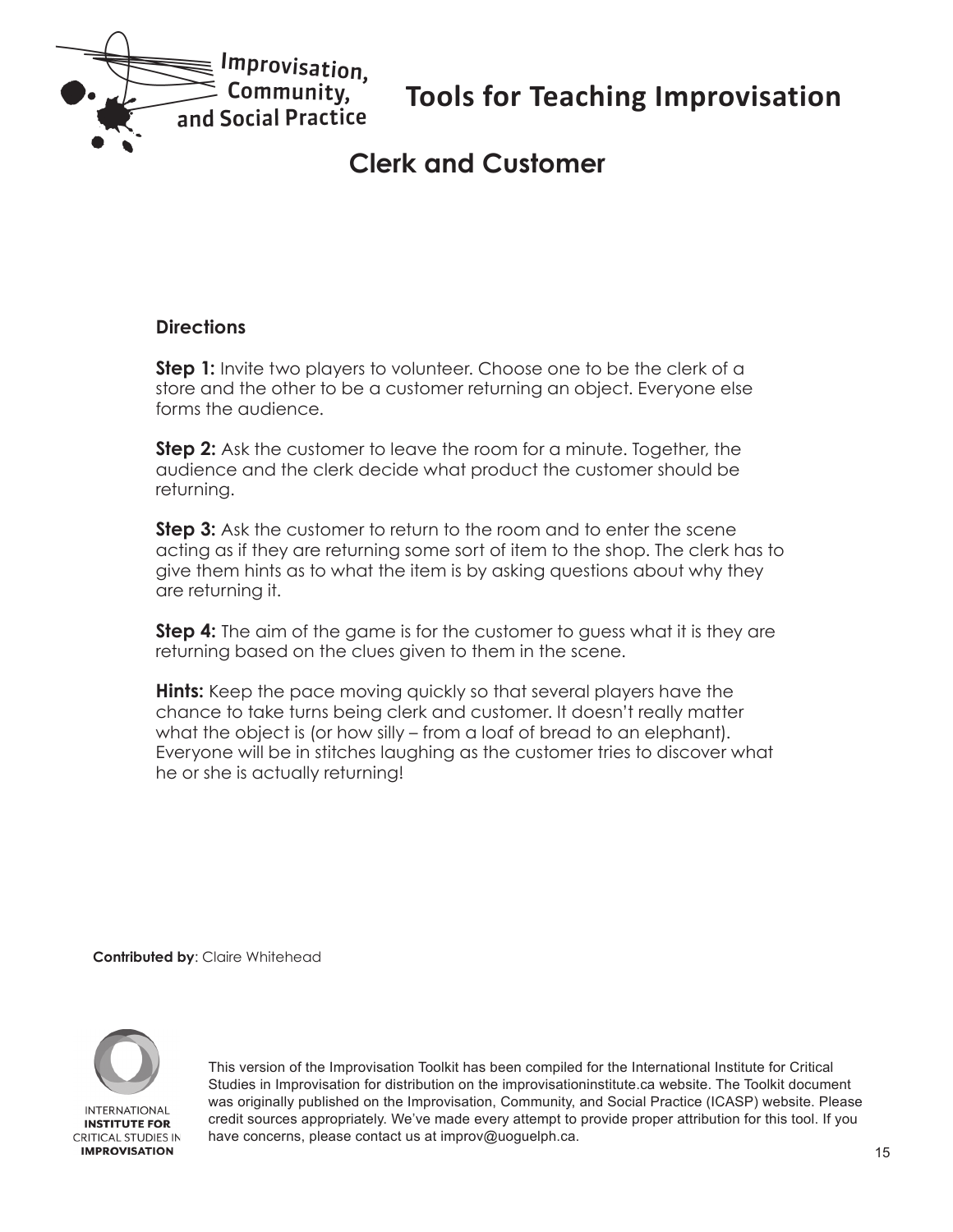<span id="page-15-0"></span>

# **Emotional Replay**

#### **Directions**

**Step 1:** Choose 4-5 participants to be actors and one participant to be the director.

**Step 2:** Ask the audience or the participants to choose where the scene is and what is taking place. The scene should be very simple.

**Step 3:** The director then suggests ways that the scene could be done differently (example: "it should be sadder," or "it should be angrier," or "it should be underwater," etc.).

**Step 4:** The participants redo the scene following the suggestions made by the director.

**Note:** If there is a large group of participants present, four or five new actors may volunteer to "redo" the scene with the director's new instructions.

**Musical Variation:** This game may be adapted for use with instrumentalists or singers. E.g. have a small group sing a familiar song. Now change the expressive details (sadder, brighter, like a country western 'hurtin' song, like a lullaby, like a love song.)

**Source**: Based on the game "Emotional Changes," devised by Viola Spolin. Spolin, Viola. *Improvisation for the Theater: A Handbook of Teaching and Directing Techniques.* Illinois: Northwestern University Press, 1963. 24.

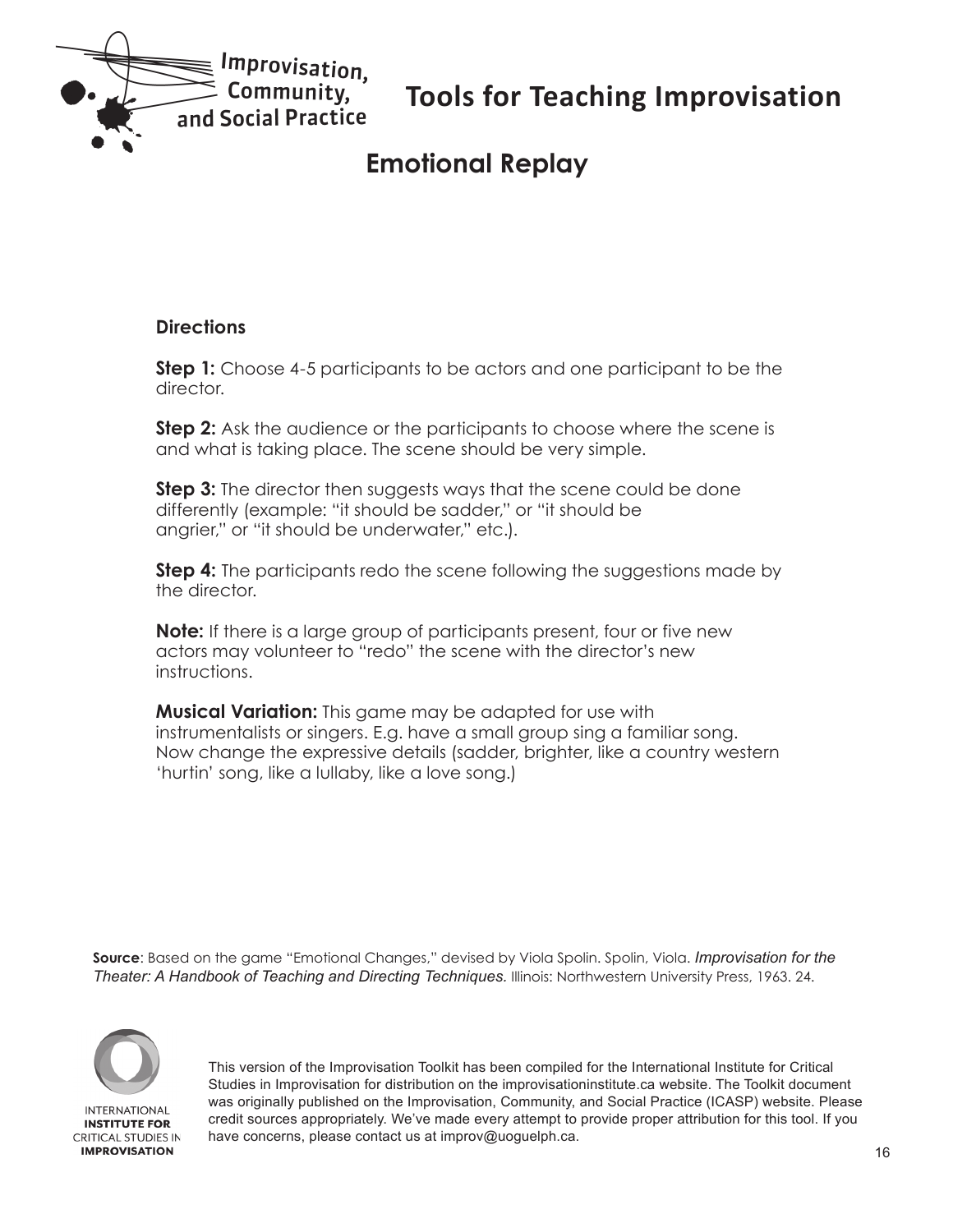<span id="page-16-0"></span>

# **Free Playing: Warm Up Exercise**

#### **What You Need**

• Noisemakers/Instruments

#### **Directions**

Present the group with a box of small instruments and noisemakers (bells, drums, whistles, small percussion, and sound-making toys). Have each participant choose an instrument that they like. Allow the participants some time to become comfortable with their instruments and explore the sounds they can make.

At an appropriate moment, stop the group. Invite everyone to begin playing again. This time, they should listen to the whole group and play "with" everyone else.

Afterwards, compare the two sessions. How is listening to your own instrument in a group different from listening to the whole group?

**Contributed by**: Rob Wallace

**Source**: Paraphrased from *Search and Reflect: A Music Workshop Handbook*. Stevens, John. *Search and Reflect: A Music Workshop Handbook*. Middlesex: Rock School Limited, 2007.



**IMPROVISATION**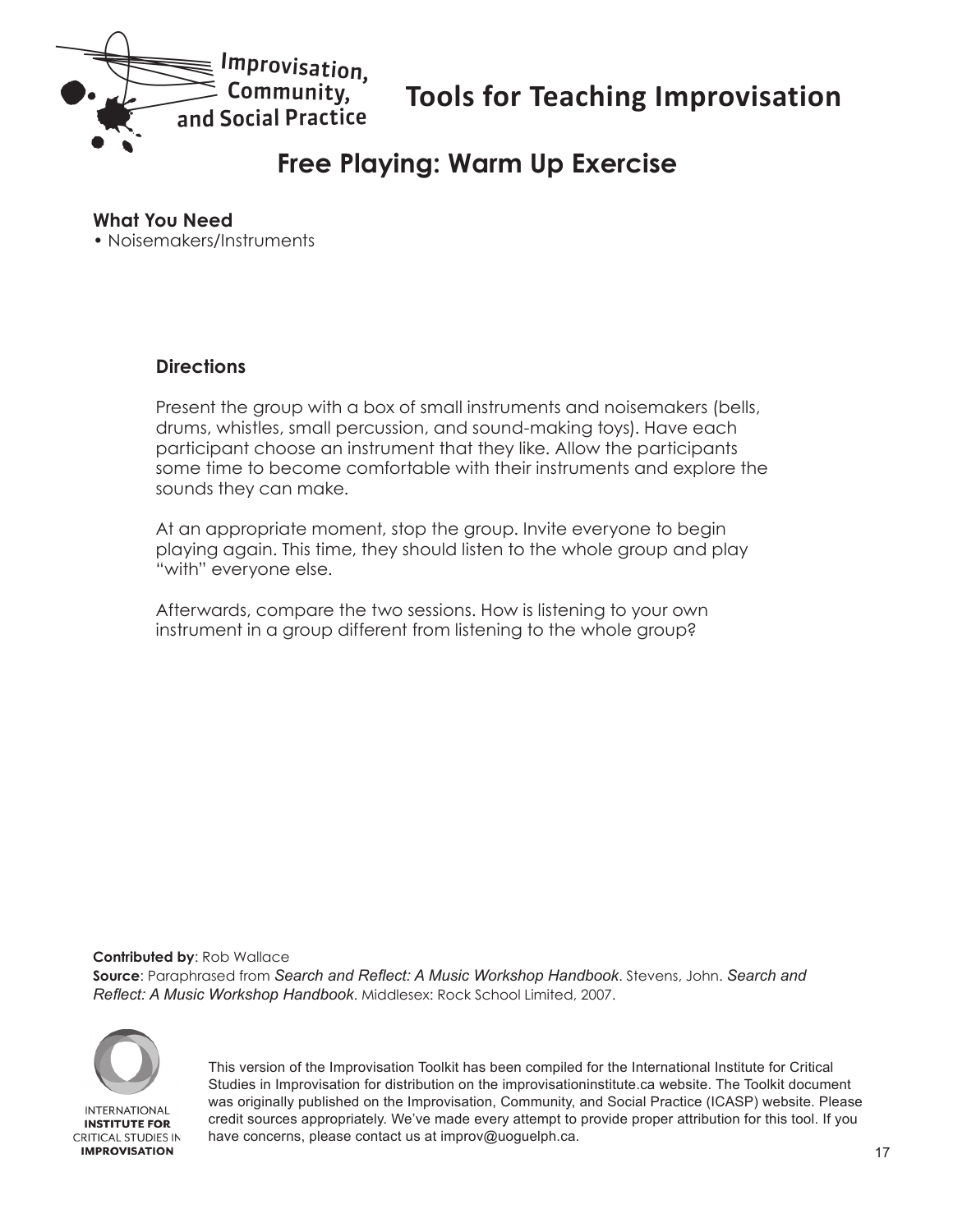<span id="page-17-0"></span>

# **Free Writing**

#### **What You Need**

- Paper
- Pens/pencils

#### **Directions**

**Step 1:** Provide each participant with a piece of paper and a pen.

**Step 2:** Have each participant fold their piece of paper into half twice. There should be four quadrants.

**Step 3:** Give the participants a topic and give them five minutes to fill the first quadrant of their paper with all the words/phrases/sentences that they associate with the topic.

**Step 4:** Now that the participants have an idea of what the exercise is like, do not provide a topic. Instead, explain that this is an opportunity to really let their creativity flow. Again, give the students five minutes to fill their quadrant with words/phrases/sentences.

**Step 5:** Repeat until the paper is filled.

**Contributed by**: Matana Roberts

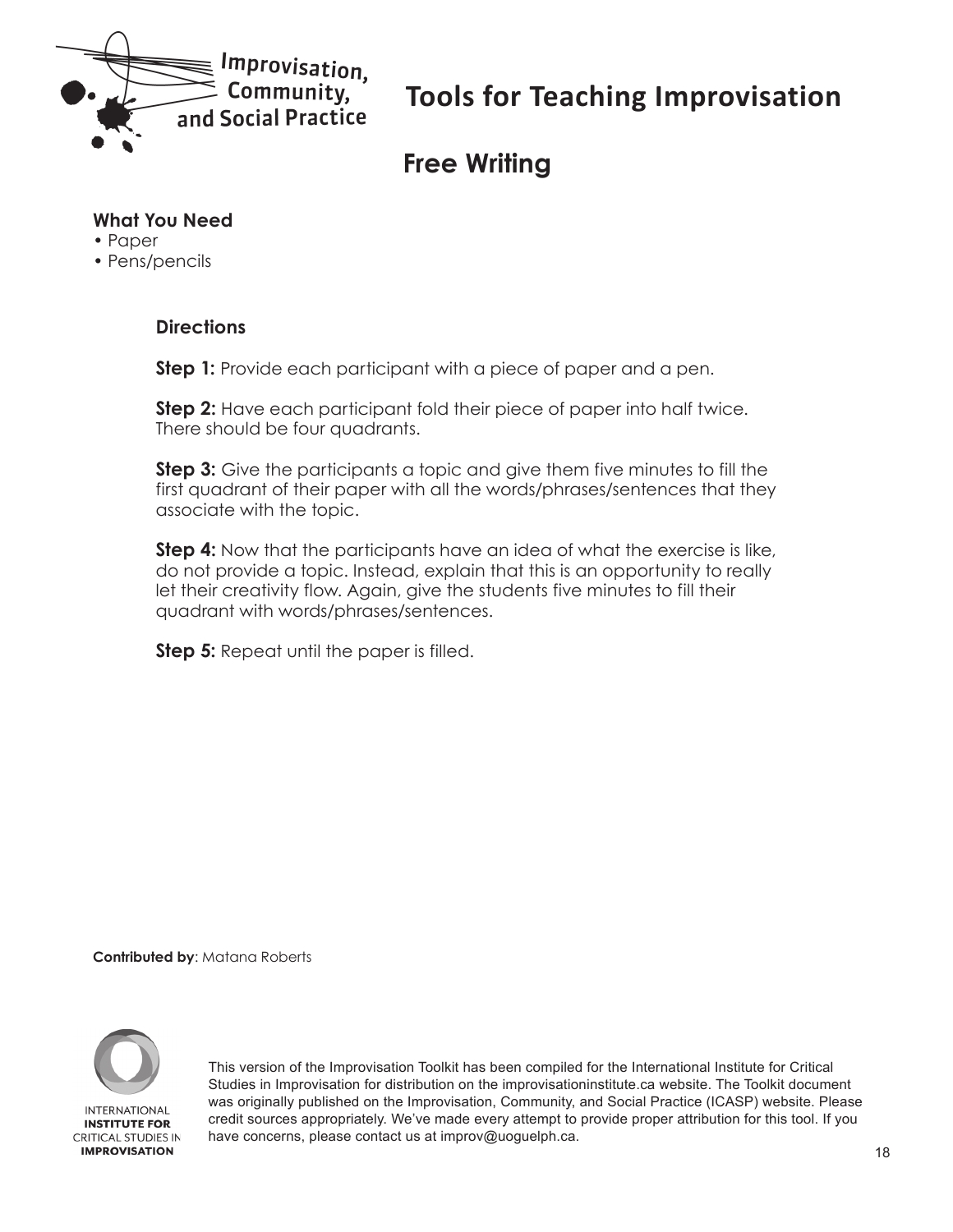<span id="page-18-0"></span>

### **Improvised Name Jam**

#### **What You Need**

• Any available instruments, noise makers, and voices

#### **Directions**

**Step 1:** Invite everyone to come together and improvise a song based on people's names. (If people are new to improvising, it might be helpful to have someone play a simple chord progression, such as a 12-bar blues or "Chopsticks".)

**Step 2:** More comfortable improvisers can easily make up a counter melody to embellish the chord progression or add a beat (can be done with clapping and tapping if no drums are available).

**Step 3:** Once you have a groove established, make up verses based on each person's name – the sillier the better! Encourage positive descriptions of the people in the group.

**Contributed by**: University of Guelph Music Students

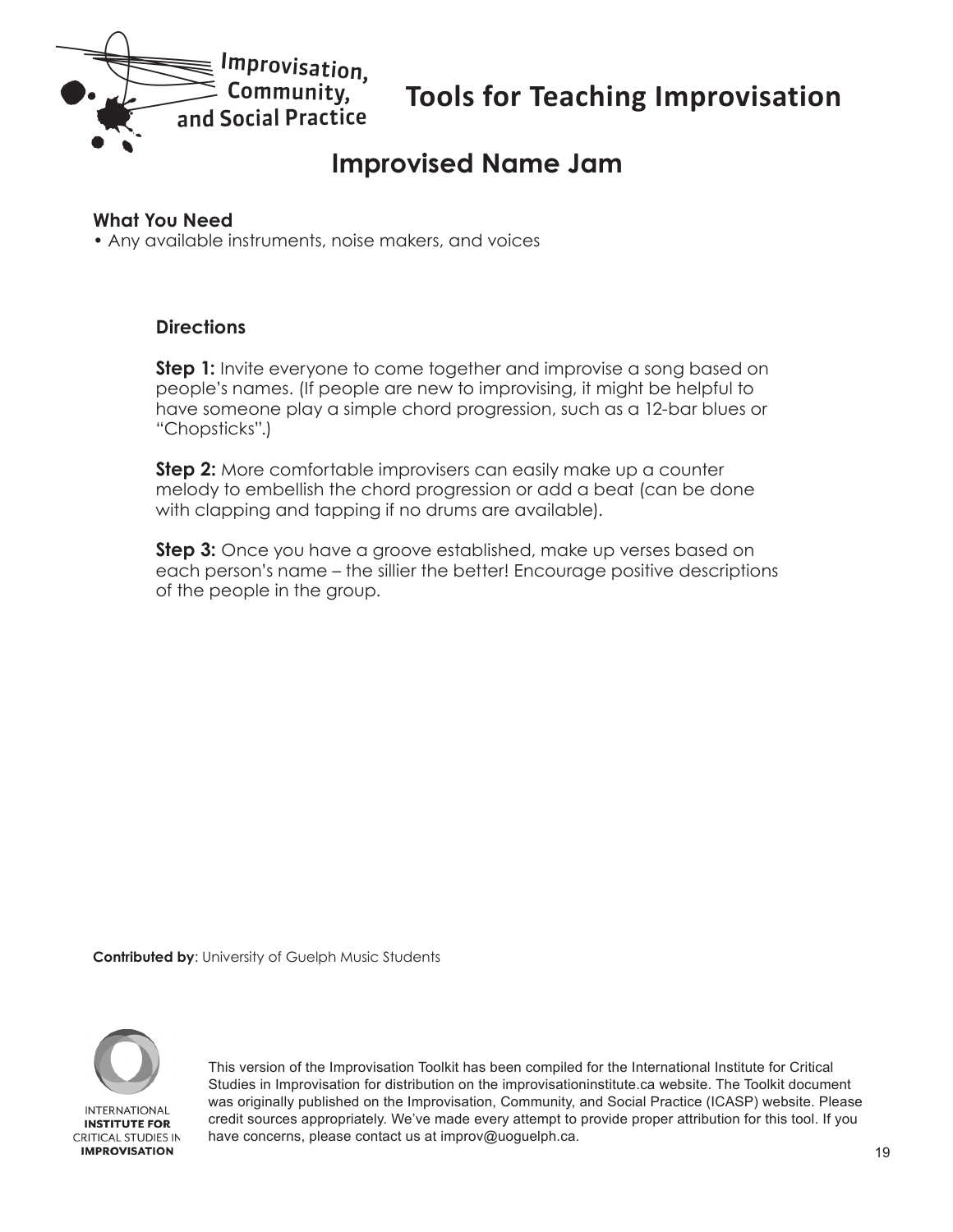<span id="page-19-0"></span>

# **Improvising Scenes Through Sounds**

#### **What You Need**

• Prepare some slips of paper with short scenarios. (Examples: a) Four people who speak different languages are all trying to ask each other for directions; b) A group of aliens are performing their ceremonial greeting music for the Earthlings.) • instruments/noisemakers

#### **Directions**

**Step 1:** Divide the participants into small groups of 4-5 and have each group pick a slip of paper out of a hat.

**Step 2:** Give the groups some time (only 1-2 minutes) to discuss the scenarios.

**Step 3:** Now have the group perform an improvisation based on this scenario using instruments, voices, and/or any noise makers.

**Note:** The improvisations don't have to be literal – the scenario is simply meant to be an inspiration for making music.

**Created by**: Ellen Waterman

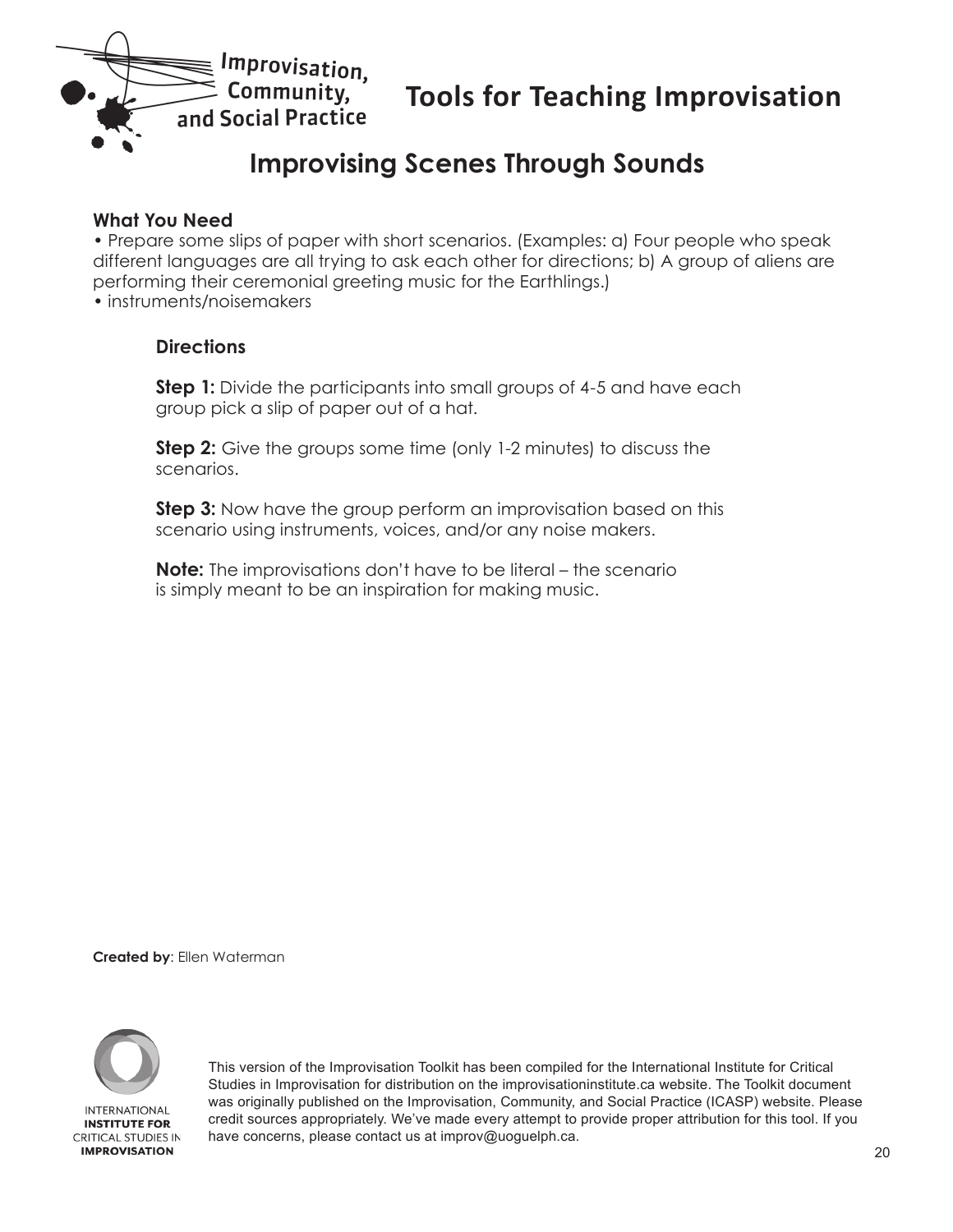<span id="page-20-0"></span>

### **Krazy Choir**

#### **Directions**

**Step 1:** Decide on a participant to be the conductor of the choir and have the conductor ask all the participants to choose a song of their choice, but to do so only in their minds. (E.g. everyone chooses a different folk song or Christmas carol.)

**Step 2:** Provide a starting note and ask everyone to begin their songs on that same note.

**Step 3:** Everyone holds to their individual melodies but they only move to the next note of that melody when the conductor signals. That way the whole group is creating unusual sonorities together.

**Note:** The resulting sonorities are amazing even though everyone is simultaneously singing a different song! It is helpful for the conductor to review all cues he or she plans to use so all participants understand; and a demonstration is definitely helpful. An experienced conductor can use this exercise to foster concentration and listening; volunteer conductors from the group will have fun seeing how the choir responds to their cues.

**Variation:** Divide the entire group into two teams, so there are two choirs and two conductors. Have each team take turns being audience or performers.

**Contributed by**: Ellen Waterman

**Source**: Christine Duncan, director of Element Choir. For more information about this extraordinary vocal improviser see http://www.barnyardrecords.com/bio%20christine.html



**INTERNATIONAL INSTITUTE FOR CRITICAL STUDIES IN IMPROVISATION**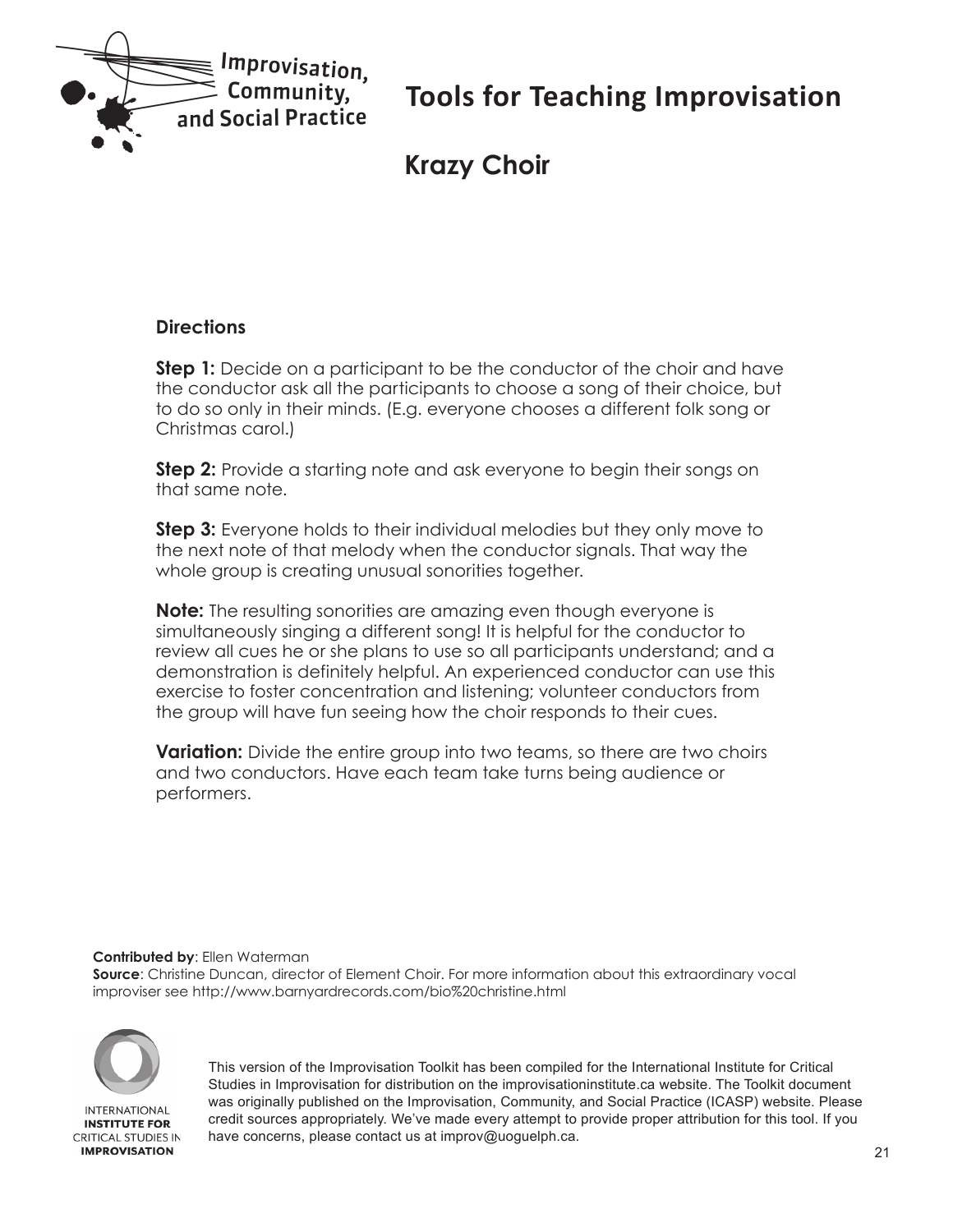<span id="page-21-0"></span>

### **Leaving for a Reason**

#### **Directions**

**Step 1:** Ask participants to start moving around the room. Give them a situation or location that they are part of and ask them to act it out (E.g. everyone is in a library).

**Step 2:** Ask everyone to find and act out a different reason to leave one by one. This reason should make sense in the context of the scene.

**Step 3:** The game goes on until everyone has "left" the scene.

**Source**: Based on the Theatresports © game "Leave for the Same Reason," devised by Keith Johnstone. Johnstone, Keith. *Impro for Storytellers.* New York: Faber and Faber, 1998. 169-170.

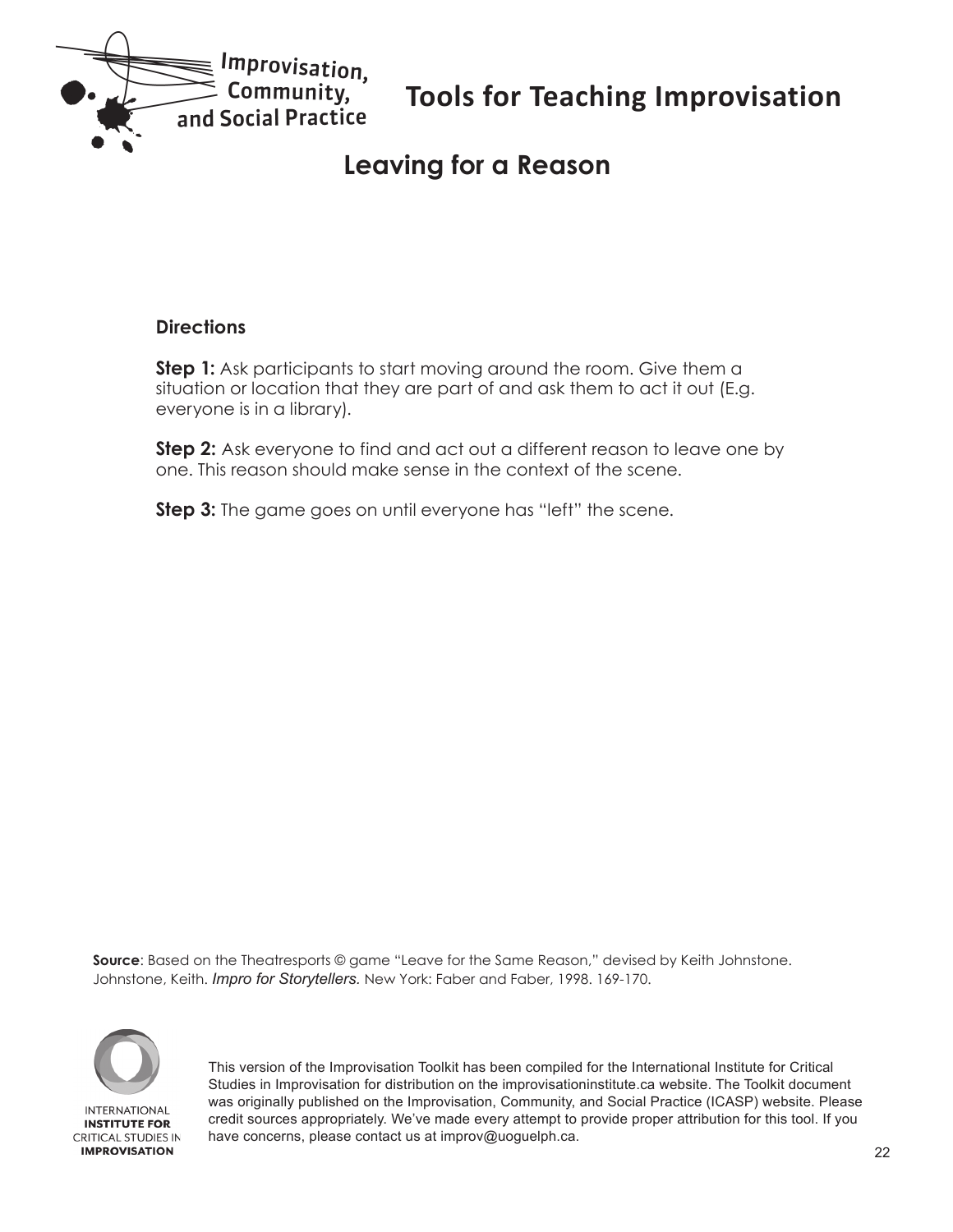<span id="page-22-0"></span>

# **Man Overboard (variation)**

#### **Directions**

**Step 1:** Everyone spreads out in a staggered line, as in an aerobics class. Then the leader calls one of the following:

- "Land ahoy" and everyone hops on one foot, doing a salute with one hand
- "Hit the deck" all down on the floor in a push-up position
- "octopus" everyone do jumping jacks
- "Man overboard" everyone finds a partner. One "swims"on the floor as if drowning, the other tries to rescue him or her.
- "Two, Three, Four" all sit down and start rowing

**Step 2:** Repeat several times, getting faster and faster, and varying the order of the instructions until everyone collapses laughing.

**Contributed by**: Khuong Pham **Source**: adapted from www.improvencyclopedia.org/games//Man\_Overboard.html

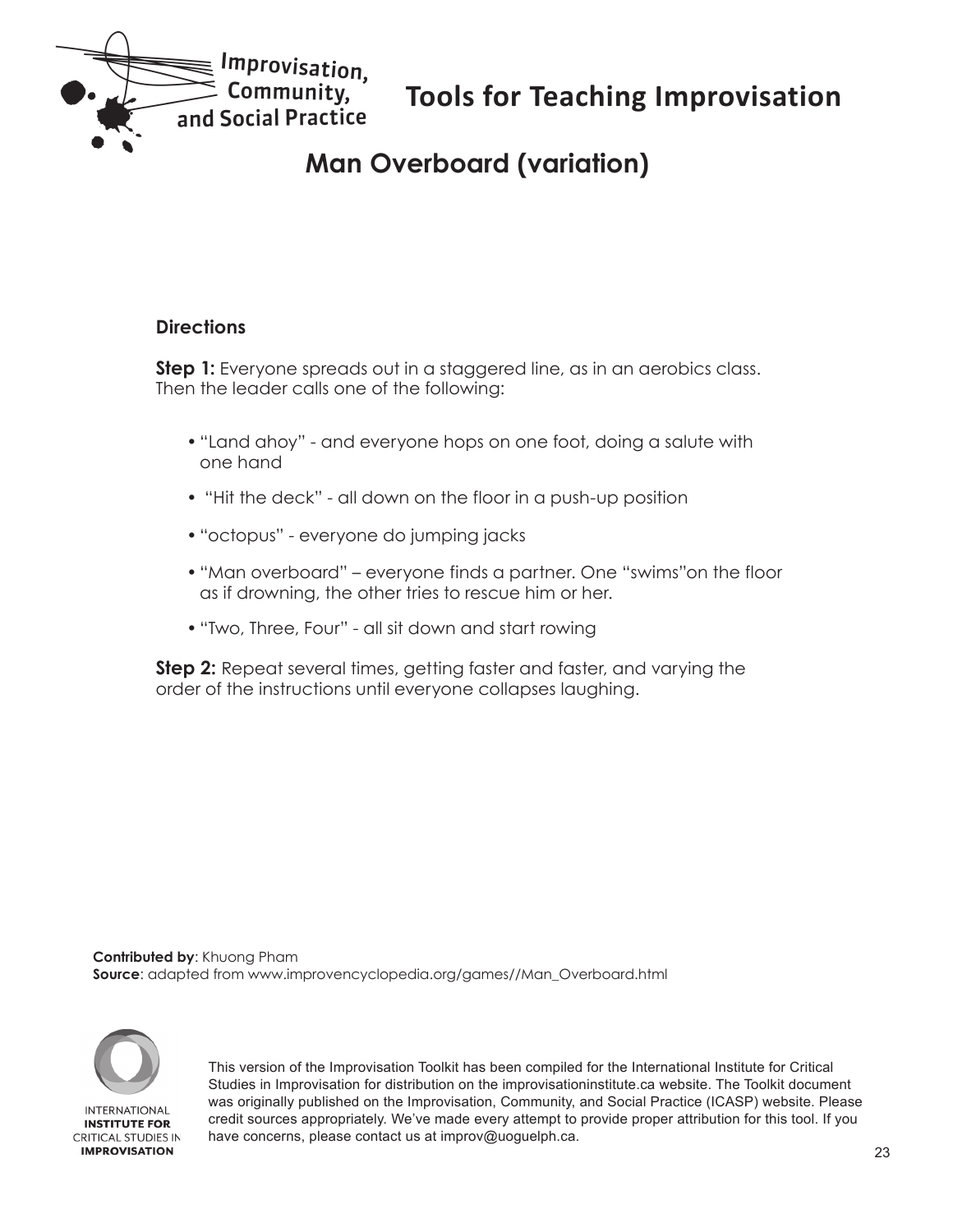<span id="page-23-0"></span>

# **Marching Carnival Line**

#### **What You Need**

• instruments and/or noisemakers

#### **Directions**

**Step 1:** Hand out noise makers (we used silly plastic clappers in the shape of oversized hands) to each participant.

**Step 2:** Establish a marching rhythm on the instruments and noisemakers.

**Step 3:** March and dance in a conga line around the room.

**Step 4:** Give each participant a chance to solo in the line.

**Note:** This exercise can be a great cool down activity or a fun end to a performance. If performing, try marching into the audience and having them join you in the line.

**Created by**: Jane Bunnett and Larry Cramer www.janebunnett.com

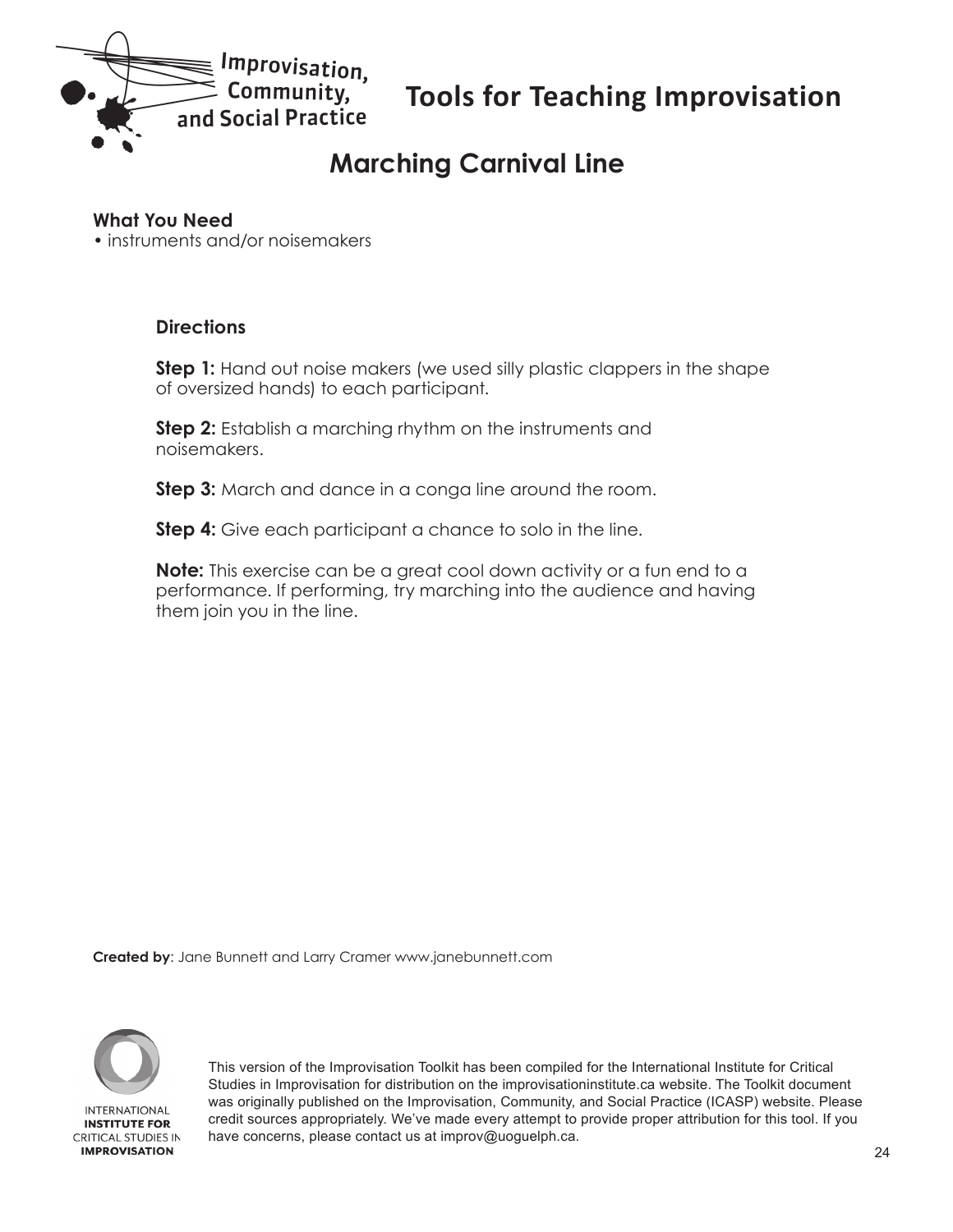<span id="page-24-0"></span>

# **Murder Wink**

#### **Directions**

**Step 1:** Ask everyone to close their eyes. While all eyes are closed, secretly tap 1 person on the shoulder.

**Step 2:** Ask everyone to open their eyes and explain that you have tapped the "murderer" on the shoulder.

**Step 3:** Next, get everyone to walk around in a close group or form a circle. The "murderer" must wink at people, trying to ensure no one but the victim sees the wink.

**Step 4:** When winked at, the person must "die" a dramatic death and fall to the floor.

**Step 5:** The murderer must try to murder as many people as possible before being caught.

**Note:** For young children or participants who might have challenges subtly winking, substitute winking with sticking out their tongues at each other.

**Source**: Based on a common warm up game.

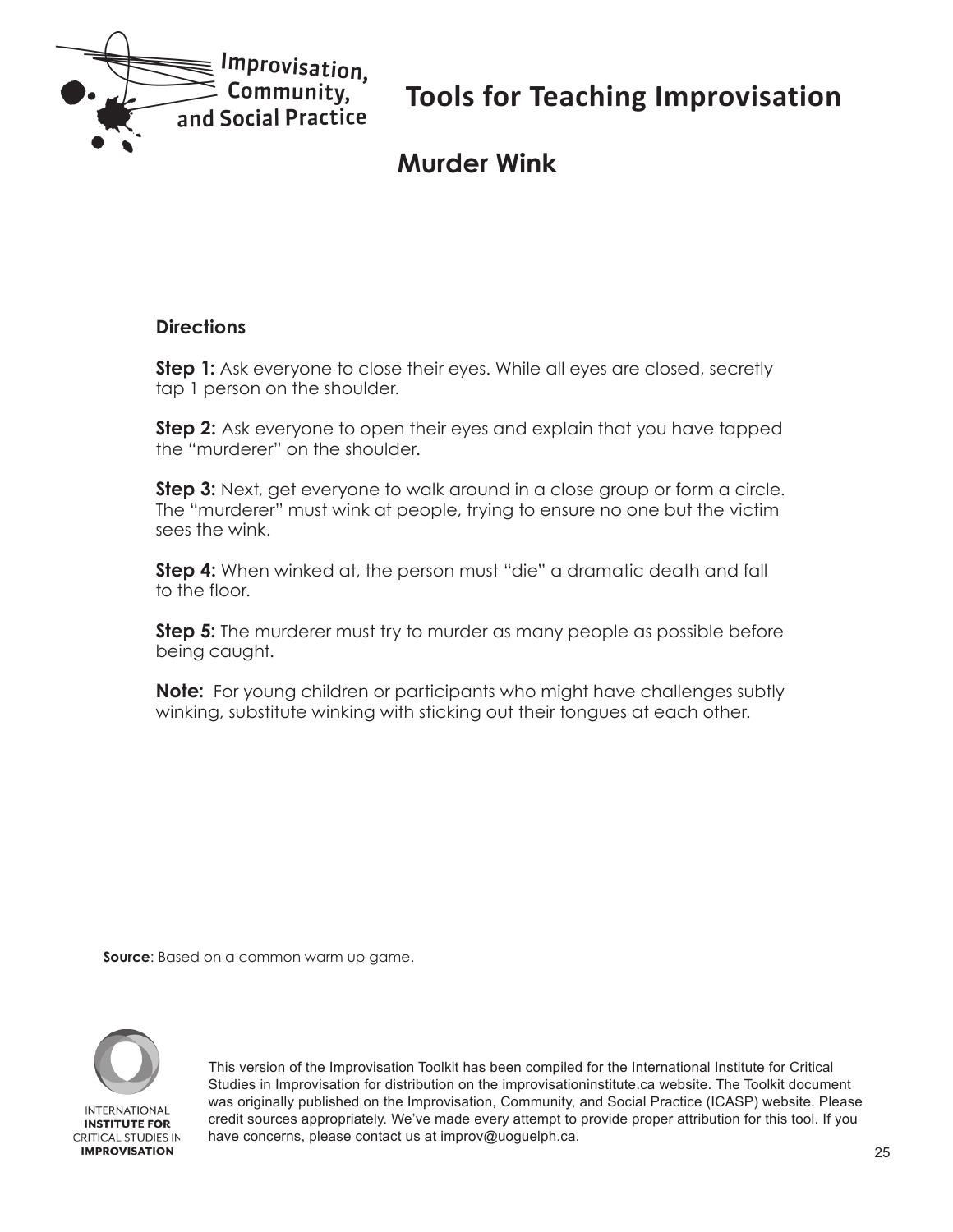<span id="page-25-0"></span>

# **Musical Character Cards**

#### **What You Need**

Create a set of "musical character cards". On each one, put a brief character description (ie: Batman, a horse, a baby, a Martian).

#### **Directions**

**Step 1:** Each person chooses a card to act out using only sounds (no gestures or words).

**Step 2:** Everyone tries to guess the character.

**Variation:** For a very challenging exercise, create story cards based on commonly known fairy tales. Have small groups tell the story using only sounds – no gestures or words. Give the groups time to brainstorm.

**Created by**: University of Guelph Music Students **Source**: As seen in a workshop for educators by R. Murray Schafer

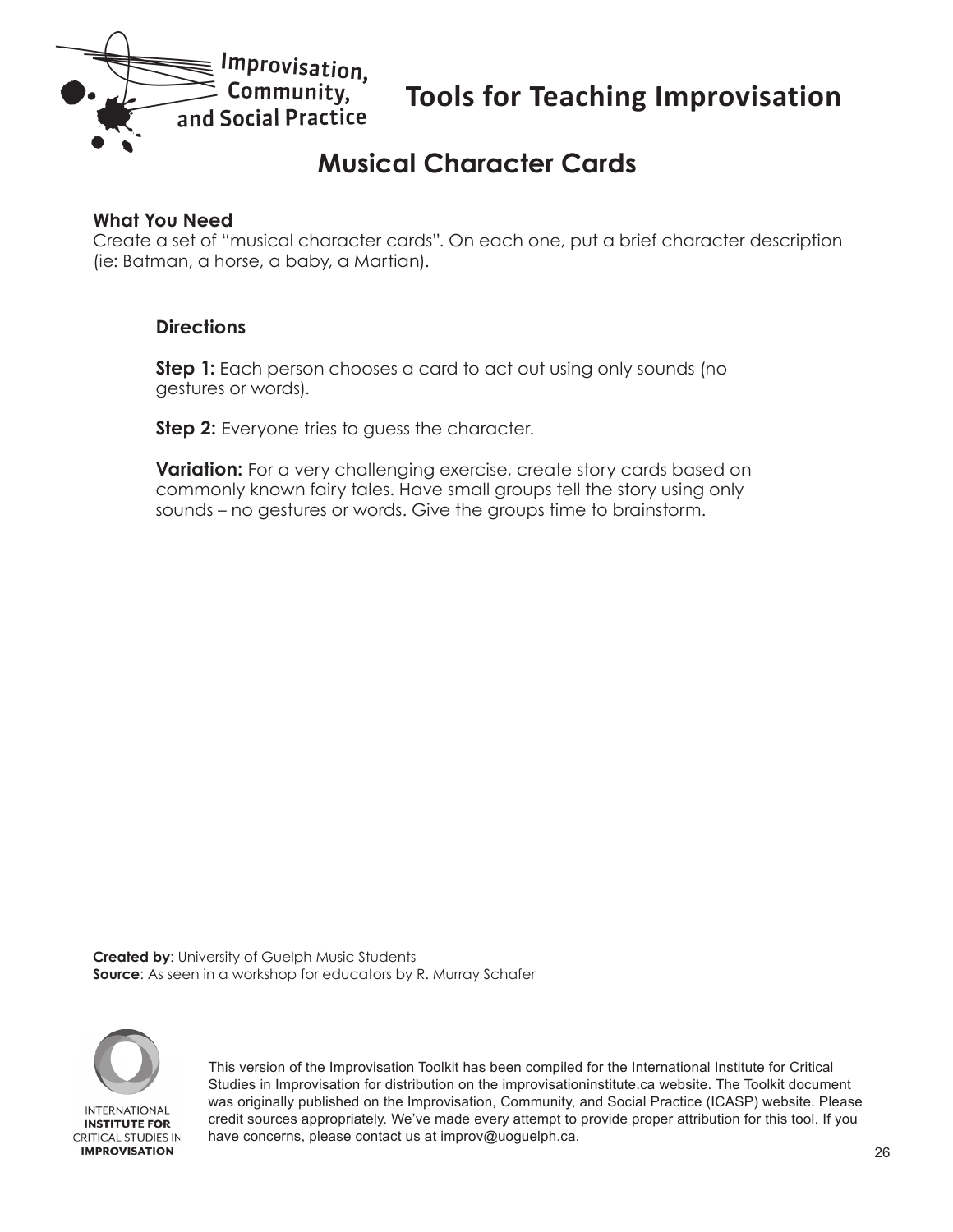<span id="page-26-0"></span>

### **Music/Dance Name Game**

**Note:** This game works very well with instruments, but voices and body-percussion also work fine. This game is good not only as a name-game, but as a way to get people thinking and performing on their feet.

#### **Directions**

**Step 1:** Organize the participants into two lines and have those two lines face each other.

**Step 2:** The participant at the beginning of line 1 asks the person directly across from them what their name is and then starts making a silly sound. Keep the sound going.

**Step 3:** In response to the silly sound, the person being addressed says their name while doing a dance-move to accompany the silly sound.

**Step 4:** Repeat until each member of both lines has had a chance to introduce him or herself.

**Note:** Not only is this a good way to learn people's names, but it's also a great way to encourage a rhythmic call and response. If it goes slowly the first time, try repeating the game but ask people to create a flow from one name to the next.

**Contributed by**: Claire Whitehead **Source**: Variation of a common warm up game.

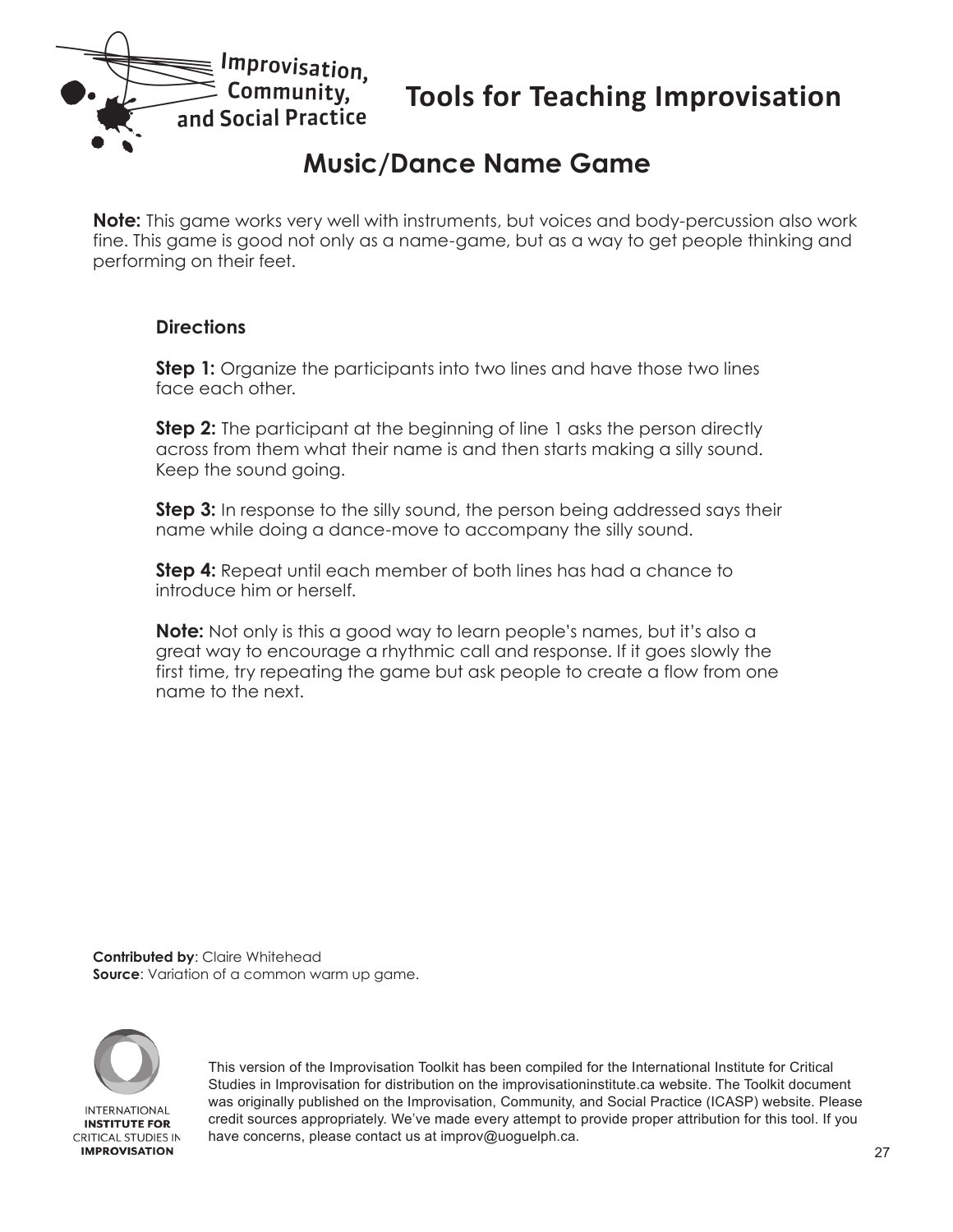<span id="page-27-0"></span>

# **Musical Production (Adaptation of Typewriter)**

#### **Directions**

**Step 1:** Divide the participants into two groups, or ask for 8 volunteers who will be divided into two teams.

**Step 2:** Ask one participant to be the director of the musical production. The role of the director is to narrate a story (it can be an existing story or one they create on the spot).

**Step 3:** Team 1 acts out the scene while team 2 provides musical accompaniment on instruments or with voices.

**Step 4:** When the director shouts "FREEZE!" both teams swap roles, so that team 2 is now acting, and team 1 is providing musical accompaniment. However, team 2 must take on the roles of the existing characters.

**Source**: Based on the Theatresports © game "Typewriter" devised by Keith Johnstone. See www.theatresports. org/games for information on Theatresports including licensing for hosting competitions. Johnstone, Keith. *Don't be Prepared: Theatresports for Teachers.* Calgary: Loose Moose Theatre Company, 1994. 74-78.



**INTERNATIONAL INSTITUTE FOR CRITICAL STUDIES IN IMPROVISATION**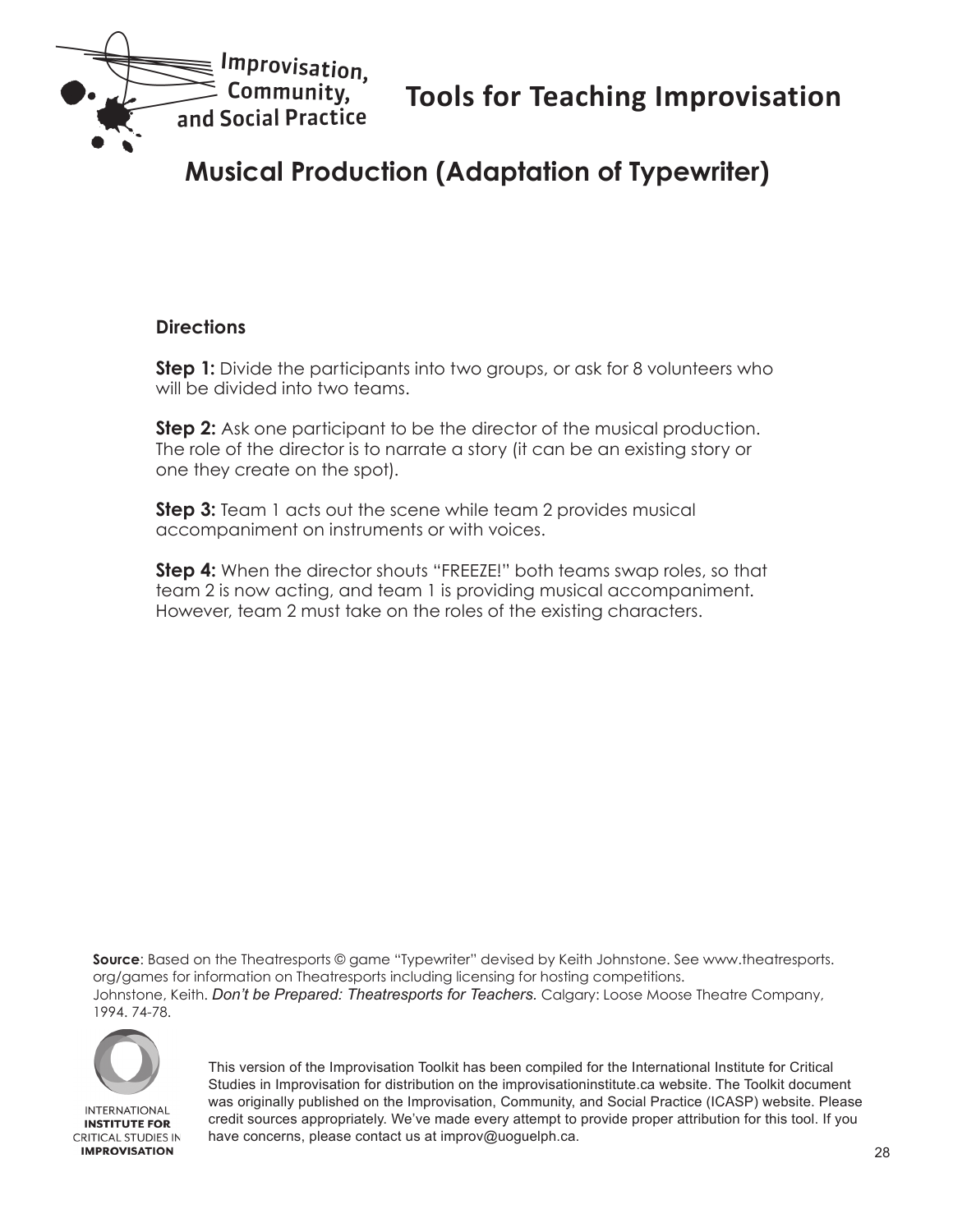<span id="page-28-0"></span>

# **My Fault**

#### **What You Need**

Two sturdy plastic bottles with a small amount of water in them

#### **Directions**

**Step 1:** Have everyone walk around leisurely, and hand two players the bottles. The idea is for each of these players to make eye contact with another player.

**Step 2:** Once a bottle-holder makes eye contact with another player, he or she throws the bottle to that player.

**Step 3:** If at any point the bottle is dropped, both the thrower and the receiver lie down on the floor and repeatedly shout "MY FAULT! MY FAULT! MY FAULT!" as loud as possible until the leader/instructor tells them to stop.

**Step 4:** After that, one of them picks up the bottle and the game continues. Encourage people to take risks – throw the bottle to a player across the room, treat the bottle as though it is red hot, etc.

**Contributed by**: Khuong Pham **Source**: www.improvencyclopedia.org/games/My\_Fault.html

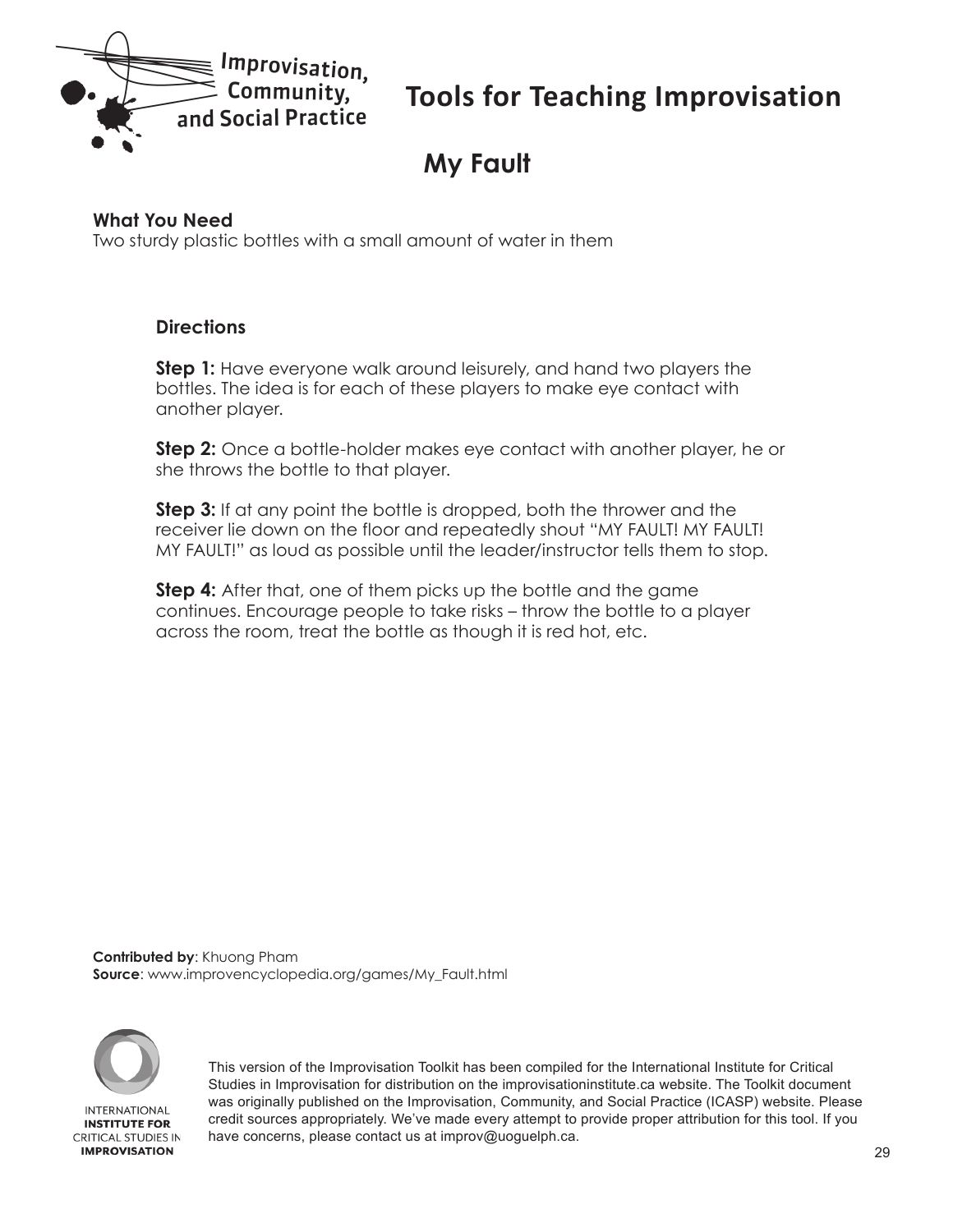<span id="page-29-0"></span>

# **Name Tennis**

**Materials Needed:**

A ball or a hacky-sack

#### **Directions**

**Step 1:** Arrange the group in a circle.

**Step 2:** Have one member of the group throw the ball to another member across the circle while saying their name.

**Step 3:** The receiver of the ball begins by saying their own name before throwing the ball to another member.

**Contributed by**: University of Guelph Music Students **Source**: Common warm-up game

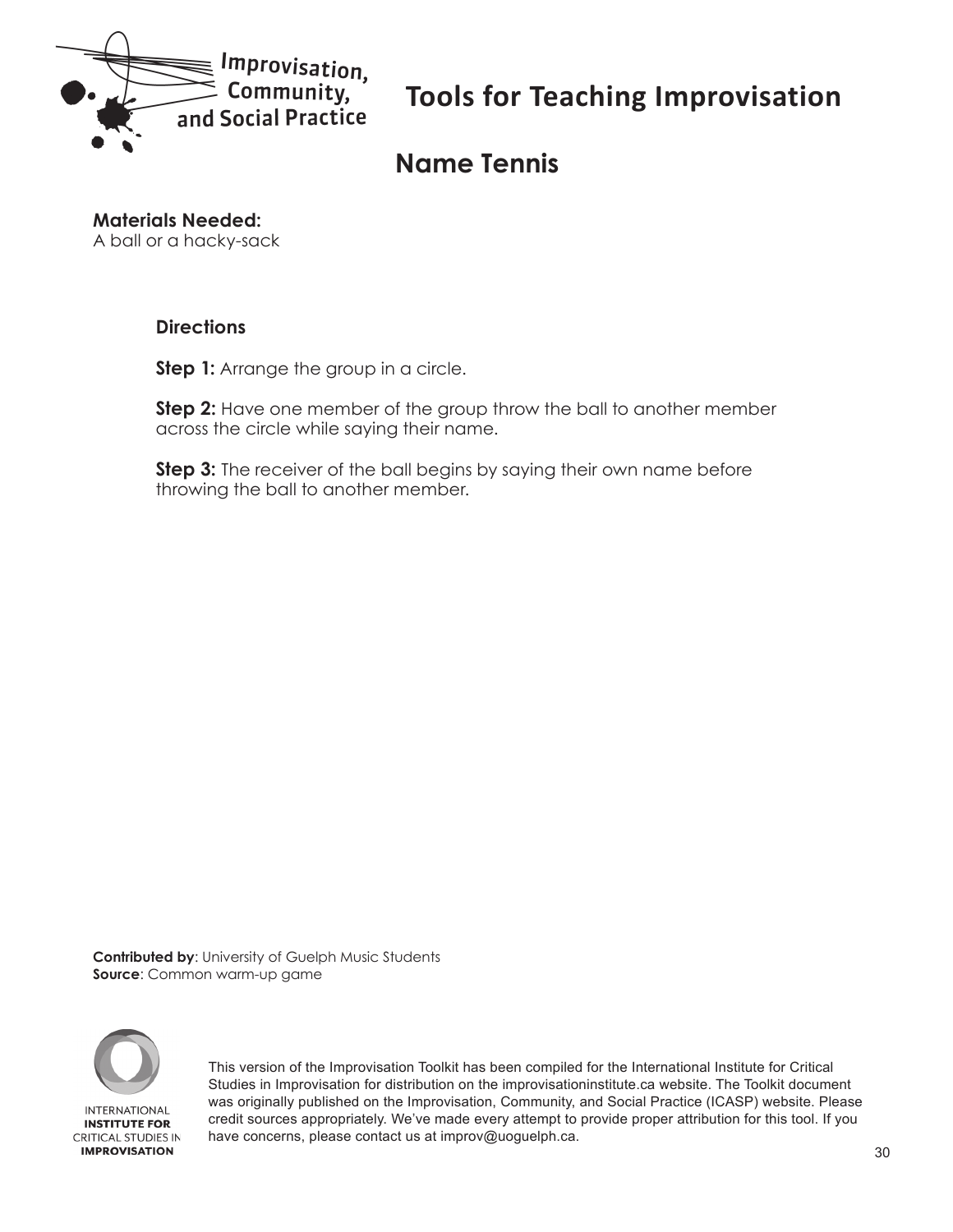<span id="page-30-0"></span>

# **Objects**

#### **Directions**

**Step 1:** Ask participants to form a circle.

**Step 2:** Take an actual object (a piece of clothing is easiest e.g. a shoe, a scarf). Place the object in the centre on the floor.

**Step 3:** Ask participants to run into the centre one at a time and pick up the object. Ask them to say "This is not a shoe, this is a [insert new object here]". E.g. "This is not a shoe, this is a boat" (demonstrates sitting on it and rowing).

**Step 4:** They then put the object back and rejoin the circle.

**Variation:** Once people are comfortable, add a second and a third object. (e.g. This is not a shoe, this is my baby; this is not a scarf, this is my baby carriage.)

**Contributed by**: Rebecca Caines

**Source**: Based on the Theatresports © game "Most Uses Of An Object," devised by Keith Johnstone. Johnstone, Keith. *Don't be Prepared: Theatresports for Teachers.* Calgary: Loose Moose Theatre Company, 1994. 116.



**INTERNATIONAL INSTITUTE FOR CRITICAL STUDIES IN IMPROVISATION**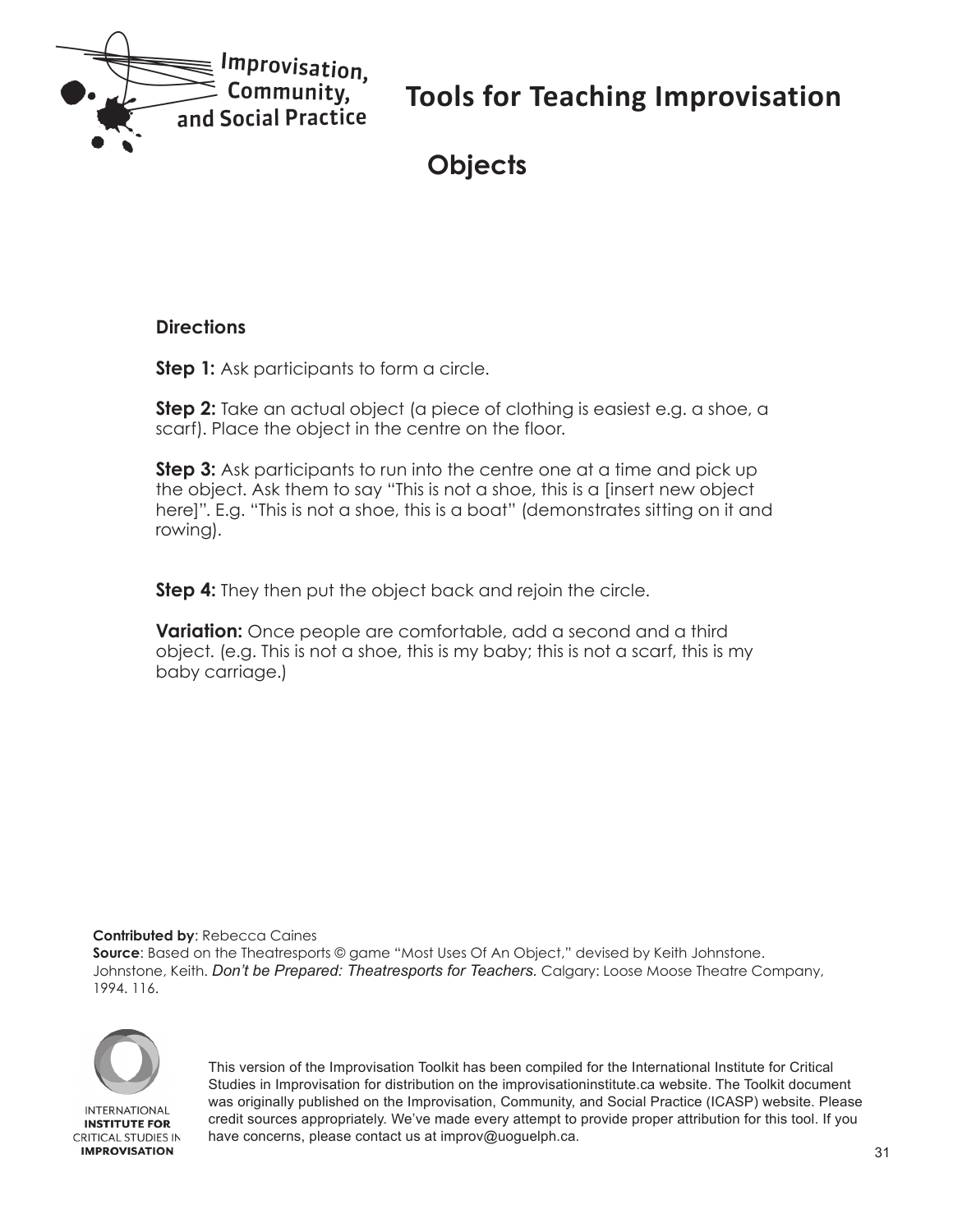<span id="page-31-0"></span>

### **Percussion Playground**

#### **What You Need**

- a public playground structure made of metal and/or plastic
- a variety of striking implements, either found or invented

#### **Directions**

**Step 1:** Find or make enough striking implements for all participants. You will need at least two types of strikers: drum sticks and soft mallets. If you cannot secure enough wooden drum sticks for all of the participants, you can use  $\frac{3}{4}$ inch wooden dowels or ½ inch (inner diameter) rigid PVC electrical conduit cut into 16 inch lengths. For soft mallets, you can use concert bass drum or hard felt gong mallets, or you can construct your own using tennis balls (or similarlysized rubber balls) affixed to the end of wooden or PVC sticks with strong adhesive.

**Step 2:** Once you have created enough striking implements for all participants, find a playground "jungle gym" type structure made of plastic and metal. Encourage participants to make music on the playground structure, treating it as a giant percussion instrument. Ask participants to find as many different sounds as possible. To begin, at least one person should play a consistent rhythmic pattern using a soft mallet on some part of the structure such that it yields a deep, bass drum-like tone (plastic slides often yield such sounds). This will lend some cohesion to the improvisation and give participants (especially younger ones) something to grab onto musically. This foundational rhythmic pattern can be as simple as a steady quarter note pulse or something more syncopated such as a 3-3-2 rhythm (counted **1**-2-3, **1**-2-3, **1**-2). Against this rhythmic ground, other participants can superimpose various rhythmic figures as they explore the playground for its sonic potential. This exercise works particularly well with children ages 5 through 10.

**Created by**: Jesse Stewart

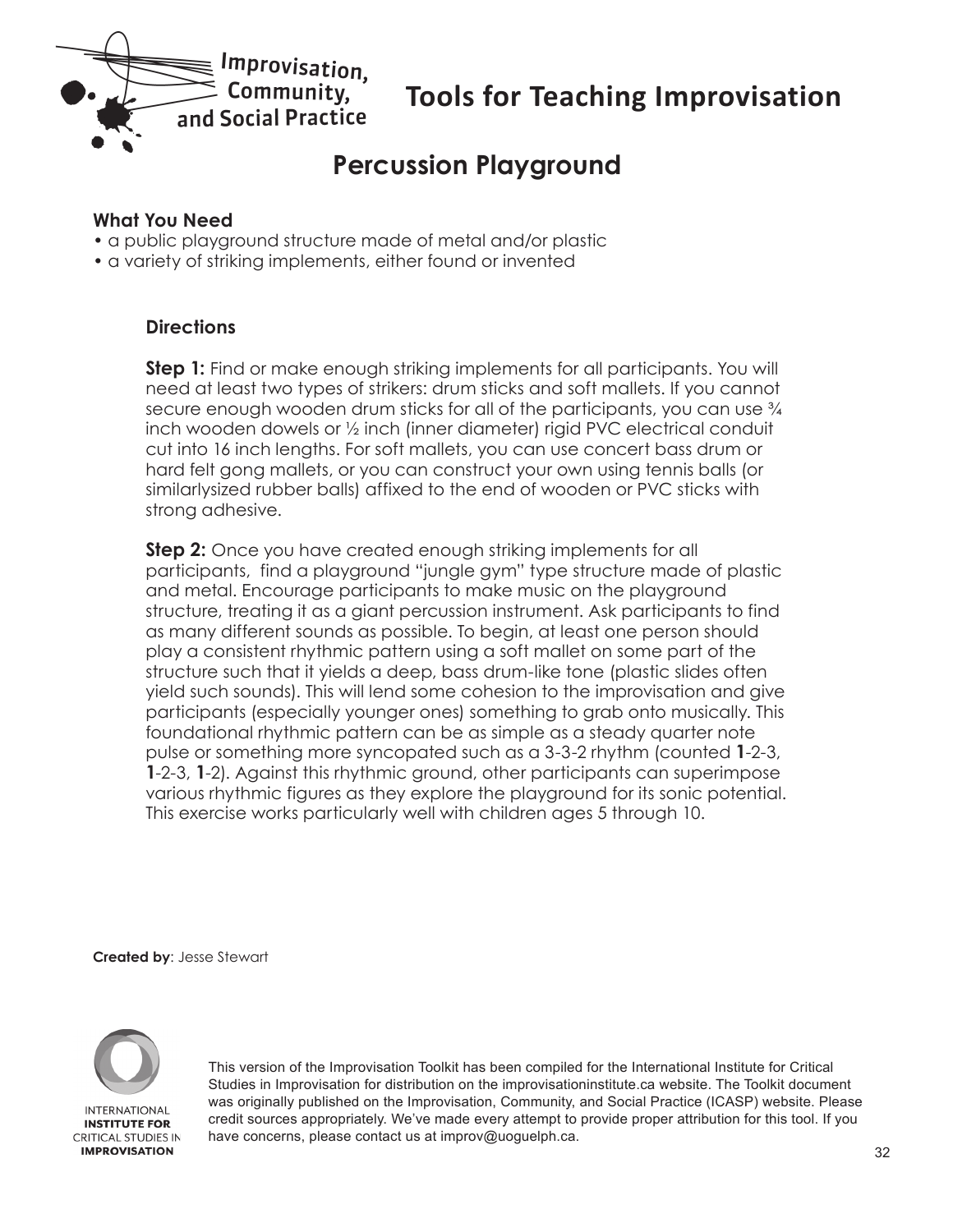<span id="page-32-0"></span>

### **Postcards**

#### **Directions**

**Step 1:** Split participants into groups of 4-5.

**Step 2:** Each group is asked to create a tableau for a postcard" (e. g. Paris, Sydney, a hockey game, the local mall).

**Step 3:** Give the groups a short time (one or two minutes) to plan the ingredients of their postcard (e.g. if the postcard is Paris, one person might be the Eiffel tower, two more might pose as a waiter and a customer at a sidewalk café, another might pretend to be painting the scene).

**Step 4:** Ask each group member to jump into the "picture" one at a time and announce what they are, before freezing in place.

**Step 5:** When the group is in place, ask them to hold their poses and then announce (together) "Welcome to….." the location.

**Advanced variation:** Give the groups no time to prepare or discuss beforehand. Give the location and then immediately ask each group member in turn to jump in.

**Source**: Based on the game "Creating a Stage Picture" by Viola Spolin. Spolin, Viola. *Improvisation for the Theater: A Handbook of Teaching and Directing Techniques.* Illinois: Northwestern University Press, 1963. 273.

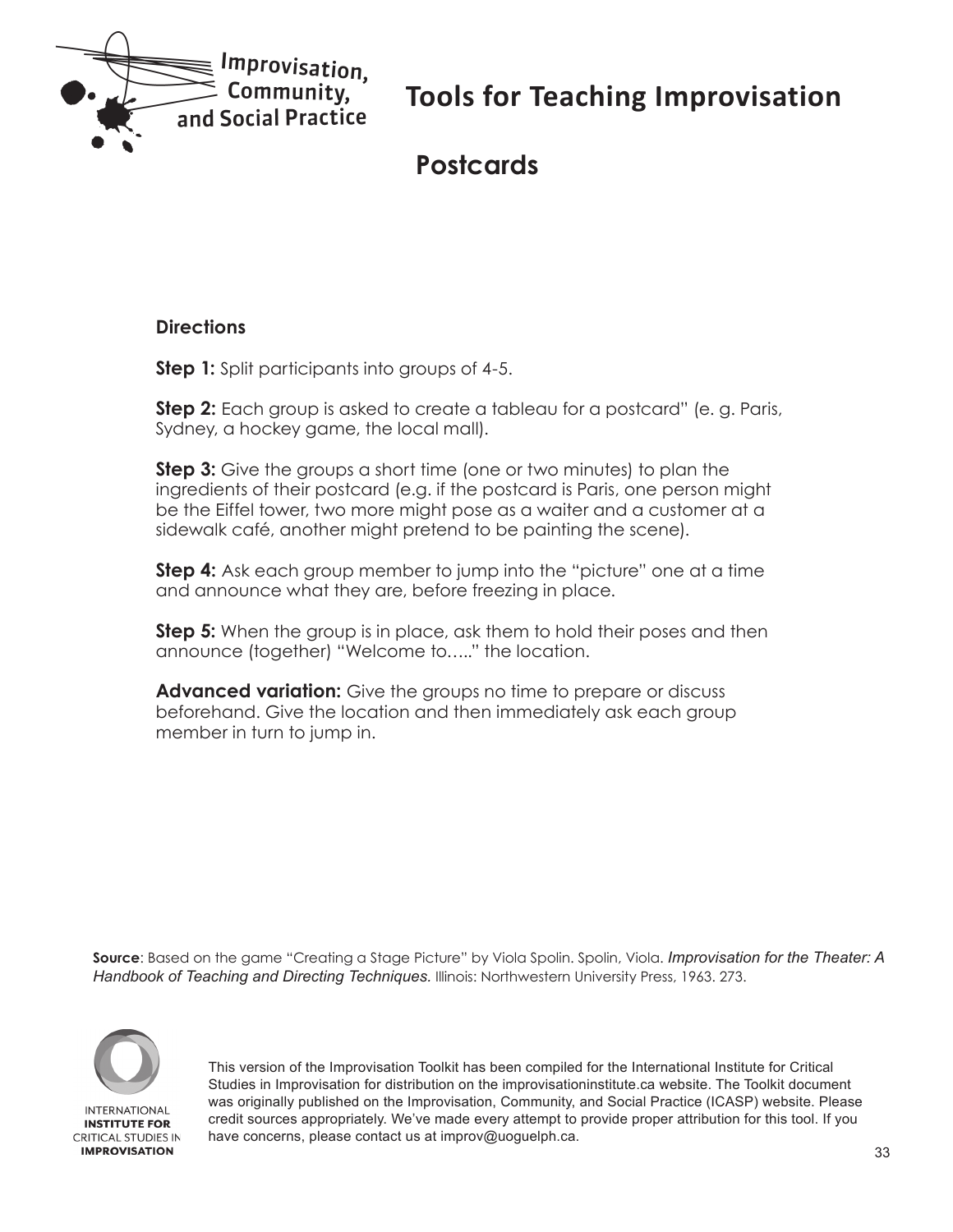<span id="page-33-0"></span>

# **Random Ensembles**

#### **What You Need**

- paper
- pen
- instruments/noisemakers

#### **Directions**

**Step 1:** Have all the participants write their name on a piece of paper, fold it in half, and place it in a hat.

**Step 2:** Create groups of 4-5 people to perform an improvisation by pulling names out of the hat.

**Step 3:** Have each group play a four minute piece immediately.

**Contributed by**: Ellen Waterman **Source**: Joe Sorbara

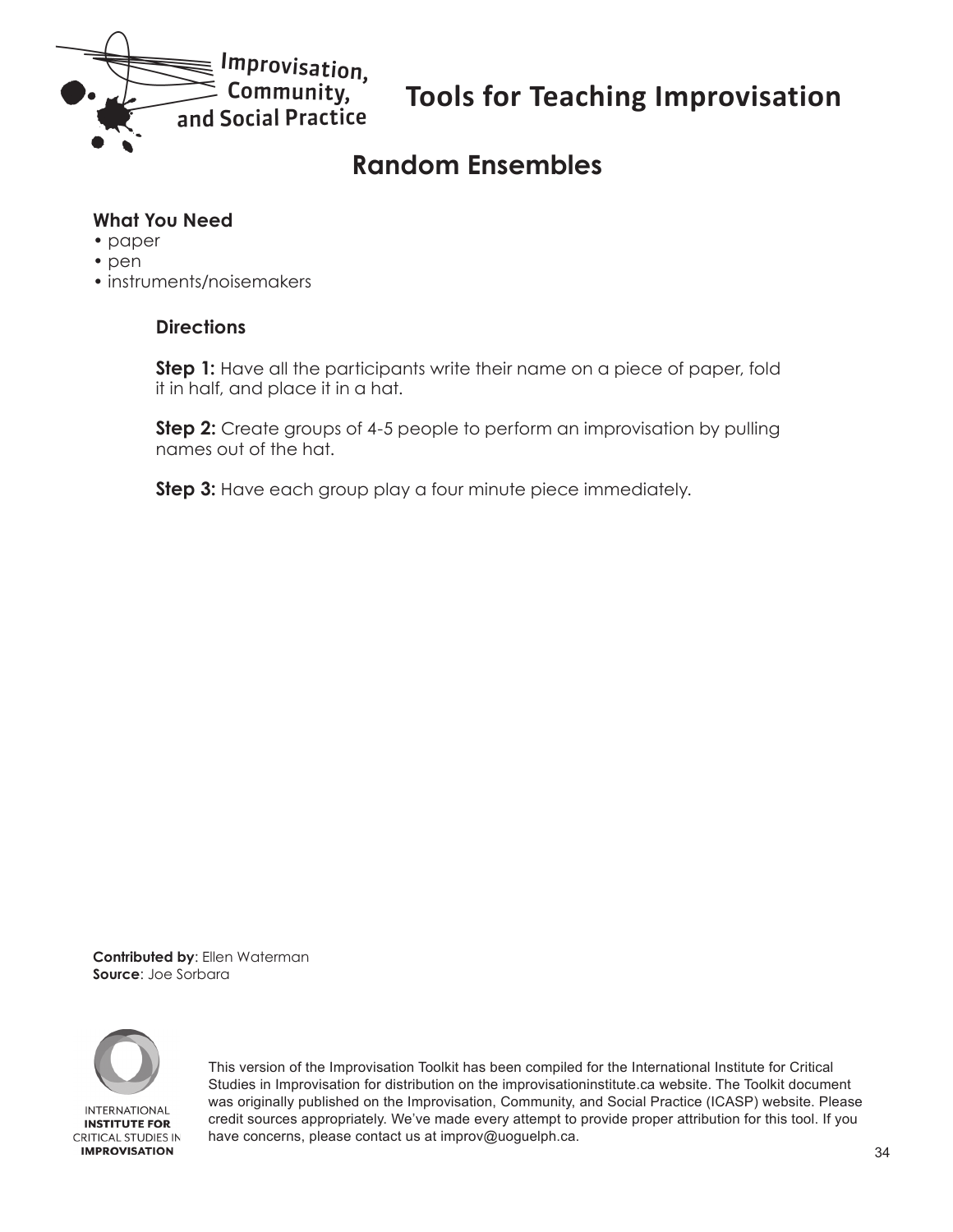<span id="page-34-0"></span>

# **Rhythm Exchange**

#### **Directions**

**Step 1:** Have the group stand in a circle

**Step 2:** Give each participant a particular rhythm or sound.

**Step 3:** Have all the participants start playing their rhythms together.

**Step 4:** When the participants feel comfortable let them know that they can switch their rhythm or sound with another rhythm or sound that they hear in the circle.

**Created by**: Khuong Pham

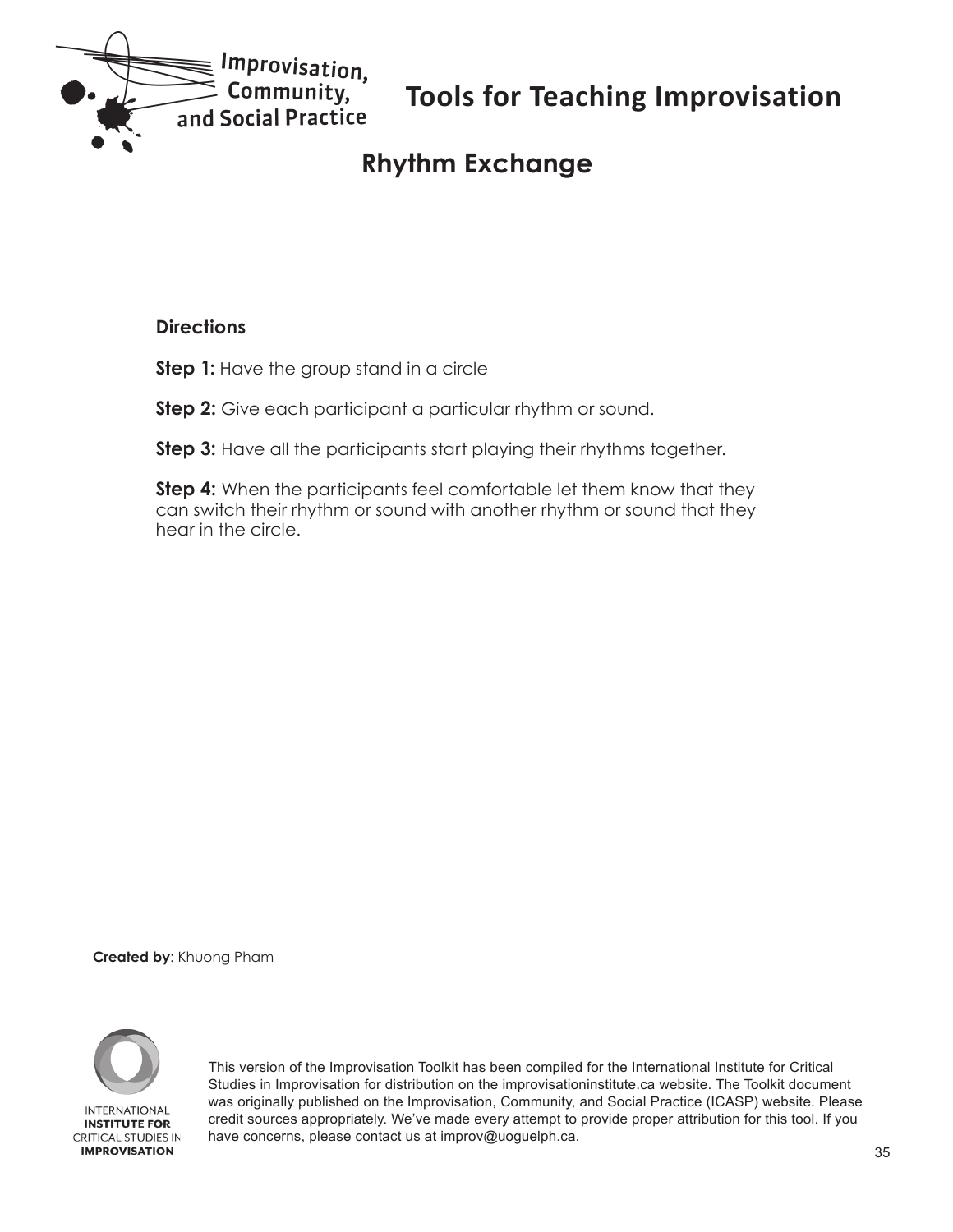<span id="page-35-0"></span>

# **Rhythmical Improvisation**

#### **What You Need**

• Instruments – this is a good exercise for introducing improvisation into a school band class.

#### **Directions**

**Step 1:** Begin by giving players tone clusters or certain notes within chords that they can work with.

**Step 2:** Next, have the players explore and improvise rhythms using just the notes you have suggested.

**Step 3:** When the players feel comfortable with the practice move on to blues scales and spend some time exploring.

**Step 4:** Once the players are familiar with the scales, work your way up to modal situations.

**Contributed by**: John Goddard

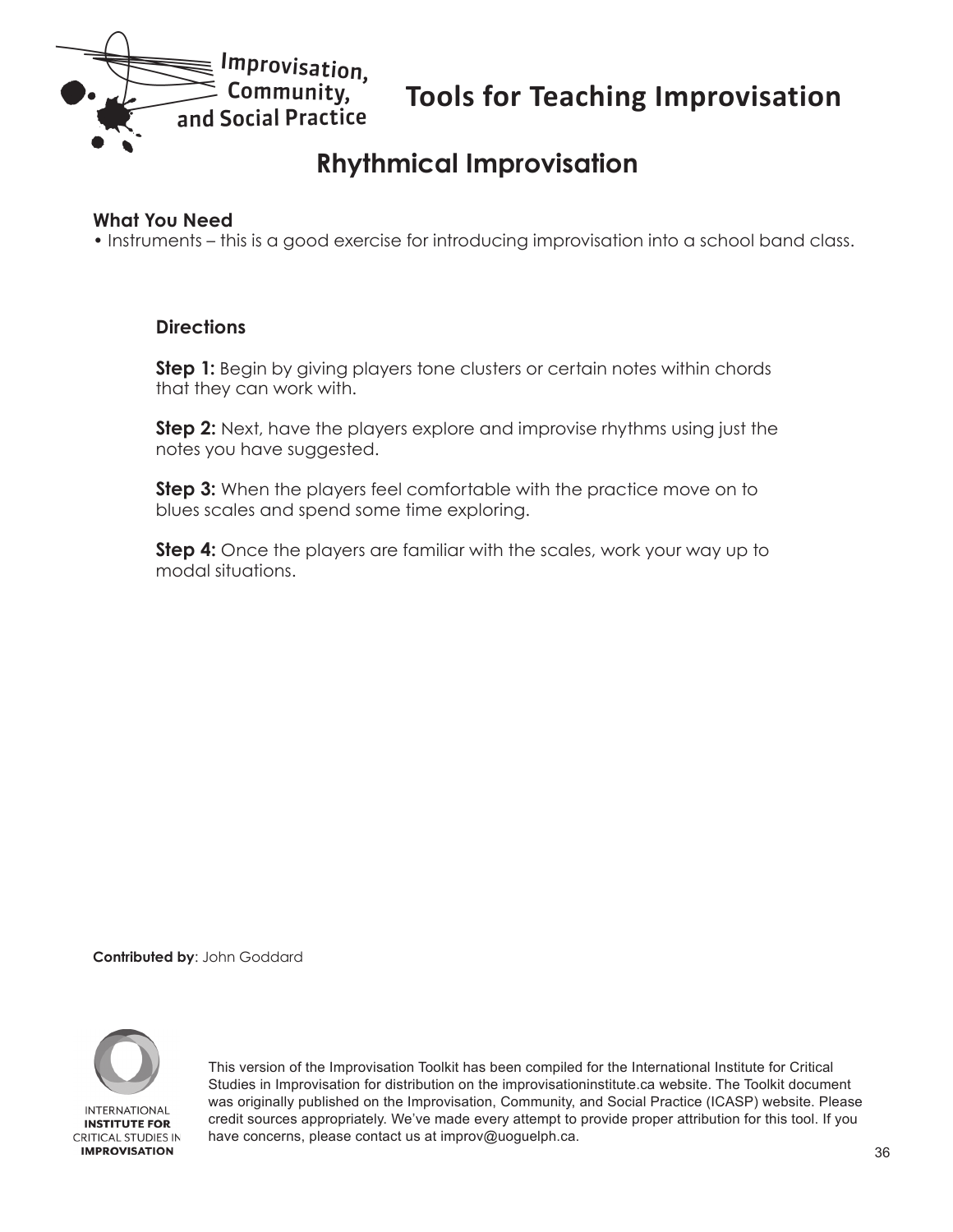<span id="page-36-0"></span>

# **Root for Your Fruit (a fun improv for kids)**

#### **What You Need**

- Fruit Shakers
- drums/percussive instruments

#### **Directions**

**Step 1:** Hand out a fruit shaker to each participant.

**Step 2:** On the drums and other percussive instruments establish a groove. Have the participants sing "Root, root, root for your fruit!"

**Step 3:** As the conductor of the group, pick a fruit (ie: Banana). At this point instruct everyone except the bananas to stop playing.

**Step 4:** Repeat until all the fruits have had a turn to shake.

**Created by**: Jane Bunnett and Larry Cramer www.janebunnett.com

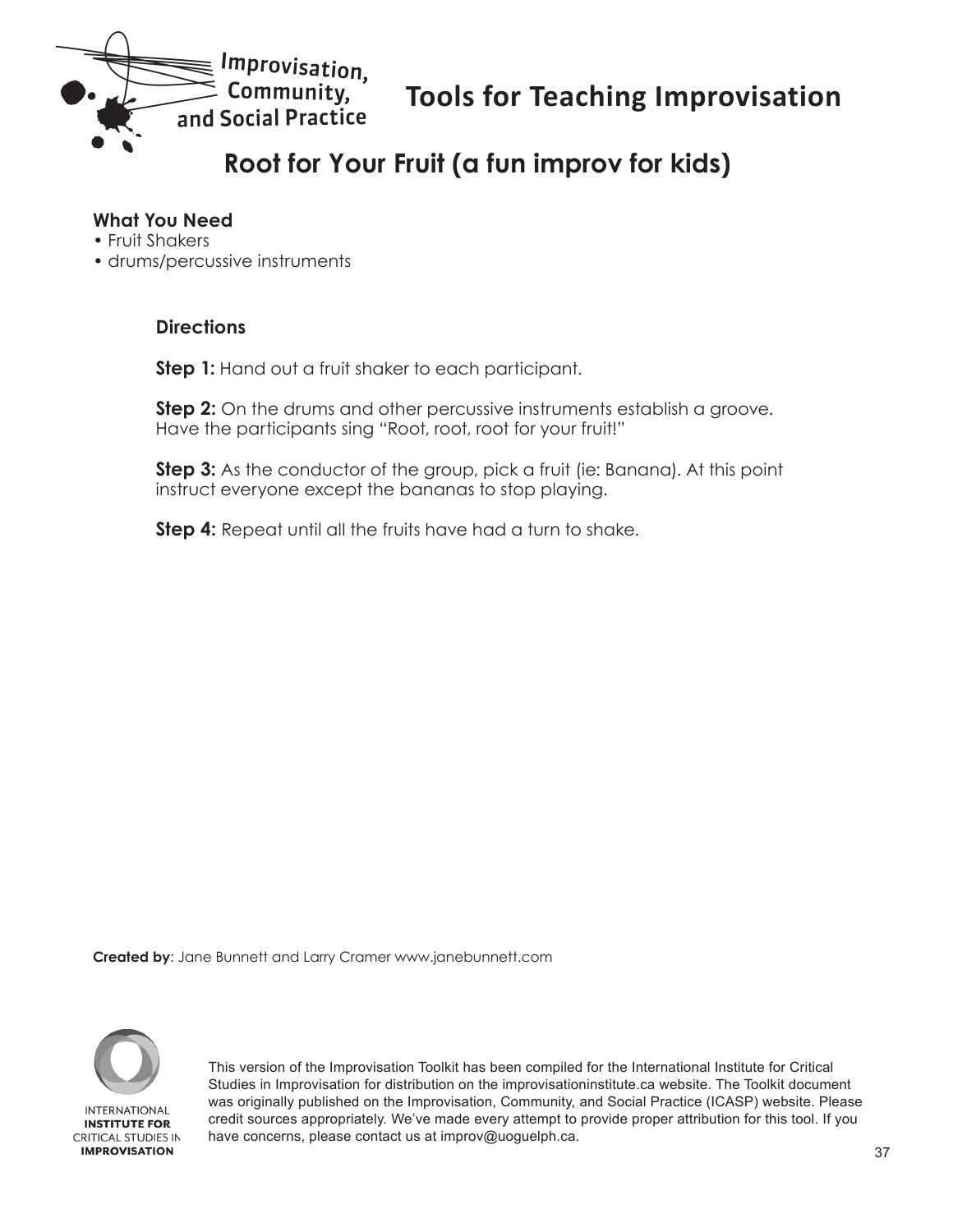<span id="page-37-0"></span>

### **Scream!**

#### **Directions**

**Step 1:** Have the participants walking around the room.

**Step 2:** When the instructor says "go!" each participant must find a partner or a small group and scream at them.

**Step 3:** The group responds by screaming back as loud as they can.

**Step 4:** Once the participants have had some time to scream at their partner, the instructor says "stop!" and the participants go on walking.

**Step 5:** Repeat.

**Created by**: Khuong Pham

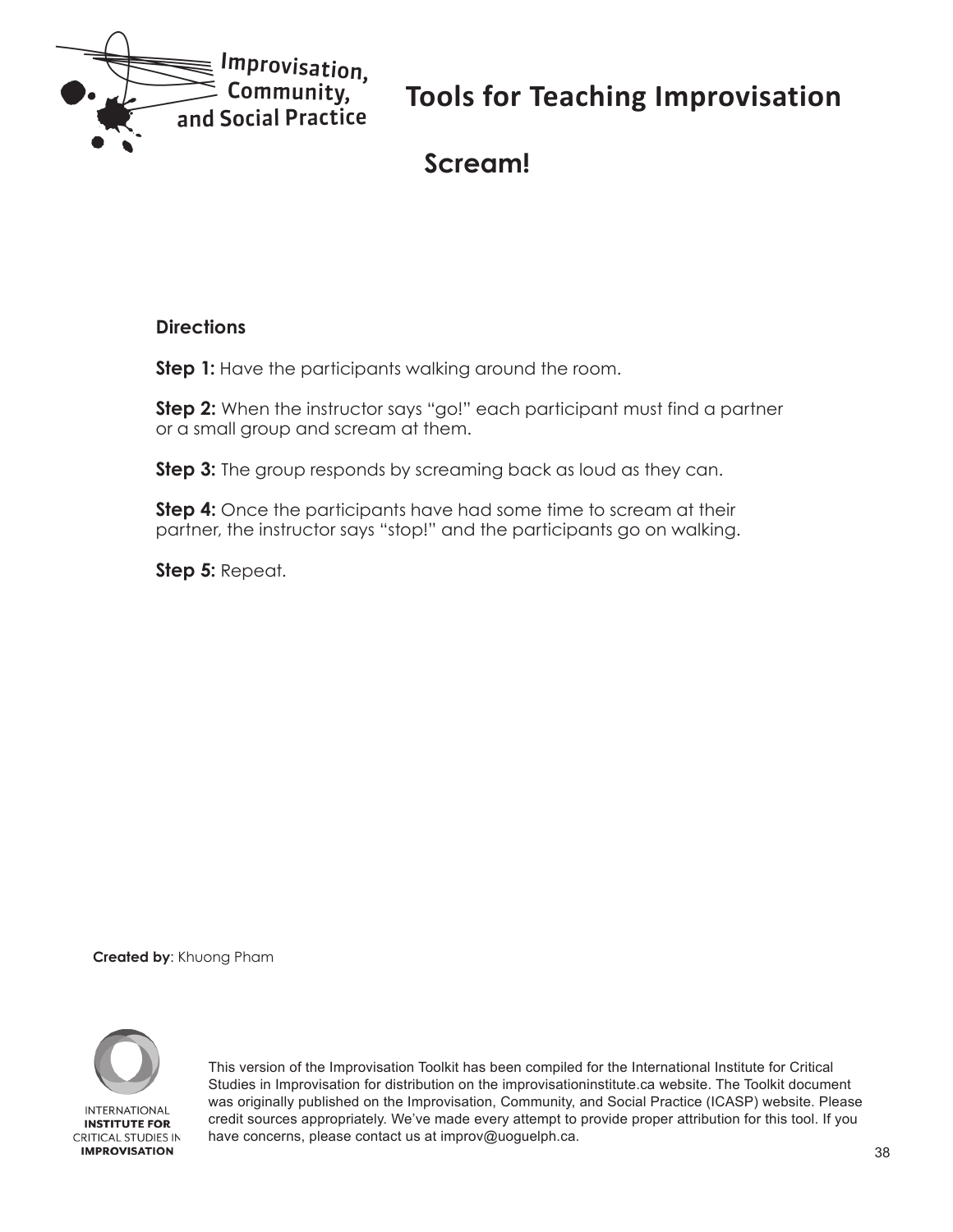<span id="page-38-0"></span>

# **Send and Receive**

**Note**: This is a game that focuses on close listening and concentration. The object of this game is to keep the sounds circulating, and also to explore the directionality of sound.

#### **Directions**

**Step 1:** Have the participants arrange themselves in a circle and ask them to close their eyes.

**Step 2:** Each participant may choose to be either a sender or a receiver (and may change roles at any time during the game). To send a sound, make a repeating sound and direct it towards a specific part of the circle (e.g. 'beep beep beep beep beep beep'). To receive a sound, simply listen.

**Step 3:** If you feel like a sound is being 'sent' to you, then repeat it immediately and direct it to a different part of the circle.

**Step 4:** If you are sending a sound, stop as soon as you hear that it has been received. You can direct a sound by turning your head or taking a step out into the circle.

**Step 5:** Anyone can decide to become a 'sender' at any time and introduce a new sound into the game.

#### **Contributed by**: Ellen Waterman

**Source:** Oliveros, Pauline. "Sonic Meditation III-Telepathic Improvisation." *Sonic Meditations.* Baltimore, Maryland: Smith Publications, 1971.



**IMPROVISATION**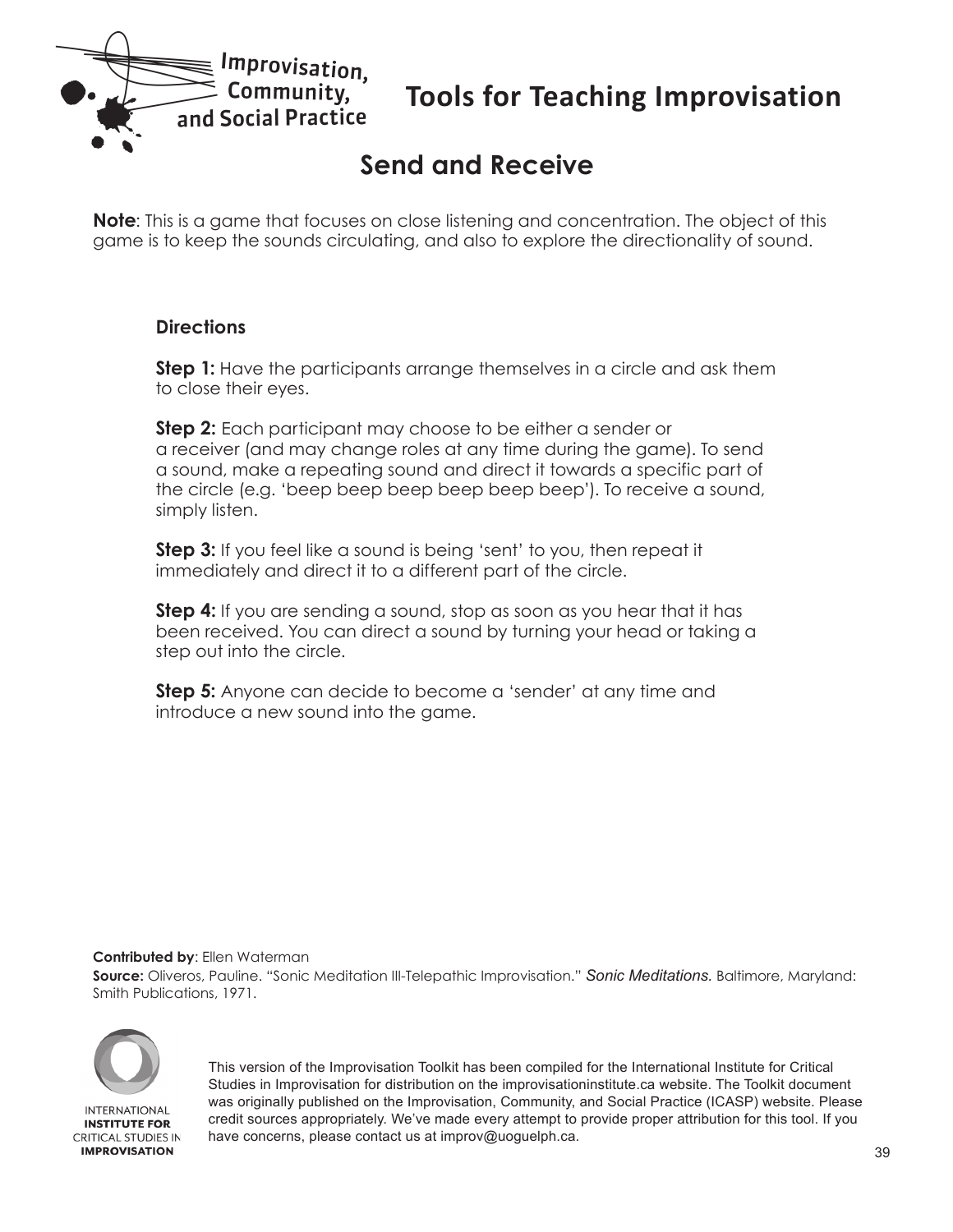<span id="page-39-0"></span>

# **Shadowing**

#### **Directions**

**Step 1:** Two teams of two players are created. Two of the players act out a scene together.

**Step 2:** The other two players act as the "shadows" of other players. They are to be the actors' consciences and to make comments or suggestions about what their partner is doing.

**Note:** This activity encourages creativity by including both passive and active improvisational roles.

**Musical Variations:** One or both teams could play music instead of acting out a scene. For example, team 'a' improvise together, while the members of team 'b' comment musically on what the members of team 'a' are playing. Alternatively, have team 'a' act out the scene, ask team 'b' to provide background music for each actor. The shadowing musicians should express the emotional intentions of the actors.

**Source**: A variation of the exercise "Shadowing", devised by Viola Spolin. Spolin, Viola. *Improvisation for the Theater: A Handbook of Teaching and Directing Techniques.* Illinois: Northwestern University Press, 1963. 177.

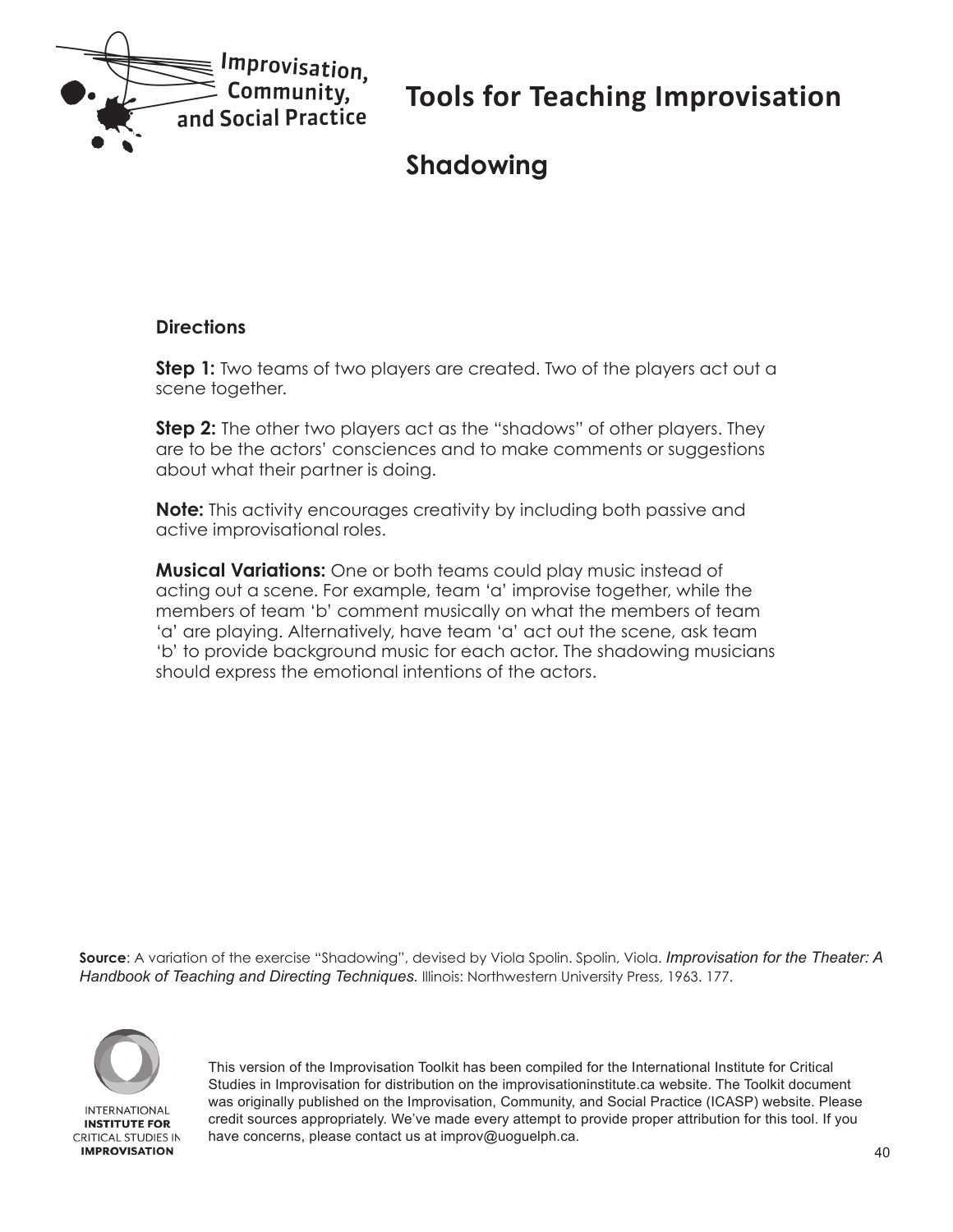<span id="page-40-0"></span>

### **Show Me the Shape of Your World**

#### **What You Need**

- A piece of paper
- Pens

#### **Directions**

**Step 1:** Ask each participant to pick a shape that represents their world and incorporate that shape in a picture.

**Step 2:** After giving each participant time to draw their shapes ask each participant to share their shape with the group.

**Step 3:** In a group discuss what the different shapes represent and how those representations operate in their world.

**Contributed by**: Matana Roberts

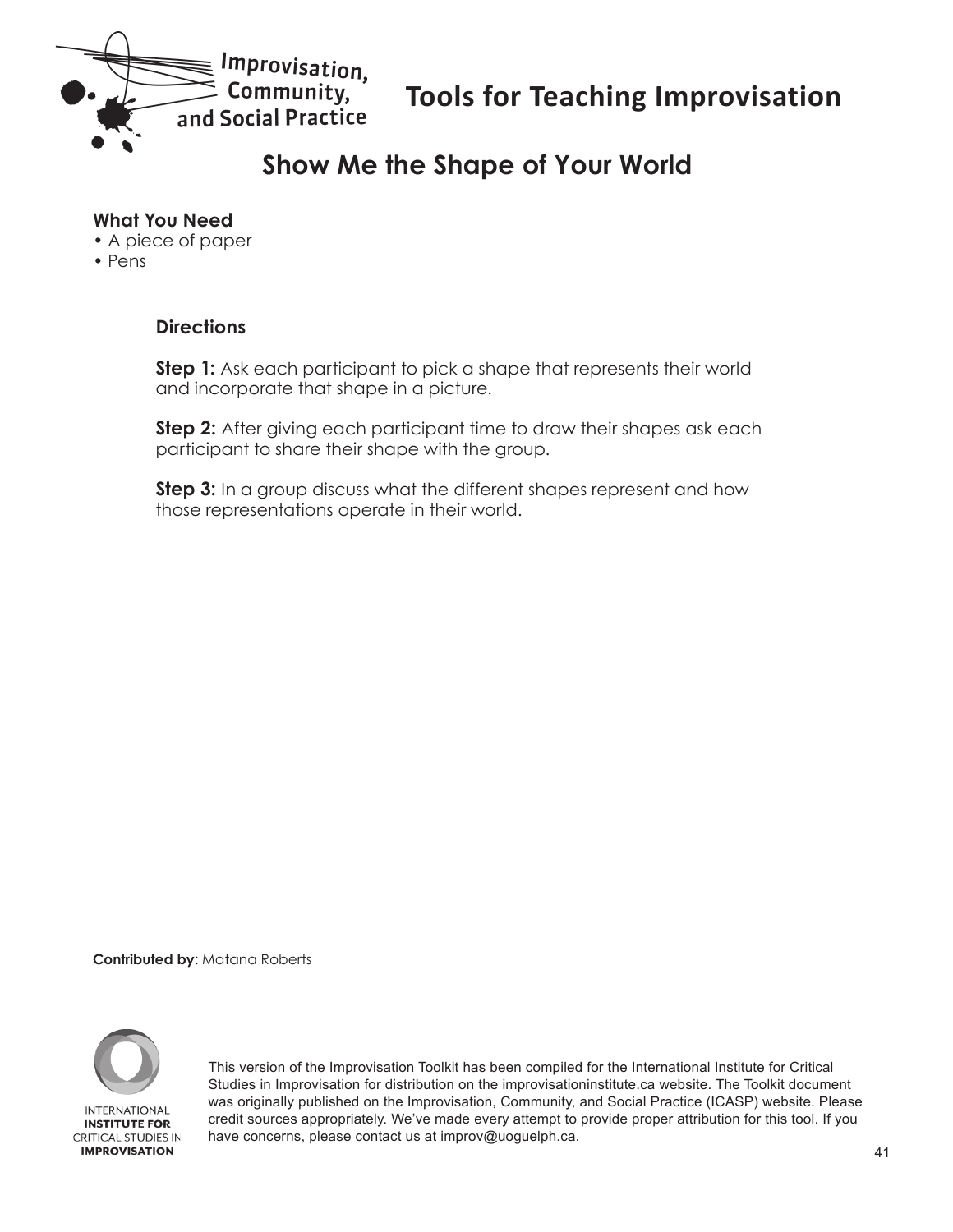<span id="page-41-0"></span>

# **Silent Story**

#### **Directions**

**Step 1:** Ask participants to form a circle. Ask one person to make a silent motion (E.g. dropping something).

**Step 2:** Ask the next person to their right to make a silent motion in reaction to that one (E.g. picking it up and using it).

**Step 3:** Continue around the circle. A "silent story" is made through silent actions and reactions around the circle.

**Musical variation:** 'tell' a story without using words. The first player creates a phrase or part of a phrase, the next player 'picks it up' and continues the phrase. Create a narrative musical line (with dynamic curves, points of tension, and cadences). Encourage the players not to leave gaps between the phrases – even their silences should add to the musical 'story'.

**Contributed by**: University of Guelph Music Students

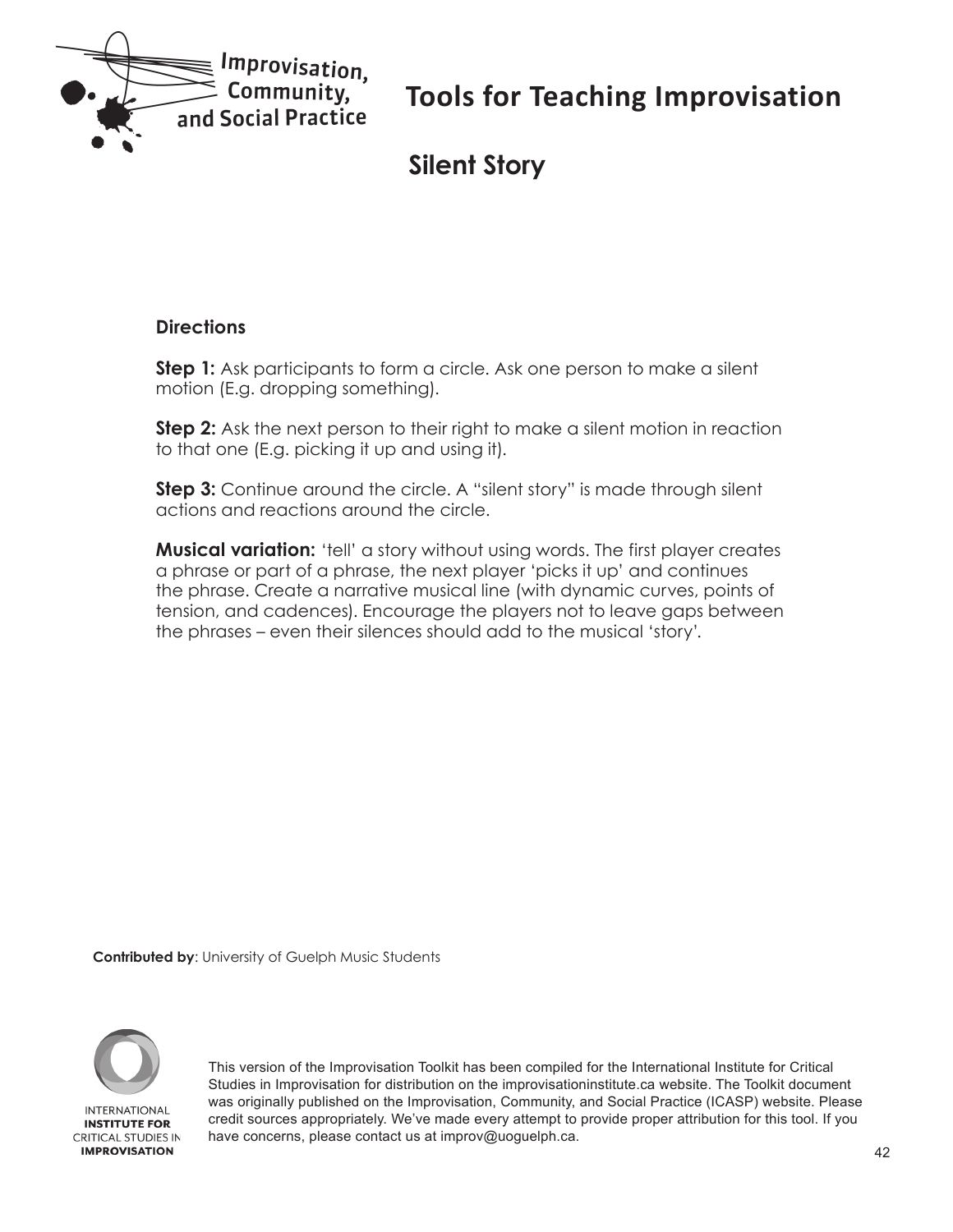<span id="page-42-0"></span>

# **Simon Says**

#### **Directions**

This is a sound variation of the traditional children's game, with a twist: sounds are directed to particular people.

**Step 1:** A player begins by making a sound and passing it off with their right hand to another player. That player then has to repeat the sound exactly and pass it off again.

**Step 2:** If the player passes the sound with their left hand however, the receiving player must change the sound and then pass that sound on. Participants need to be very attentive for this game!

**Contributor**: Adam Malcolm **Source**: Variation of traditional children's game

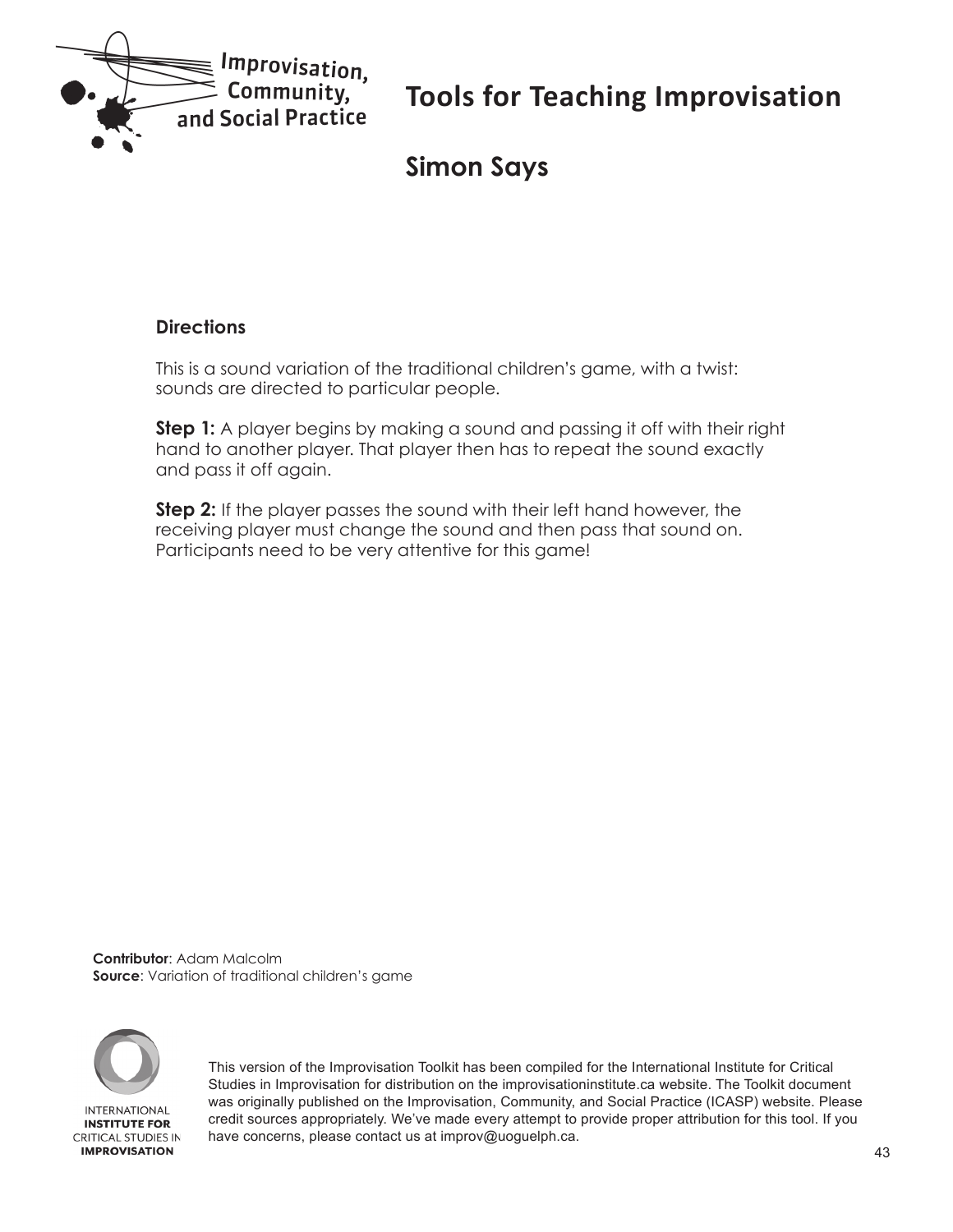<span id="page-43-0"></span>

# **Soloing**

#### **Directions**

**Step 1:** Go around the circle and establish a tempo using '1' and '2'.

**Step 2:** Once a tempo is established ask each student to choose a different sound to make instead of saying '1' and '2' (ie: Boom and Bam). Now there should be an established groove with an array of different sounds.

**Step 3:** Explain the importance of the group's ability to keep this tempo steady and consistent.

**Step 4:** Next, go around the circle and give each participant an opportunity to solo overtop of the group's rhythm.

**Note:** For this exercise it is important to emphasize the importance of the relationship between the ensemble and the soloist. Tell the students that they can solo for as long as they want as long as they are being respectful of their fellow musicians.

**Contributed by**: Rob Wallace

**Source**: Paraphrased from *Search and Reflect: A Music Workshop Handbook*. Stevens, John. *Search and Reflect: A Music Workshop Handbook*. Middlesex: Rock School Limited, 2007.



**INTERNATIONAL INSTITUTE FOR CRITICAL STUDIES IN IMPROVISATION**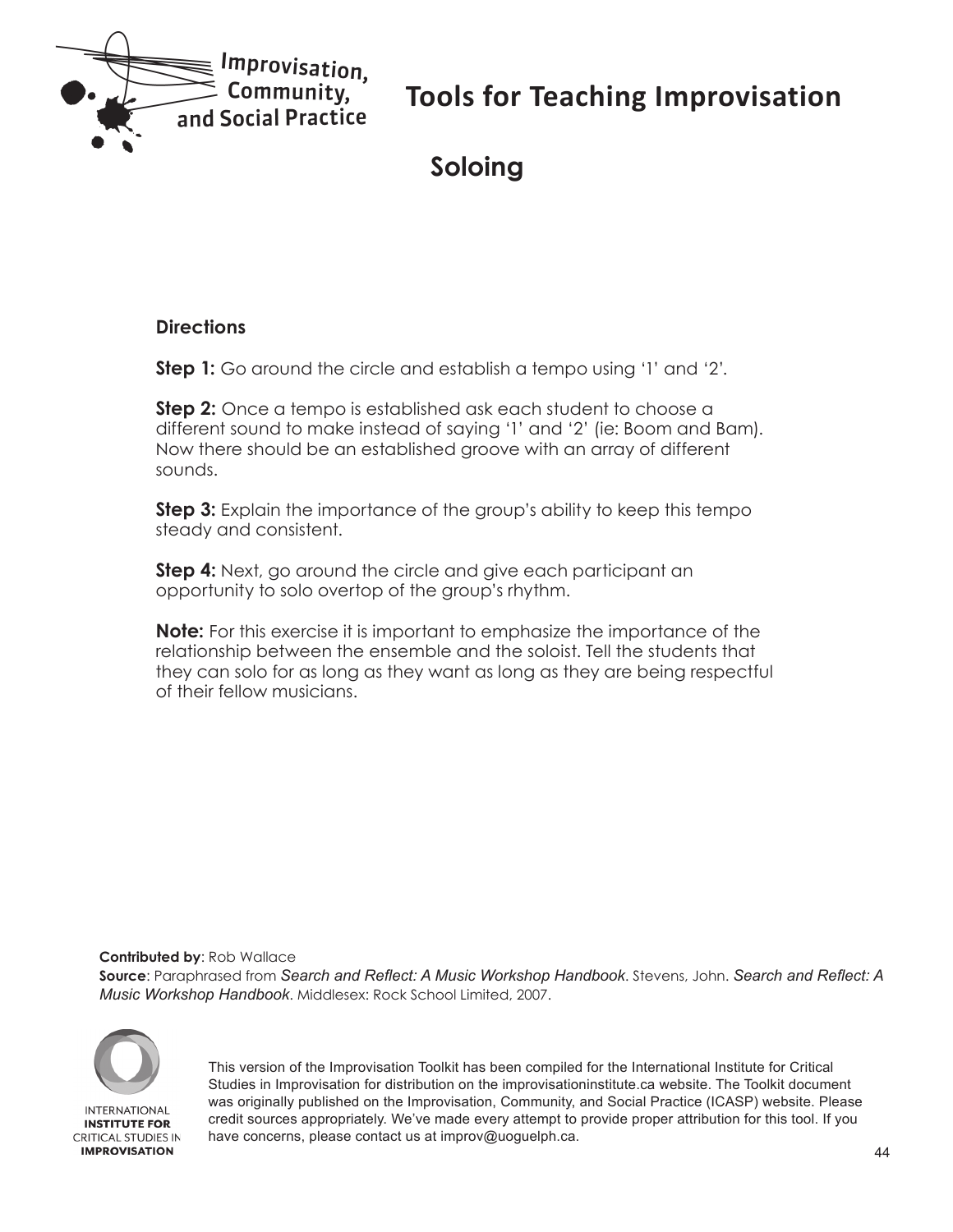<span id="page-44-0"></span>

# **Soundscapes**

**Note**: This game works best with teams of 5-6 people.

#### **Directions**

**Step 1:** Divide participants into groups of 5-6 members and give each group one minute to agree on a soundscape they want to create (e.g. a carnival, the doctor's office, a coffee shop).

**Step 2**: Each group gets to stand up and perform their soundscape for everyone, using only sounds not actions. Sounds may include anything you would find in that location; for example, a doctor's office might have phones ringing, a nurse announcing the next patient, people coughing or moaning, a baby crying, etc.

**Step 3:** Audience members put up their hands when they have quessed the location of the soundscape.

**Step 4:** If you play a second round, encourage each group to think about things like the density of sounds, which ones are in the foreground, middle ground, background. Make the soundscape as realistic as possible.

**Contributed by:** University of Guelph Music Students

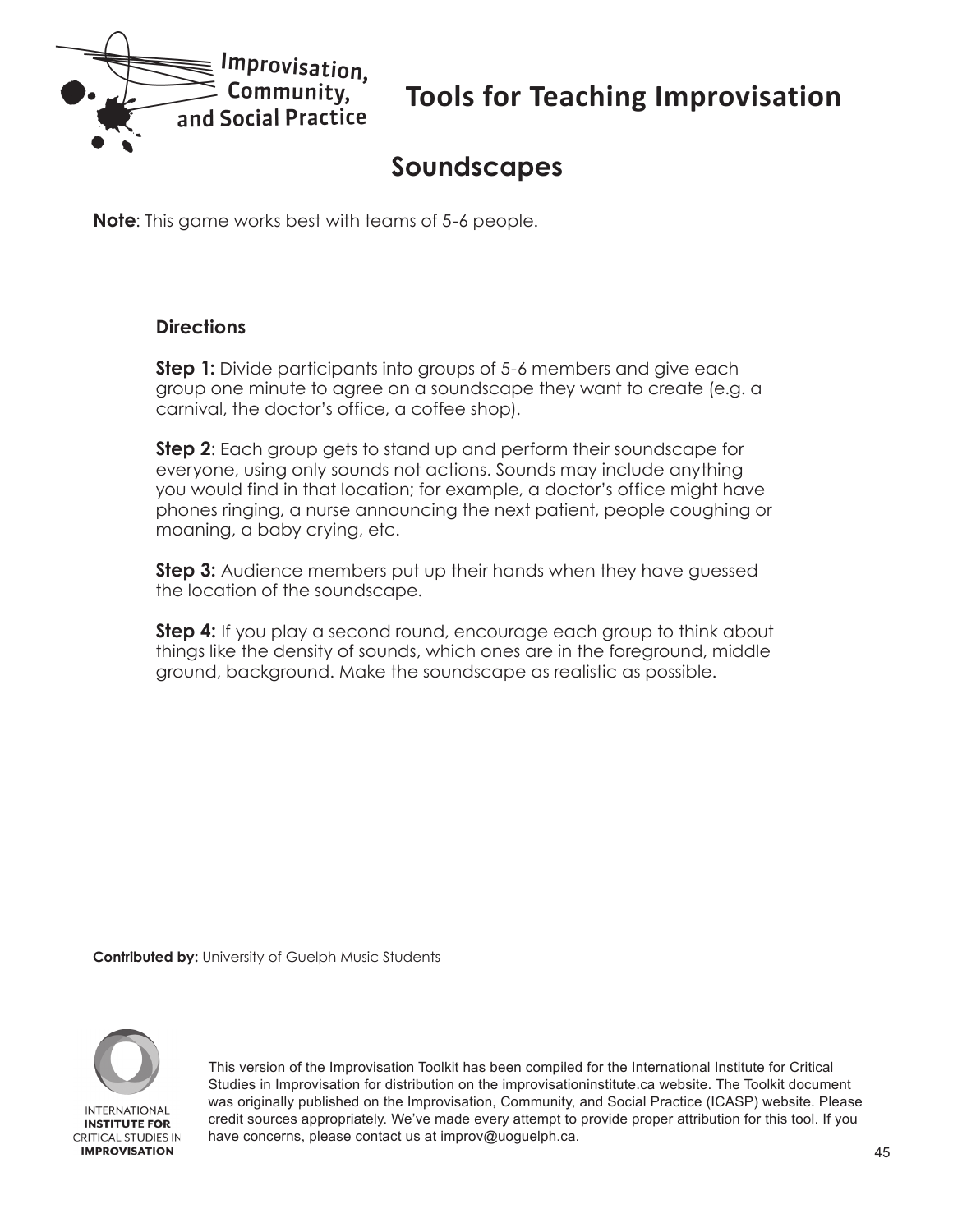<span id="page-45-0"></span>

# **Sound Effects**

#### **Directions**

**Step 1:** Choose two participants to perform a scene. They are allowed to speak but cannot make other sounds.

**Step 2**: Choose two other participants to provide sound effects for the performers' actions. They can lead the actors into a sound effect or the actors can prompt the sound effect by an action or activity. Everyone else forms the audience.

**Note:** The idea is that the sound effects participants add to the scene, not merely support it.

**Source:** www.improvencyclopedia.org/games/index.html adapted from "Sound Effects"



**INSTITUTE FOR CRITICAL STUDIES IN IMPROVISATION**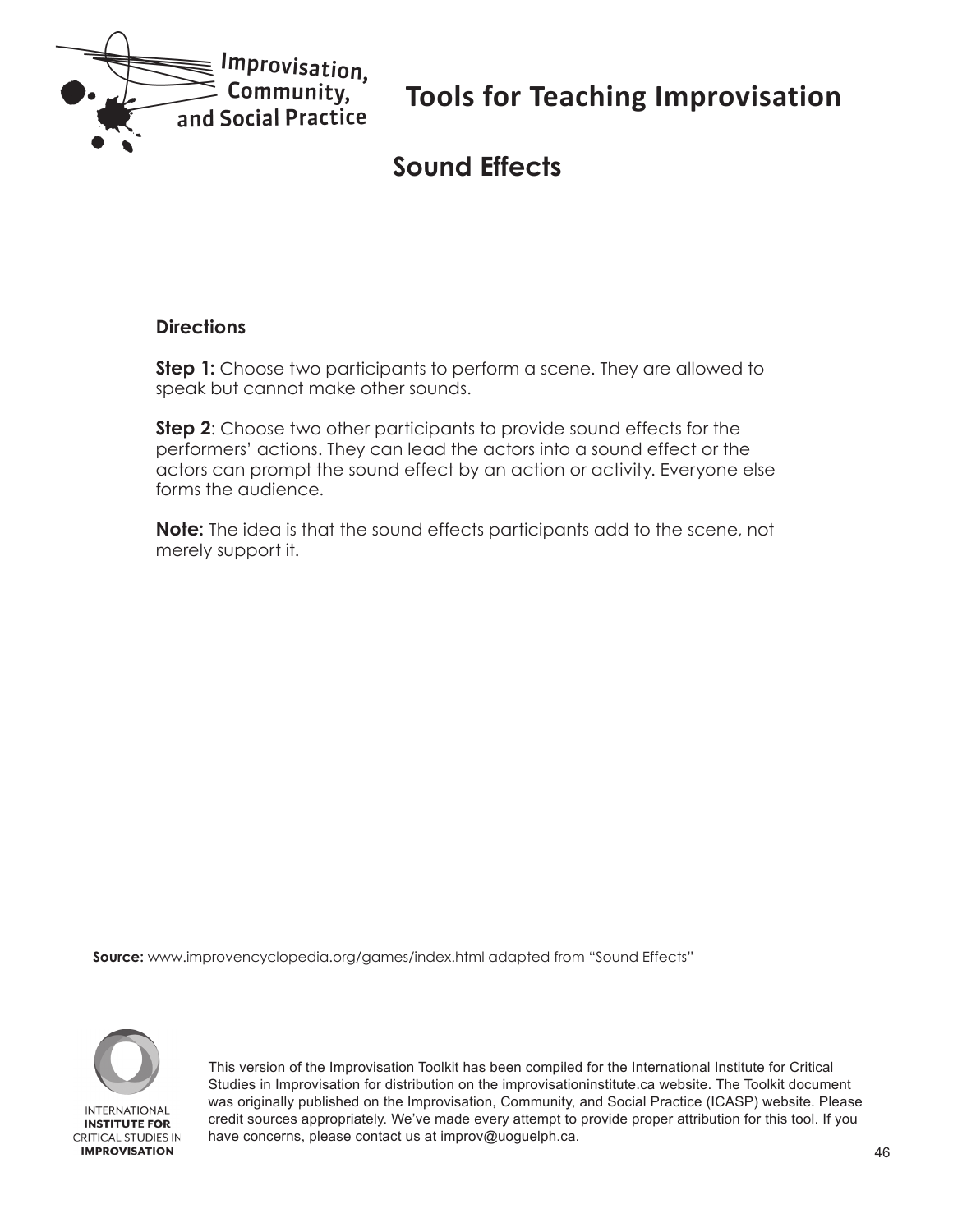<span id="page-46-0"></span>

# **Space Jump**

#### **Directions**

**Step 1:** Ask the group to form a circle.

**Step 2:** Choose 1 participant and ask them to stand in the centre.

**Step 3:** Ask the audience to choose what action the participant must act out (e.g. wrestling with a crocodile).

**Step 4:** When they are in an interesting physical position, the leader calls "Space Jump" and the participant freezes in place. A second person goes into the circle, looks at the position the person is frozen in and chooses a different scene they could be in. (e.g. a model shoot)

**Step 5:** Based on the suggested position the 2 participants then act out this new scene and then the leader calls "Space Jump" again and a 3rd person joins in and changes the scene again. (e.g. World War I soldiers struggling through the mud)

**Step 6:** This continues until 5 people are acting out a scene in the centre. When "Space Jump" is called for the 6th time, the last person goes out of the circle and the group must revert back to the previous 4 person activity.

**Step 7:** This continues through all the previous scenes until the first person is alone in the circle back where the scene started.

**Source:** Based on the "Freeze Tag" game series popularized by The Second City (Chicago-based theatre group), Improv Olympic (US theatre group), Improcorp (Australian theatre group) and TV shows such as "Whose Line is it Anyway". For more information about influential founders of Improv Olympic, Del Close and Charna Halpern see www.chicago.ioimprov.com/about/about.



**INTERNATIONAL INSTITUTE FOR CRITICAL STUDIES IN IMPROVISATION**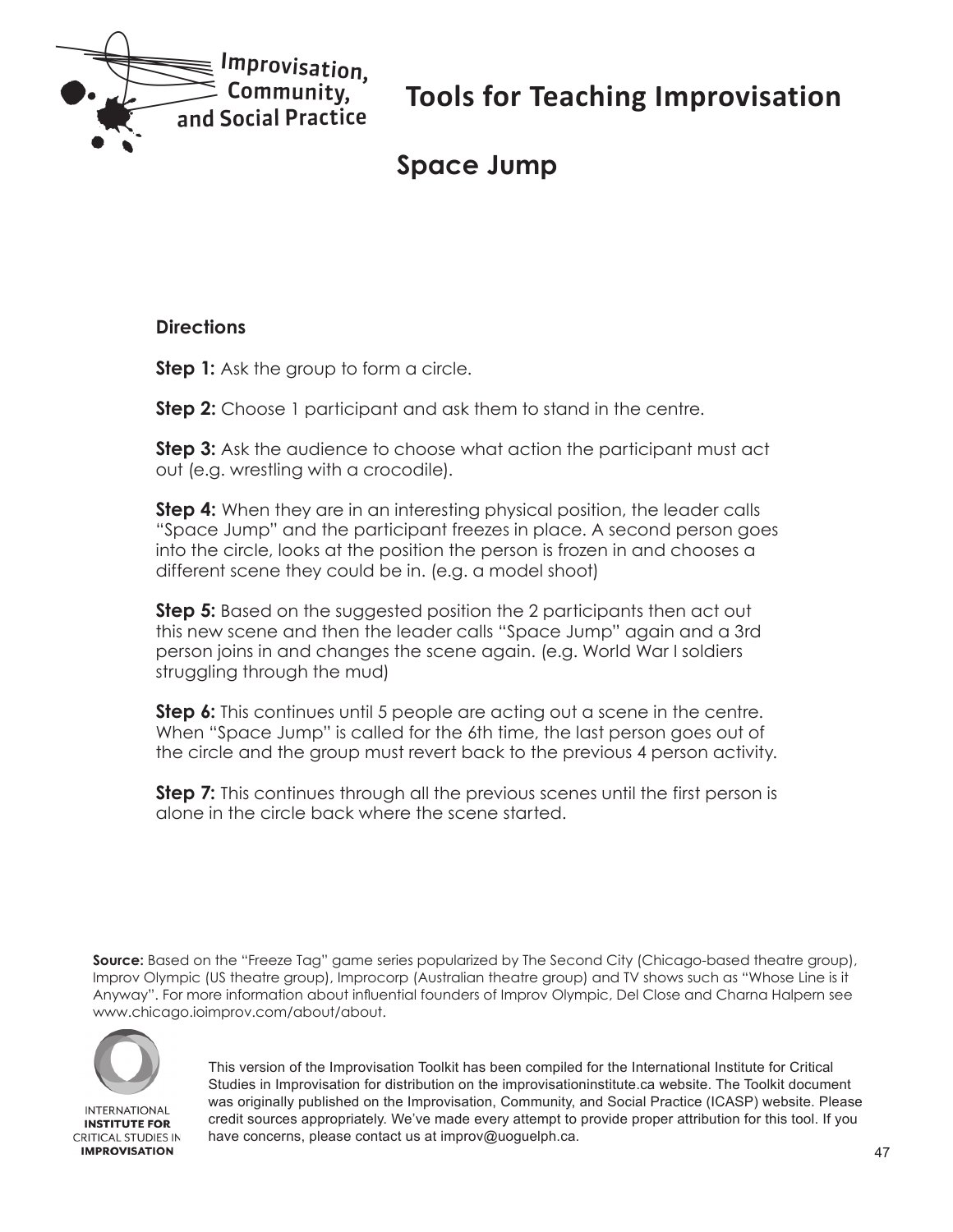<span id="page-47-0"></span>

### **Statues**

#### **Directions**

**Step 1:** Divide the group into pairs.

**Step 2:** Ask each pair to choose who will be the sculptor and who will be the statue. The sculptor "moulds" the body of the statue into positions. The statue is pliable and holds the positions he or she is moved into.

**Step 3:** Leaders can allocate emotions or scenarios to each pair and the statues must reflect that emotion or scenario, or they can let the pairs choose their own positions.

**Step 4:** Allow time for the group to see each others' statues. Switch the sculptor and statue and repeat.

**Contributed by**: University of Guelph Music Students based on a common warm-up game

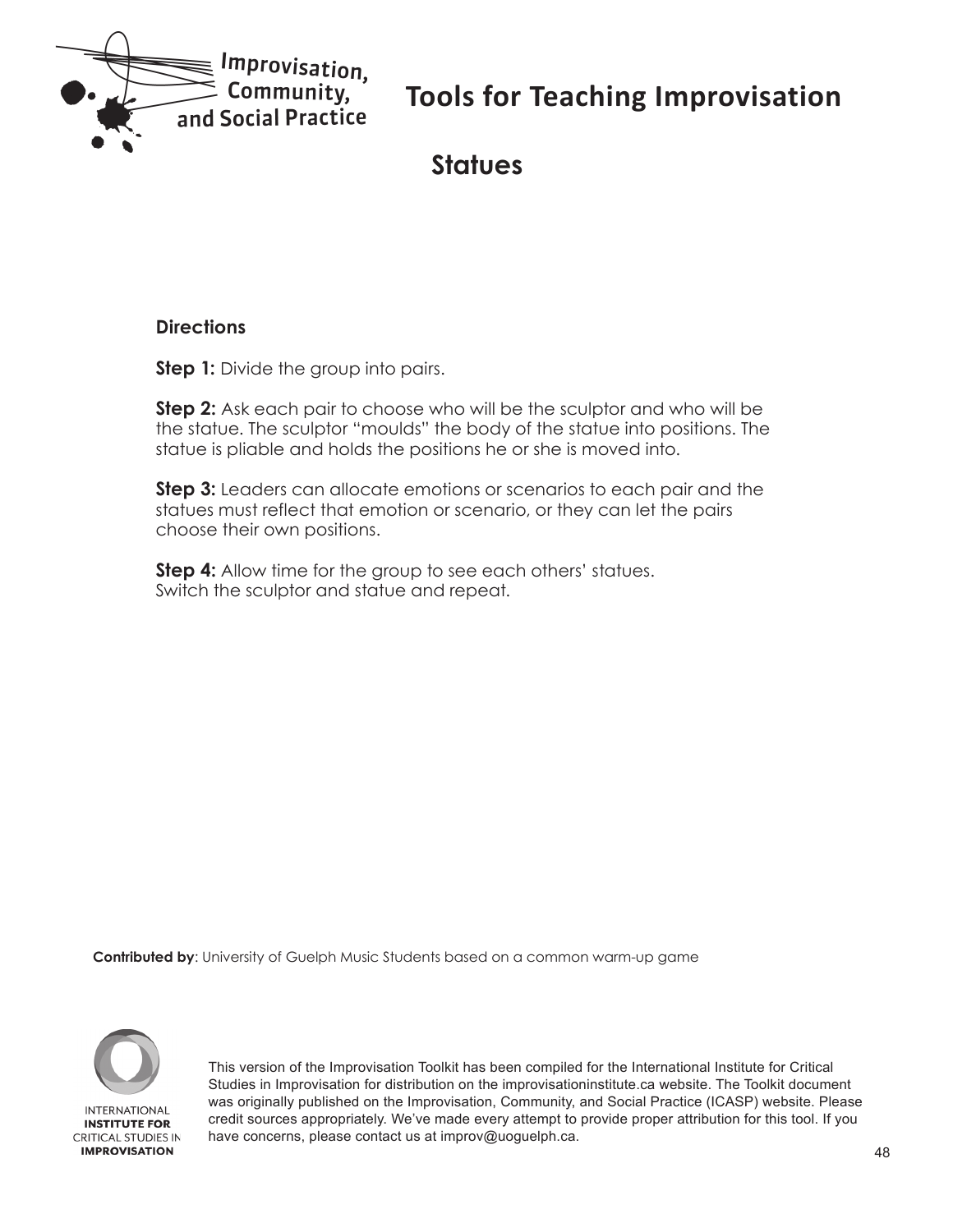<span id="page-48-0"></span>

# **Sticky Tag**

#### **Directions**

**Step 1:** Choose 1 person to be "it". This person must chase and catch other people by touching them.

**Step 2:** Once they catch someone, that person is "stuck" to the chaser by that hand, and must run around with them catching people with their free hand, until everyone has been caught and "stuck".

**Step 3:** The line of people that forms must stay "stuck" to each other and work together to tag other people.

**Contributed by**: Rebecca Caines **Source**: Based on a common warm up game.

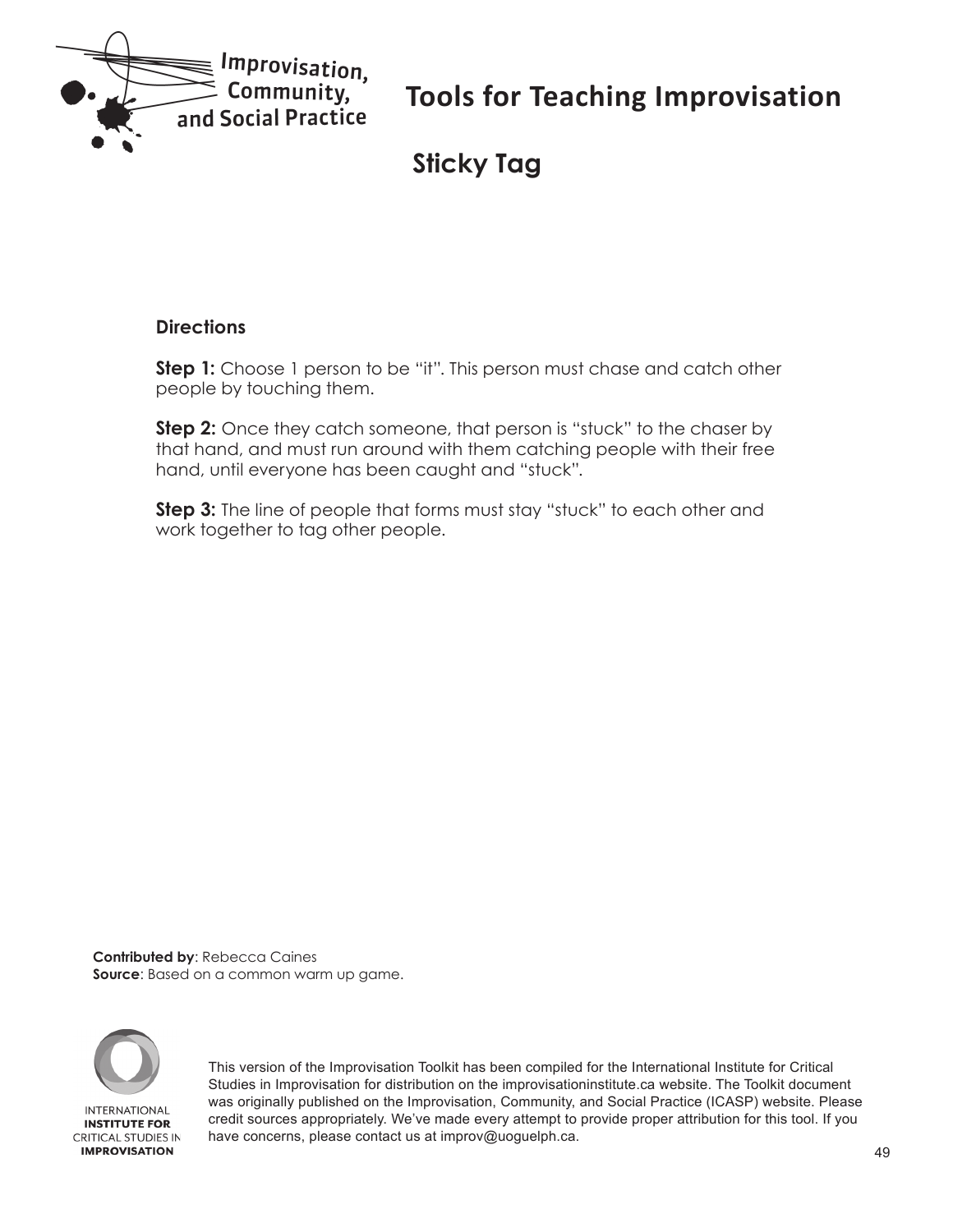<span id="page-49-0"></span>

# **Ten Minute Compositions**

#### **What You Need**

- pencils
- paper
- instruments

#### **Directions**

**Step 1:** Invite each participant to spend no more than 10 minutes coming up with directions for a guided improvisation. Text instructions and graphic scores are both good strategies for this activity.

**Step 2:** Have the group play the pieces either as a whole, or in smaller groups like duos and trios.

**Note:** The idea behind such a short 'composition' time is to put the focus on experimenting and process rather than on perfecting a script. Try collecting all the 10-minute compositions created by a group (a class, an ensemble) over a term. The resulting "score" is a great reminder to the group of the work they've done together.

**Created by**: Ellen Waterman

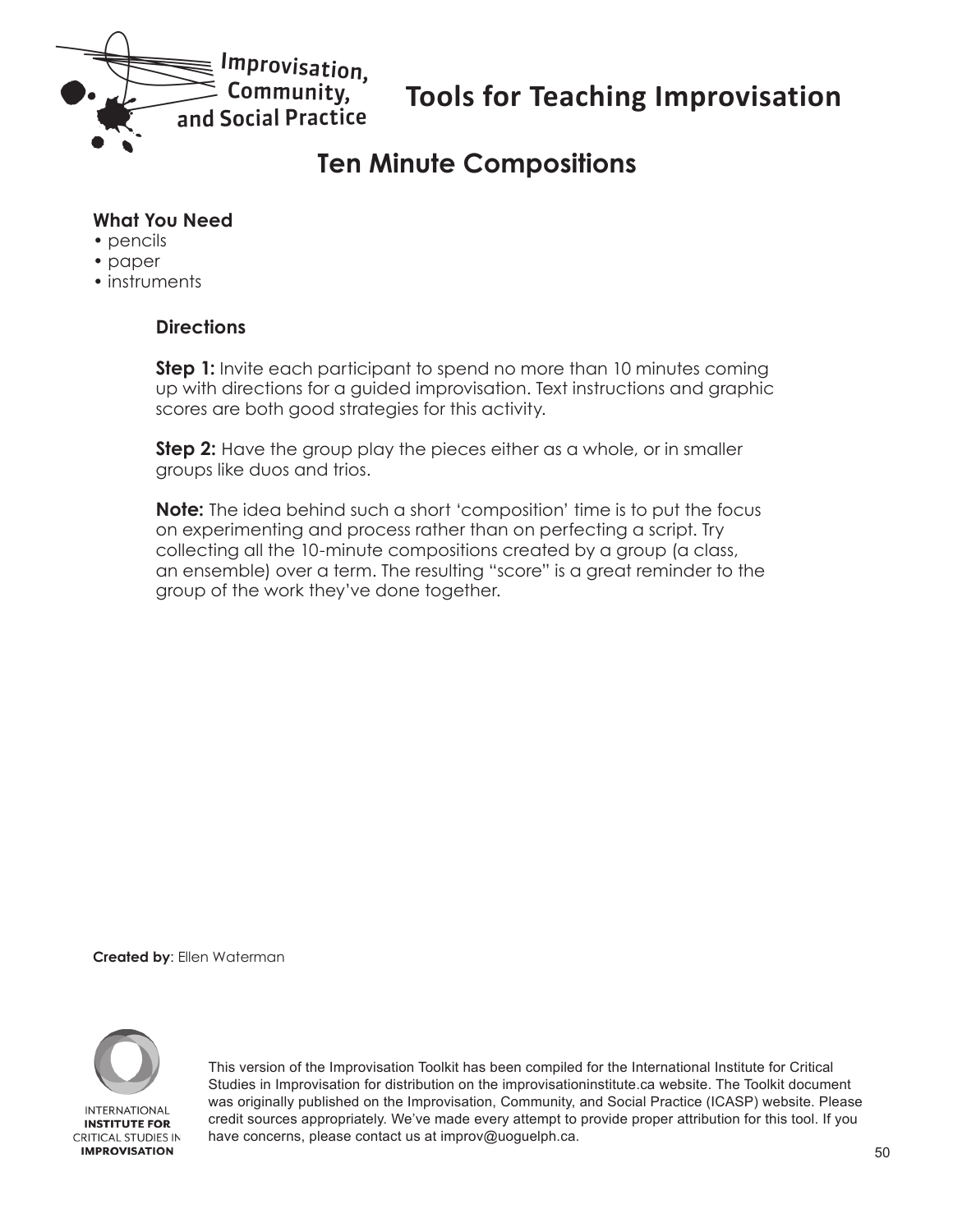<span id="page-50-0"></span>

**Top 5's**

#### **What You Need**

- Paper
- Pens

#### **Directions**

**Step 1:** Provide each participant with a piece of paper and have them fold the paper in two.

**Step 2:** On one side of the paper ask each participant to write the top five things that they like about themselves.

**Step 3:** On the other side of the paper ask each participant to write the top five things that they dislike about themselves.

**Step 4:** Have each participant share their top fives with the group. Call attention to how the perceived negative qualities may be helpful in certain circumstances. (E.g. a tendency to get angry easily might also be viewed as the ability to stand up for oneself.)

**Contributed by**: Matana Roberts

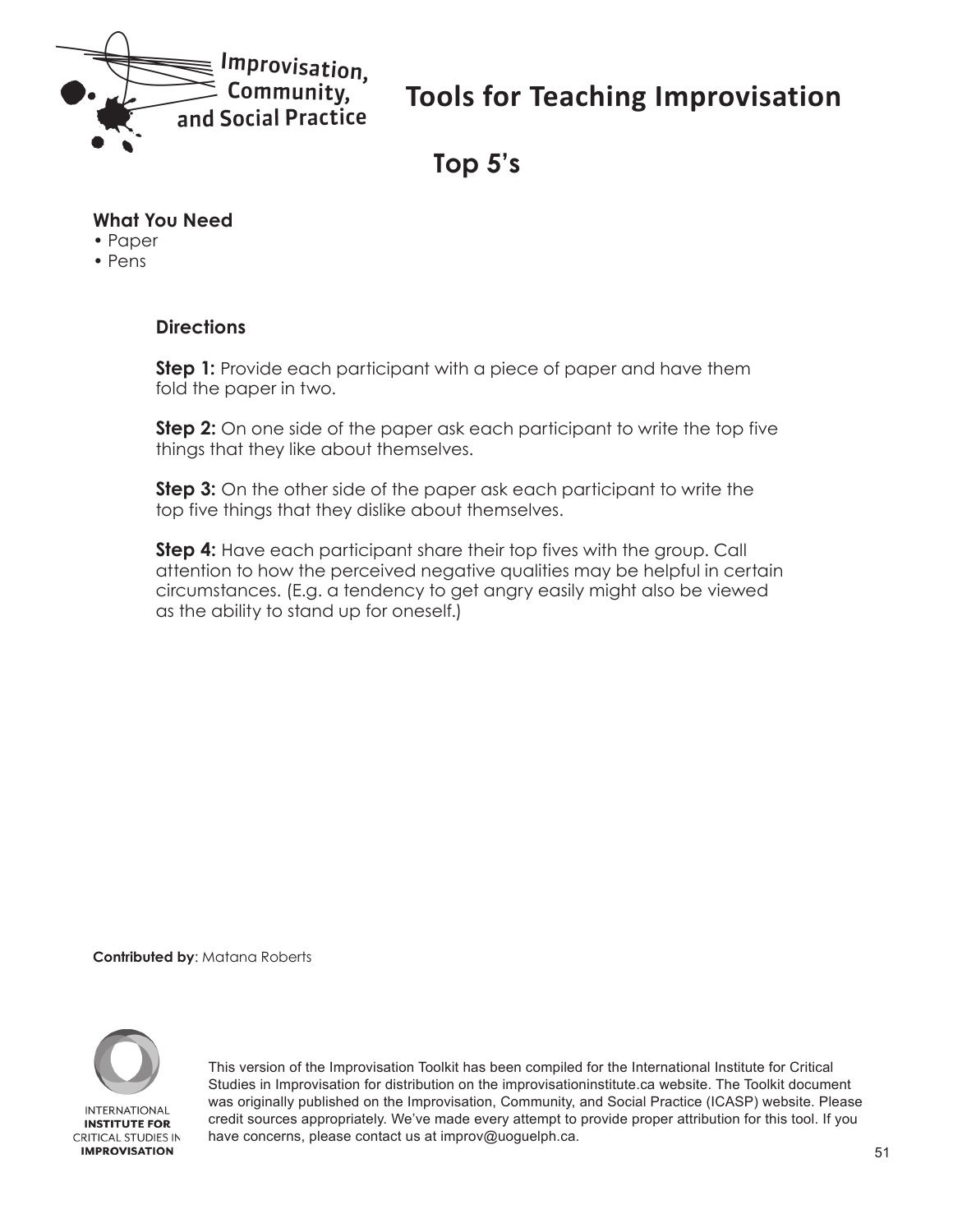<span id="page-51-0"></span>

### **Tongue Twisters Tool**

#### **Directions**

**Step 1:** Ask participants to form a circle.

**Step 2:** Select a participant to be first and instruct them to say: "one smart fella HE felt smart." This is only said at the start of the round.

**Step 3:** Next person says "TWO smart fellas THEY felt smart." This is said on any number that DOES NOT have a 3 in it or a multiple of 3 (i.e. 2, 4, 5, 7, 8, 10, 11, 14 etc.).

**Step 4:** The next person in the circle must say "THREE smart fellas THEY ALL felt smart". This is said on any number that DOES HAVE a 3 in it or a multiple of 3 (i.e. 3, 6, 9, 12, and 13 also, 15 etc.).

**Note:** If anyone incorrectly says the phrase (i.e. TWO smart fellas THEY ALL felt smart) that person is out and the game recommences.

Before you know it, the game becomes a tongue twister. For example: One smart smeller he smelt smart.

**Source**: www.improvencyclopedia.org/games/index.html adapted from "Smart Fellas"



**INTERNATIONAL INSTITUTE FOR CRITICAL STUDIES IN IMPROVISATION**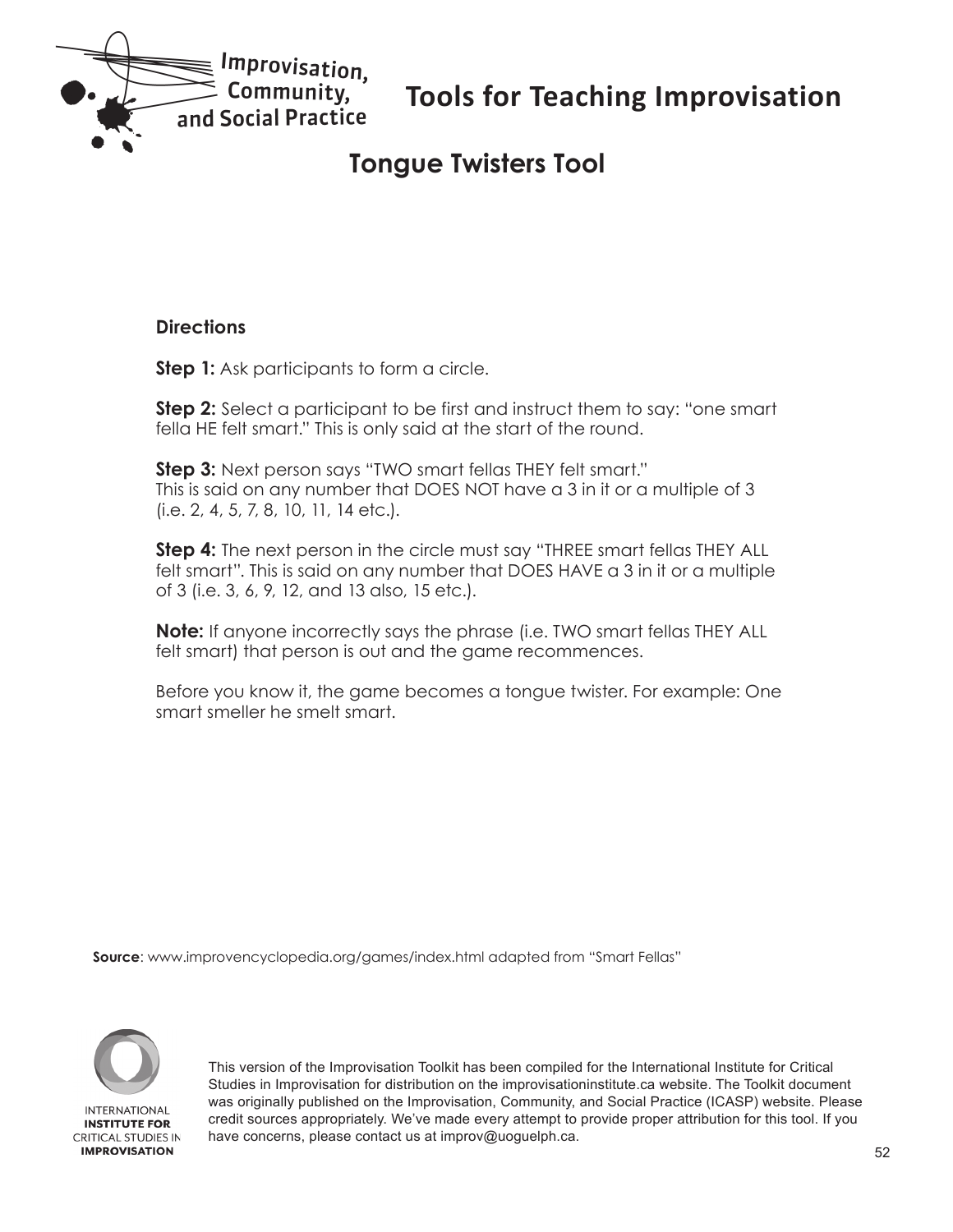<span id="page-52-0"></span>

### **Umbrella**

#### **What You Need**

• An umbrella

#### **Directions**

**Step 1:** The umbrella is a very useful tool for conducting in improvisation workshops. Kids find it very clear and colourful, and it's easy to see.

**Step 2:** It is best to use the umbrella as a tool for letting participants know when to start and stop playing but it can also be used as an indicator of volume or tempo (by varying how far you open the umbrella and the speed at which you do so).

**Step 3:** When the Umbrella is open it is 'raining music' and the participants should play lively and freely.

**Step 4:** When the Umbrella is closed the participants should stop playing.

**Created by**: Jane Bunnett and Larry Cramer www.janebunnett.com

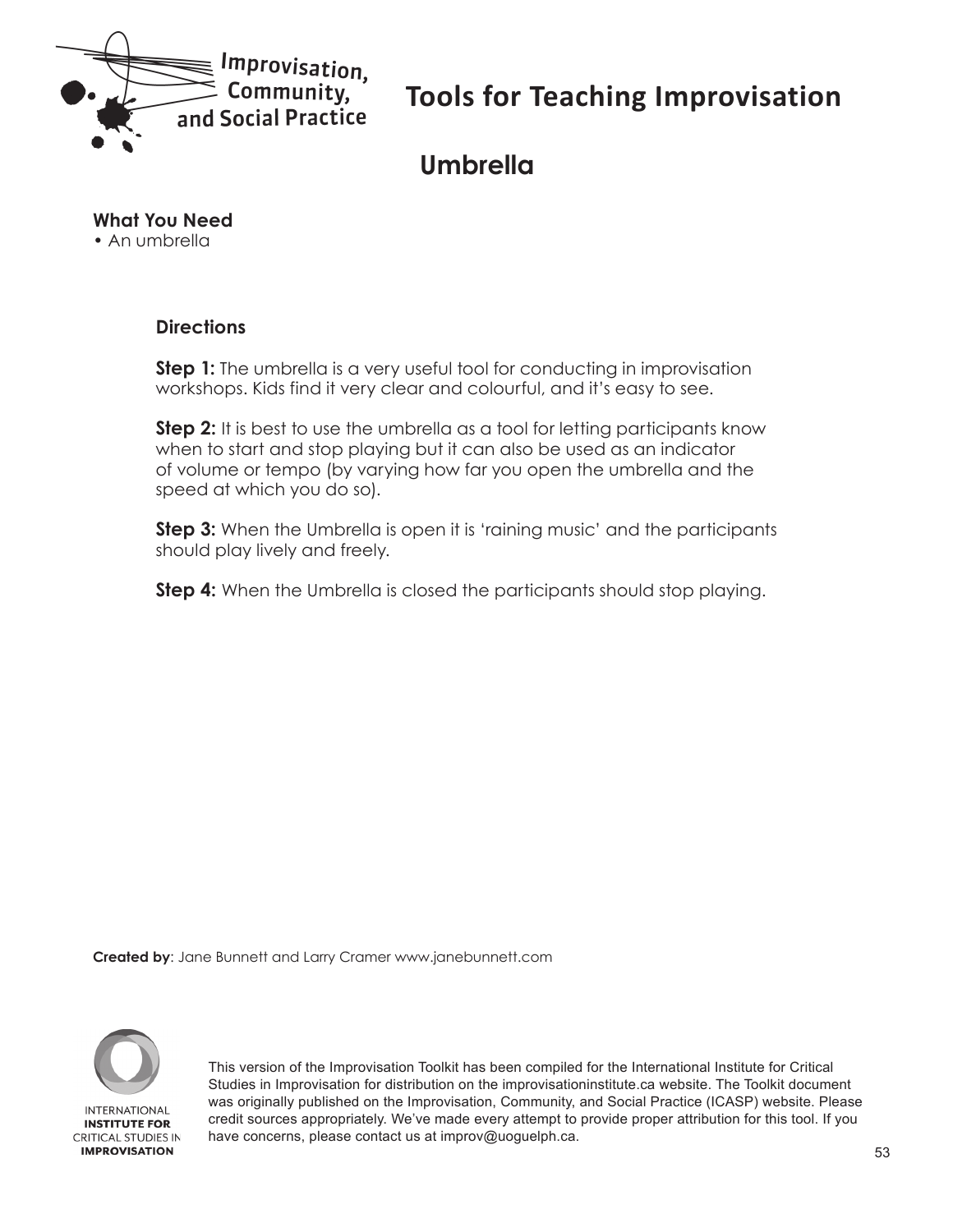<span id="page-53-0"></span>

# **Walking Different Ways**

#### **Directions**

**Step 1:** Get the group to walk around the room, not talking or making eye contact. (A good way to stop collisions is to ask them to keep finding an empty space on the floor to walk into).

**Step 2:** Ask them to walk in a hurry, stop suddenly at traffic lights or the edge of a cliff, walk as if they were happy, sad, angry, heavy, light, bored, an alien, avoiding traps, swimming through custard, on the moon, etc.

**Step 3:** Ask them to walk with their eyes closed (slowly, exploring the space).

**Step 4:** Next, have them crawl, slither, walk on their toes, dance, run.

**Step 5:** Count slowly from 1-10. Get them to walk slowly at count of 1, through to running at count of 10. Start to say different numbers between 1 and 10 and ask them to return to that speed immediately when you say the number.

**Contributed by**: Rebecca Caines **Source**: Based on a common warm up game.

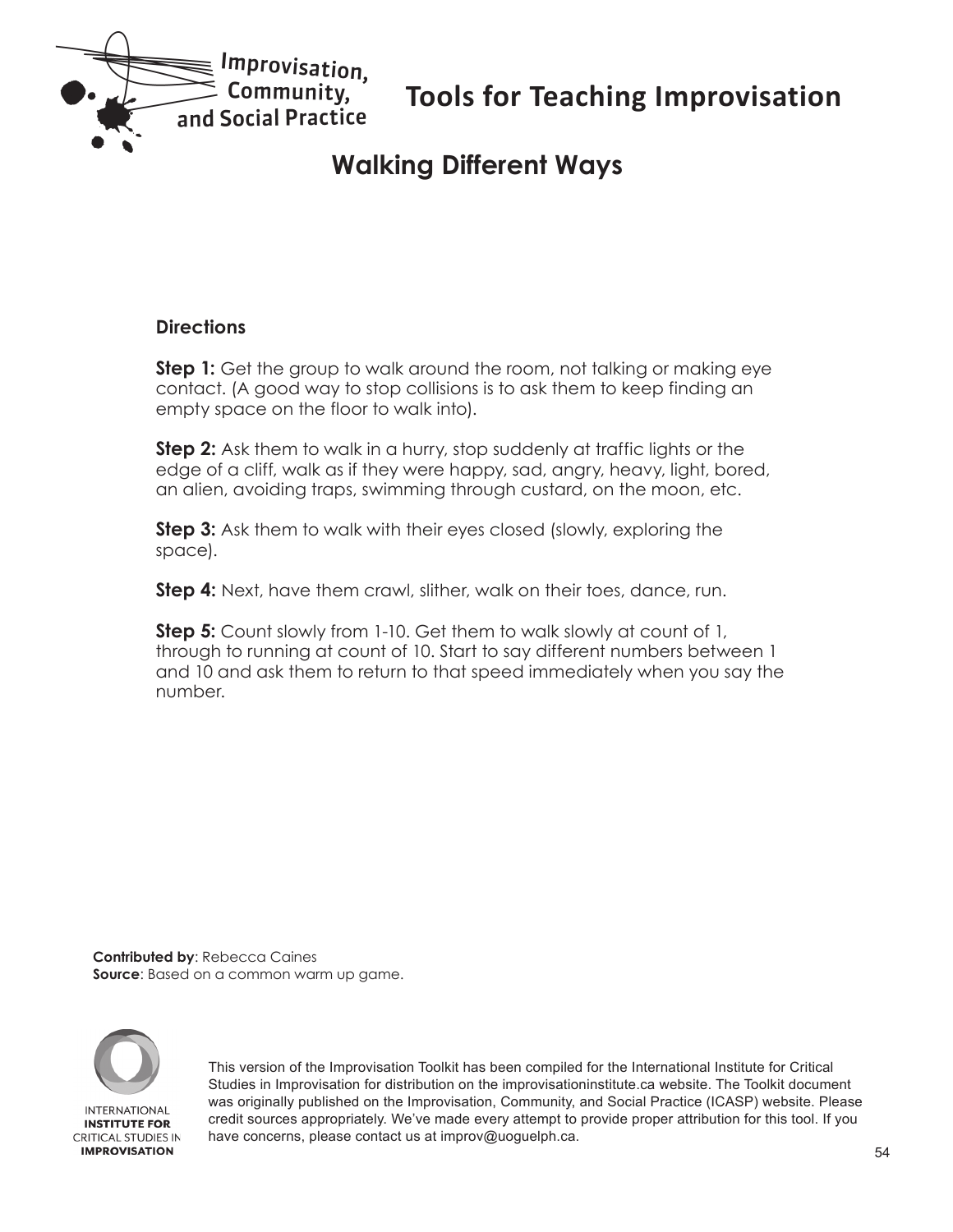<span id="page-54-0"></span>

# **What's Your Name?**

#### **Directions**

**Step 1:** Have the group establish an up-tempo groove on their instruments.

**Step 2:** Next, start singing "what's your name!?"

**Step 3:** Following the rhythm point to a participant. Ask them to say their name and join you in singing.

**Step 4:** Repeat until all participants are singing.

**Note:** This activity is a great icebreaker.

**Created by**: Jane Bunnett and Larry Cramer www.janebunnett.com

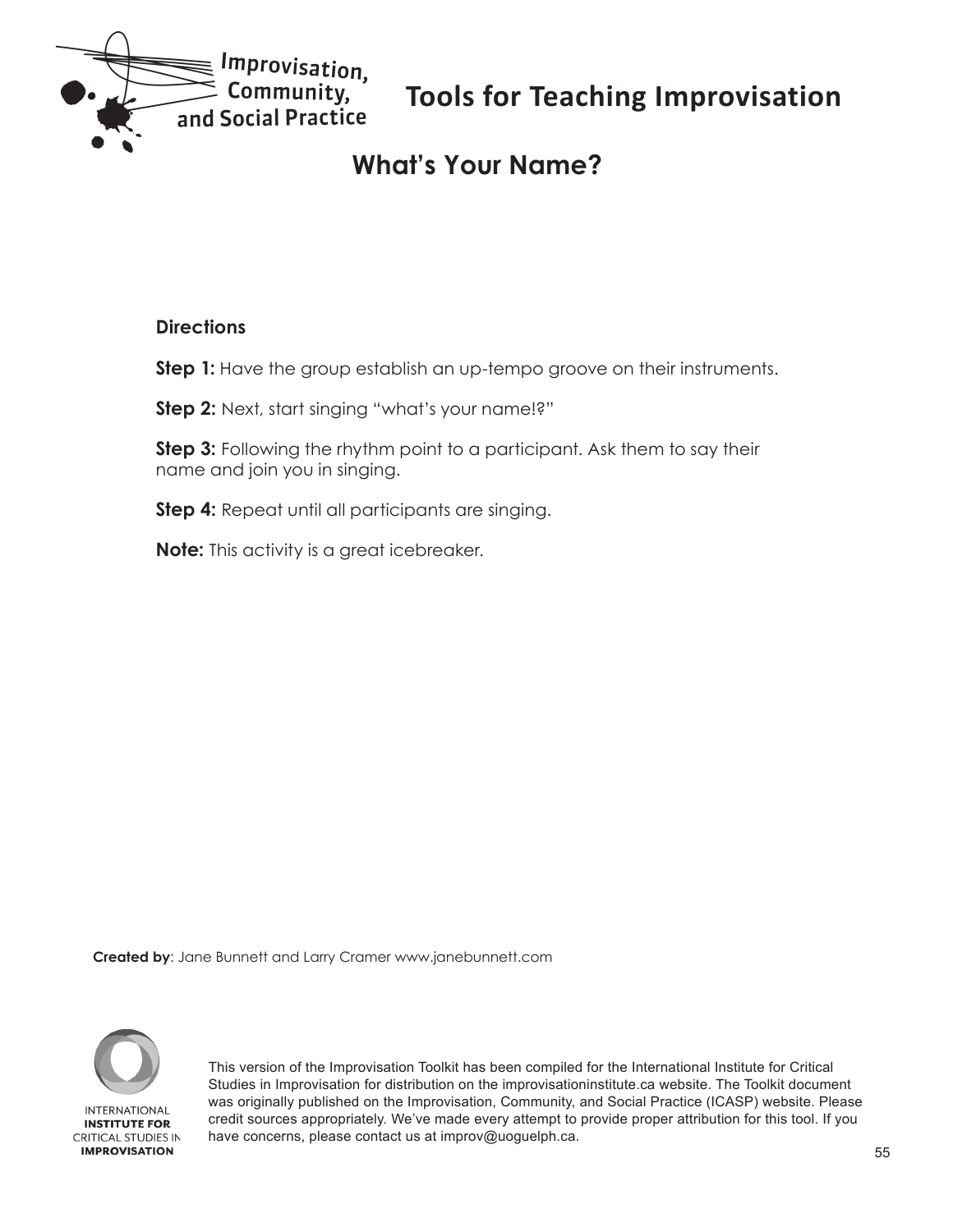<span id="page-55-0"></span>

**Yes, and...**

#### **Directions**

**Step 1:** Choose 2 participants. Ask one to be the Questioner and the other to be the Answerer.

**Step 2:** Ask the Questioner to start asking questions about the scene that the Answerer could potentially answer with a yes or no.

**Step 3:** The Answerer must answer every question with "Yes, and..." accepting the offer for what can happen in the scene and building off it to develop the story.

**Step 4:** Both characters must act out the scene as it develops and should try to keep it going as long as possible.

**Source**: Spolin, Viola. *Improvisation for the Theater: A Handbook of Teaching and Directing Techniques.* Illinois: Northwestern University Press, 1963.

Johnstone, Keith. *Impro: Improvisation and the Theatre.* London: Faber and Faber, 1979. 103

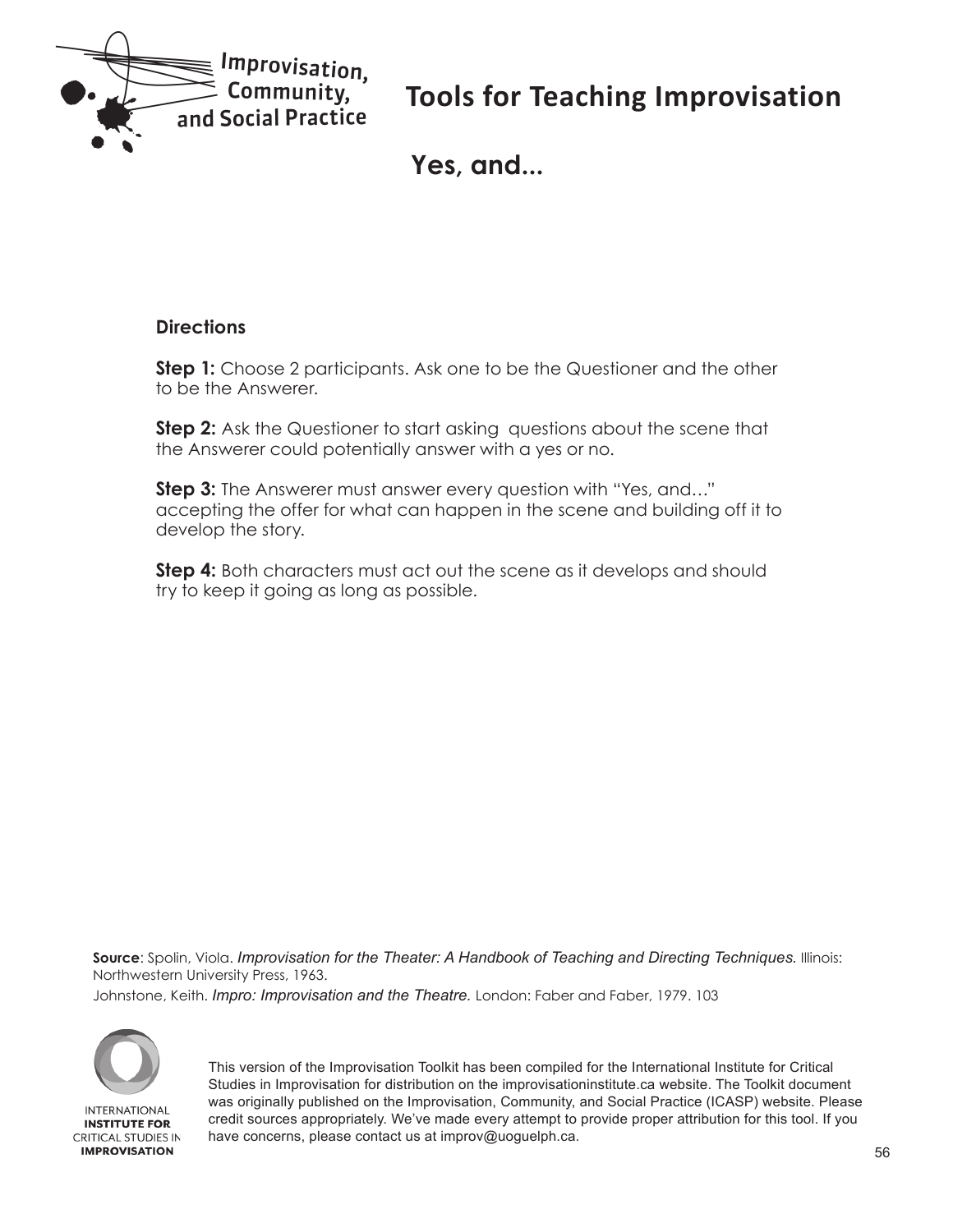<span id="page-56-0"></span>

**Yes, But...**

#### **Directions**

**Step 1:** Choose 2 participants. Ask one to be the Questioner and the other to be the Answerer.

**Step 2:** Ask the Questioner to start asking questions about the scene that the Answerer could potentially answer with a yes or no.

**Step 3:** The Answerer must answer every question with "Yes, but…" inserting any excuse to try and block the scene from going further, whilst also making up more details on the spot about what is going on.

**Step 4:** The questions should build off each other to let you know what is happening. (E.g. Question: "Are you Open?" Answer: "Yes, but we have a power cut and you won't be able to see much." Question: "Are you alone in the shop?" Answer: "Yes, but my pet alligator is with me."

**Step 5:** Ask them to try to keep the scene going as long as possible and to act it out as they go along.

**Source**: Spolin, Viola. *Improvisation for the Theater: A Handbook of Teaching and Directing Techniques.* Illinois: Northwestern University Press, 1963.

Johnstone, Keith. *Impro: Improvisation and the Theatre.* London: Faber and Faber, 1979. 103

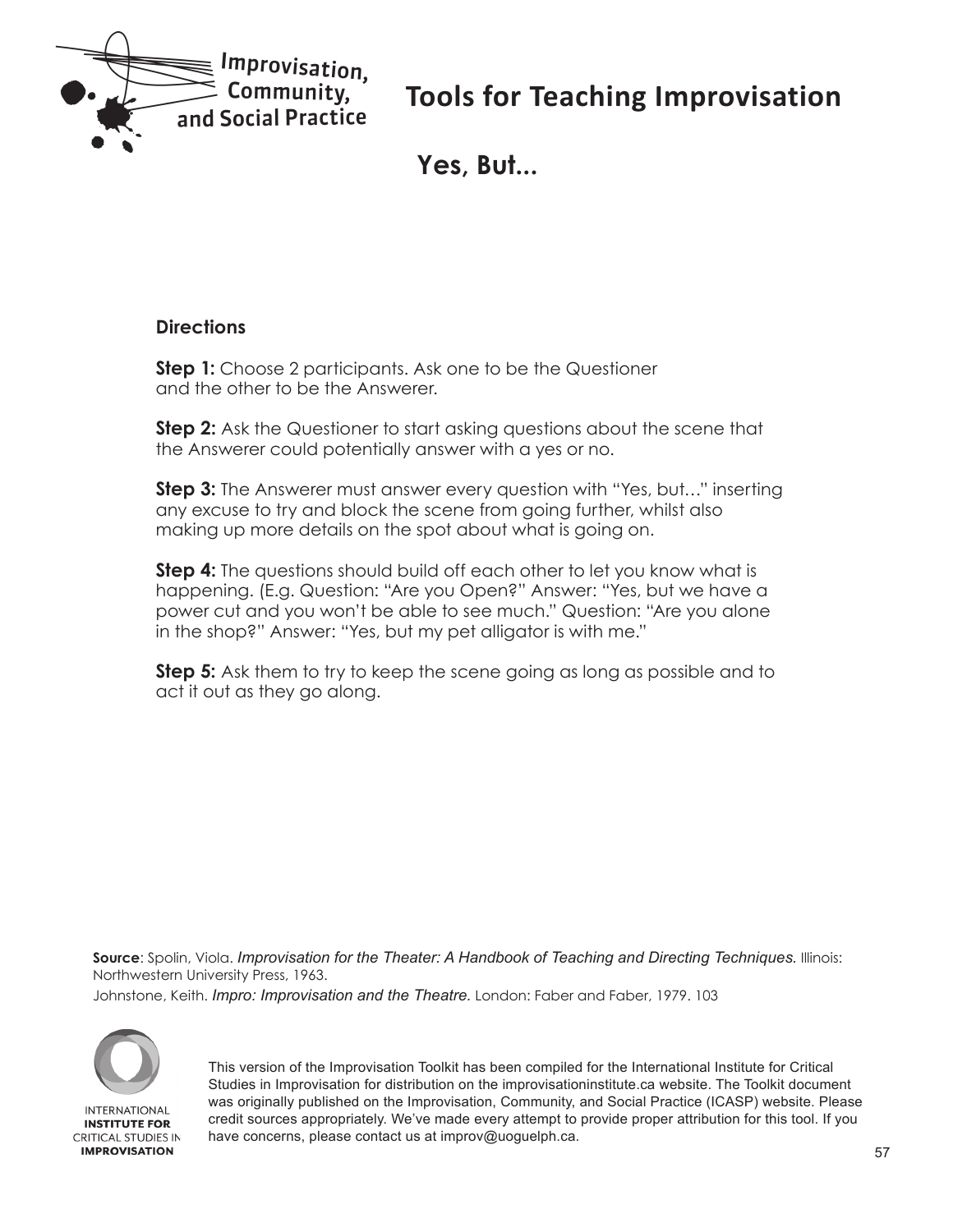<span id="page-57-0"></span>

### **Yes Lets - or Rather Not**

#### **Directions**

**Step 1:** Ask participants to form a circle.

**Step 2:** One participant suggests a location e.g. a beach and another participant suggests an action. All the participants that like the action yell: "Yes, Let's do that!" and start doing the action. Whoever does not like the suggestion steps out and/or sits down. The game continues until there is only one participant is left.

**Note:** Attitude is important for this one:

• Participants should not feel inhibited to step out, i.e. they should not feel that they are not accepting.

• Participants should not feel rejected when others step out. The goal is to learn about which suggestions make others happy.

**Source**: www.improvencyclopedia.org/games/index.html adapted from "Yes Lets - or Rather Not"



**INTERNATIONAL INSTITUTE FOR CRITICAL STUDIES IN IMPROVISATION**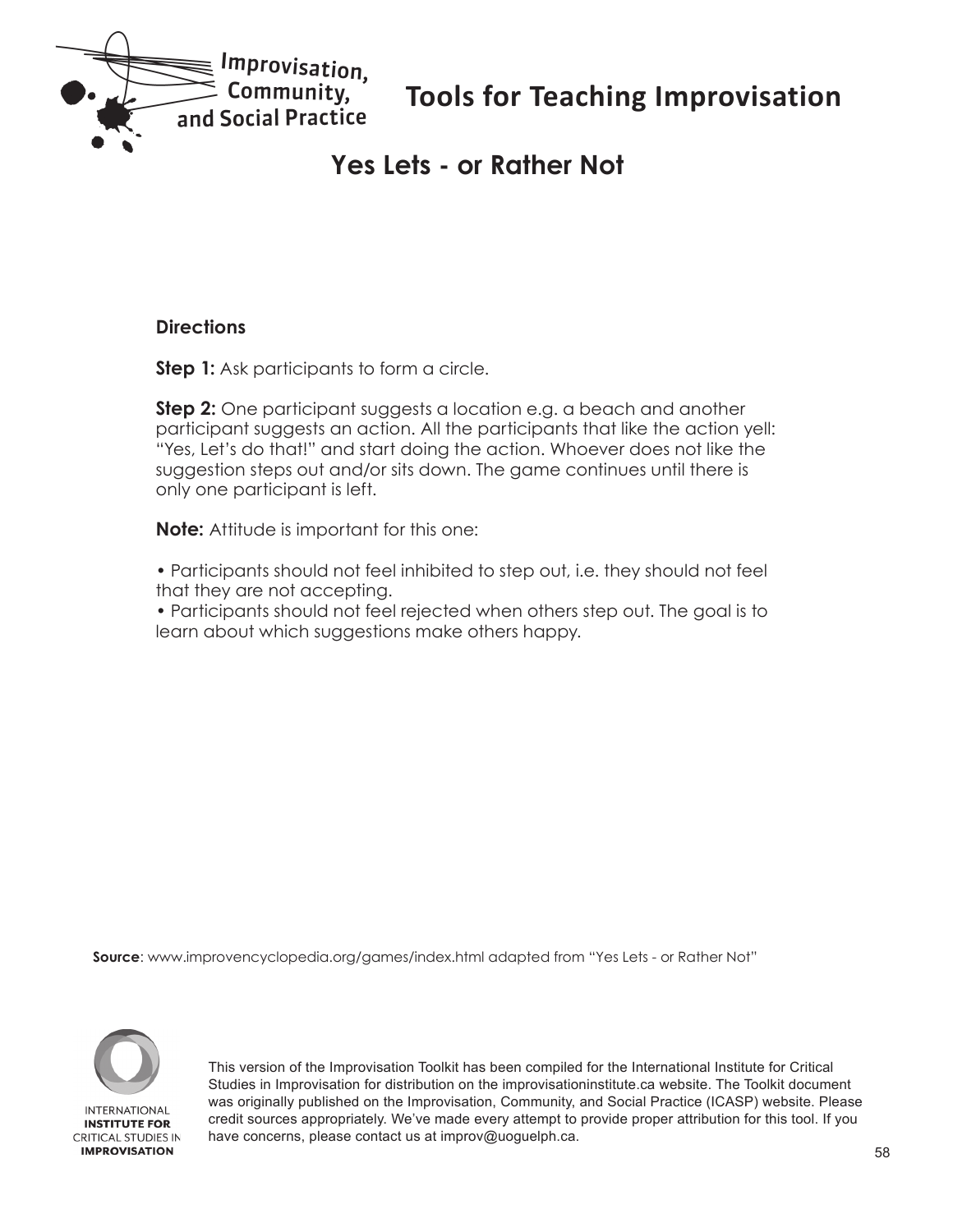<span id="page-58-0"></span>

### **References**

#### **Resource List**

Clark, Dave. How to Conduct… Yourself! Conducting Clues for Instant Musical Composition.http://www.woodchoppers. com/davidjclark/content/view/26/44/

Friesen, Doug. Creative-Ed. www.creative-ed.ca

Goldstein, Malcolm. Sounding the Full Circle: Concerning Music Improvisation and Other Related Matters. New York, Samuel French Trade, 1988. Available at: www.frogpeak.org/unbound/goldstein/goldstein\_fullcircle.pdf

Halpern, Charna, Del Close, and Kim Johnson. Truth in Comedy: The Manual for Improvisation. Colorado Springs: Meriwether Publishing, 1994.

Heble, Ajay and Ellen Waterman. "Editorial: Sounds of Hope, Sounds of Change: Improvisation, Pedagogy, Social Justice." Critical Studies in Improvisation / Études critiques en improvisation 3.2 (2007). http://www.criticalimprov.com/ article/viewFile/409/619

Lewis, George E. "Improvisation and Pedagogy: Background and Focus of Inquiry." Critical Studies in Improvisation / Études critiques en improvisation 3.2 (2007). http://www.criticalimprov.com/article/view/412/658

—. "Teaching Improvised Music: An Ethnographic Memoir." Arcana: Musicians on Music. Ed. John Zorn. New York: Granary Books, 2000. 78-109.

Morris, Lawrence D. "Butch".www.conduction.us

Oliveros, Pauline. Deep Listening: A Composer's Sound Practice. New York: iUniverse, 2005.

- —. Roots of the Moment.New York: Drogue Press, 1998.
- —. Software for People: Collected Writing 1963-80. Baltimore: Printed Editions, 1984.
- —. Sonic Meditations. Baltimore: Smith, 1971.

Pierse, Lyn. Improvisation: The Guide. 3rd Edition. Sydney: Empire Publishing, 2007.

Sawyer, Keith. "Improvisation and Teaching." Critical Studies in Improvisation / Études critiques en improvisation 3.2 (2007). http://www.criticalimprov.com/article/view/380/625

Seham, Amy E. WhoseImprov Is It Anyway? Beyond Second City. Jackson, MS: University Press of Mississippi, 2001.

Spolin, Viola. Improvisation for the Theatre: A Handbook of Teaching and Directing Techniques. Evanston, IL: Northwestern University Press, 1963.

Stevens, John. Search and Reflect: A Music Workshop Handbook. Middlesex: Rock School Limited, 2007.

Thompson, Walter. Soundpainting: The Art of Live Composition. www.soundpainting.com



**INTERNATIONAL INSTITUTE FOR CRITICAL STUDIES IN IMPROVISATION**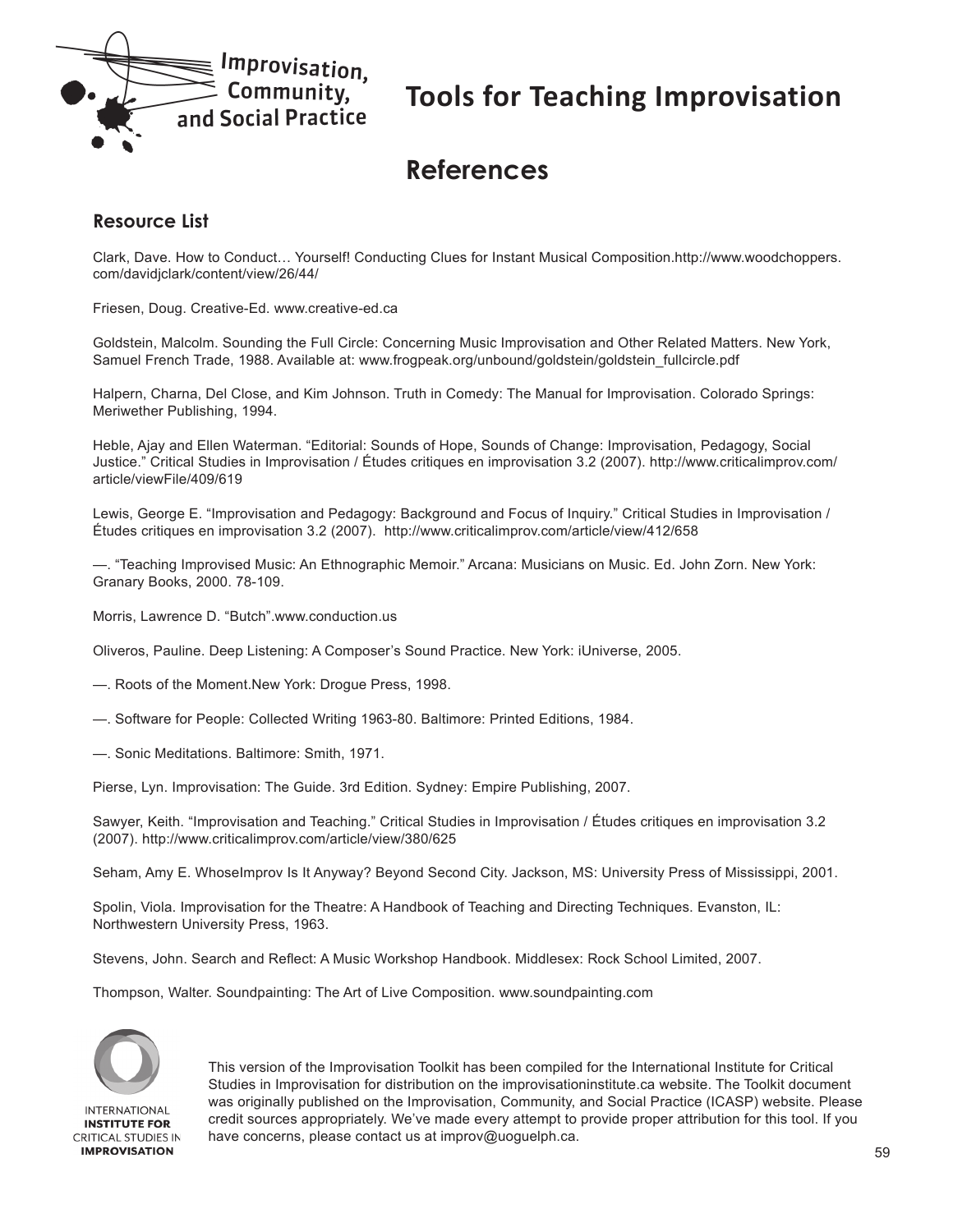

Thomson, Scott. "The Pedagogical Imperative of Improvised Music." Critical Studies in Improvisation / Études critiques en improvisation 3.2 (2007). http://www.criticalimprov.com/article/view/353/642

#### **Improvisation Games**

Johnstone, Keith. Don't Be Prepared: Theatresports for Teachers. Calgary: Loose Moose Theatre, 1994.

—. Impro: Improvisation and the Theatre. London: Faber and Faber, 1979.

—. Impro for Storytellers. New York: Faber and Faber, 1999.

Improv Encyclopedia. Improv Encyclopedia, 2007. http://www.improvecyclopedia.org

International Theatresports Institute. International Theatresports Institute, 2008. http://www.theatresports.org

Improvisation in School and University Classes

Chan, Charity. "An Interview with Fred Frith: The Teaching of Contemporary Improvisation." Critical Studies in Improvisation / Études critiques en improvisation 3.2 (2007). http://www.criticalimprov.com/article/view/293/616

Lehman, Stephen. "McLean's Scene: Jackie McLean as Improviser, Educator, and Activist." Critical Studies in Improvisation / Études critiques en improvisation 3.2 (2007). http://www.criticalimprov.com/article/view/300/634

Mantie, Roger Allan. "Schooling the Future: Perceptions of Selected Experts on Jazz Education." Critical Studies in Improvisation / Études critiques en improvisation 3.2 (2007). http://www.criticalimprov.com/article/view/307/640

McKnight, Katherine and Mary Scruggs. The Second City Guide to Improv in the Classroom: Grades K-8: Using Improvisation to Teach Skills and Boost Learning. San Francisco and Chicago: Jossey-Bass and The Second City, 2008.

Reveire, Janine. "Using Improvisation as a Teaching Strategy." Music Educators Journal 92.3 (2006): 40-6.

Schafer, R. Murray. A Sound Education: 100 Exercises in Listening and Soundmaking. Indian River, ON: Arcana, 1992.

—. Creative Music Education: A Handbook for the Modern Music Teacher. Toronto: McMillan, 1976.

—. The Thinking Ear: On Music Education. Indian River, ON: Arcana, 1986.

Schlicht, Ursel. "'I Feel My True Colors Began to Show': Designing and Teaching a Course on Improvisation." Critical Studies in Improvisation / Études critiques en improvisation 3.2 (2007). http://www.criticalimprov.com/article/view/371/648

#### **Improvisation and Special Needs**

Bell, Adam Patrick. "The Heart of the Matter: Composing Music with an Adolescent with Special Needs." International Journal of Education and the Arts 9.9 (2008): 1-36.

Davies, Liz. Music Curriculum Project: Planning Music for Children with Learning Difficulties. Hampshire County, UK: Hampshire County Council, 2003. http://www3.hants.gov.uk/planning-music-for-children-with-l-d.pdf



**INTERNATIONAL INSTITUTE FOR CRITICAL STUDIES IN IMPROVISATION**